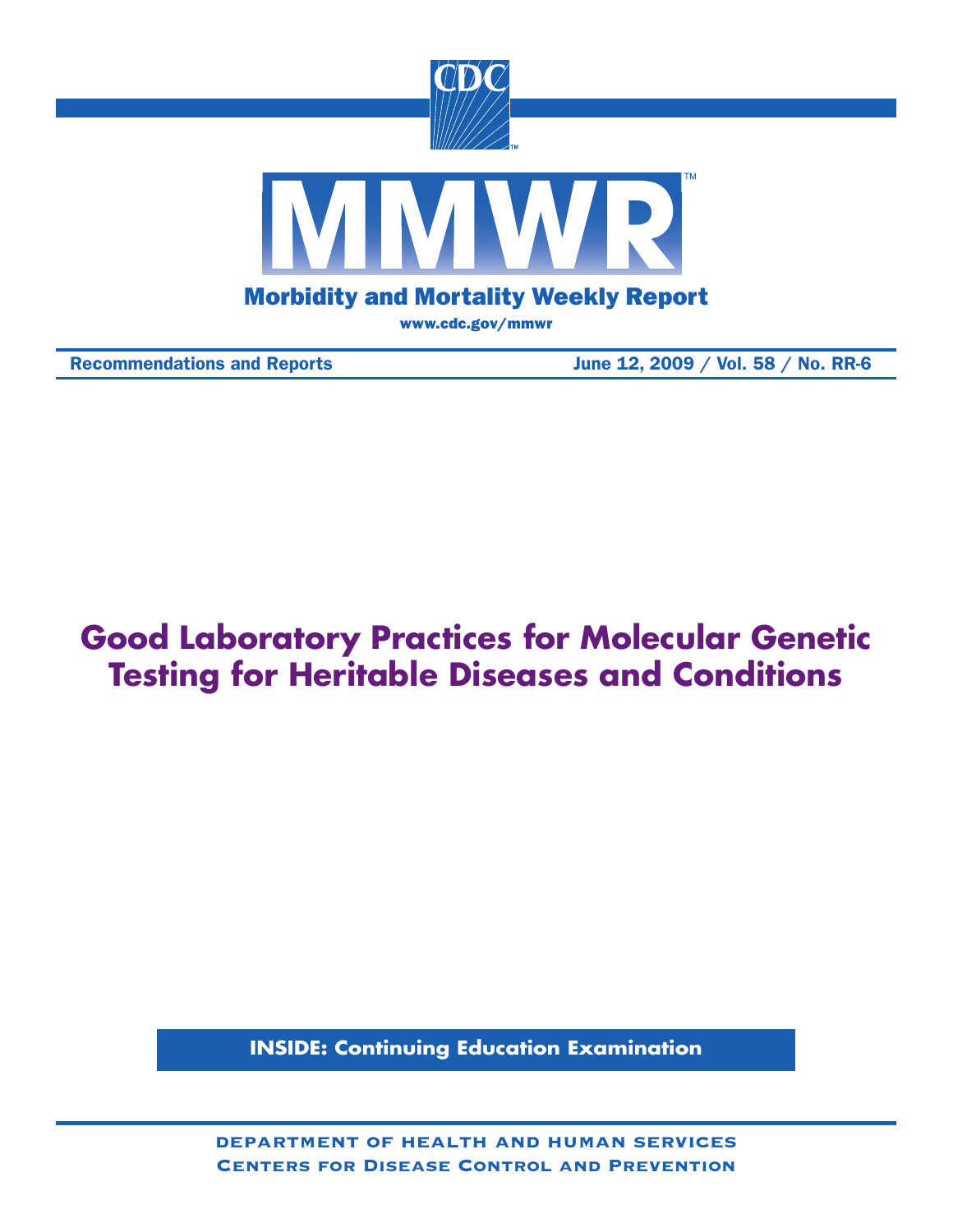#### **MMWR**

The *MMWR* series of publications is published by the Coordinating Center for Health Information and Service, Centers for Disease Control and Prevention (CDC), U.S. Department of Health and Human Services, Atlanta, GA 30333.

**Suggested Citation:** Centers for Disease Control and Prevention. [Title]. MMWR 2009;58(No. RR-#):[inclusive page numbers].

#### **Centers for Disease Control and Prevention**

Richard E. Besser, MD *(Acting) Director* Tanja Popovic, MD, PhD *Chief Science Officer* James W. Stephens, PhD *Associate Director for Science* Steven L. Solomon, MD *Director, Coordinating Center for Health Information and Service* Jay M. Bernhardt, PhD, MPH *Director, National Center for Health Marketing* Katherine L. Daniel, PhD *Deputy Director, National Center for Health Marketing*

#### **Editorial and Production Staff**

Frederic E. Shaw, MD, JD *Editor,* MMWR *Series* Christine G. Casey, MD *Deputy Editor,* MMWR *Series* Susan F. Davis, MD *Associate Editor,* MMWR *Series* Teresa F. Rutledge *Managing Editor,* MMWR *Series* David C. Johnson (*Acting*) *Lead Technical Writer-Editor* Catherine B. Lansdowne, MS *Project Editor* Martha F. Boyd *Lead Visual Information Specialist* Malbea A. LaPete Stephen R. Spriggs *Visual Information Specialists* Kim L. Bright, MBA Quang M. Doan, MBA Phyllis H. King *Information Technology Specialists*

#### **Editorial Board**

William L. Roper, MD, MPH, Chapel Hill, NC, Chairman Virginia A. Caine, MD, Indianapolis, IN David W. Fleming, MD, Seattle, WA William E. Halperin, MD, DrPH, MPH, Newark, NJ King K. Holmes, MD, PhD, Seattle, WA Deborah Holtzman, PhD, Atlanta, GA John K. Iglehart, Bethesda, MD Dennis G. Maki, MD, Madison, WI Sue Mallonee, MPH, Oklahoma City, OK Patricia Quinlisk, MD, MPH, Des Moines, IA Patrick L. Remington, MD, MPH, Madison, WI Barbara K. Rimer, DrPH, Chapel Hill, NC John V. Rullan, MD, MPH, San Juan, PR William Schaffner, MD, Nashville, TN Anne Schuchat, MD, Atlanta, GA Dixie E. Snider, MD, MPH, Atlanta, GA John W. Ward, MD, Atlanta, GA

#### **Contents**

| CLIA Oversight for Molecular Genetic Testing  3                    |
|--------------------------------------------------------------------|
| Concerns Related to Molecular Genetic Testing  4                   |
|                                                                    |
|                                                                    |
| Development of CLIAC Recommendations for Good                      |
| Laboratory Practices in Molecular Genetic Testing  6               |
|                                                                    |
|                                                                    |
|                                                                    |
|                                                                    |
| Laboratory Responsibilities Regarding Authorized Persons  20       |
|                                                                    |
| Personnel Qualifications, Responsibilities,                        |
|                                                                    |
| <b>Considerations Before Introducing Molecular Genetic Testing</b> |
| or Offering New Molecular Genetic Tests  25                        |
| Quality Management System Approach for                             |
|                                                                    |
|                                                                    |
|                                                                    |
|                                                                    |
|                                                                    |
|                                                                    |
|                                                                    |

#### **Disclosure of Relationship**

CDC, our planners, and our presenters wish to disclose they have no financial interests or other relationships with the manufacturers of commercial products, suppliers of commercial services, or commercial supporters.

Presentations will not include any discussion of the unlabeled use of a product or a product under investigational use.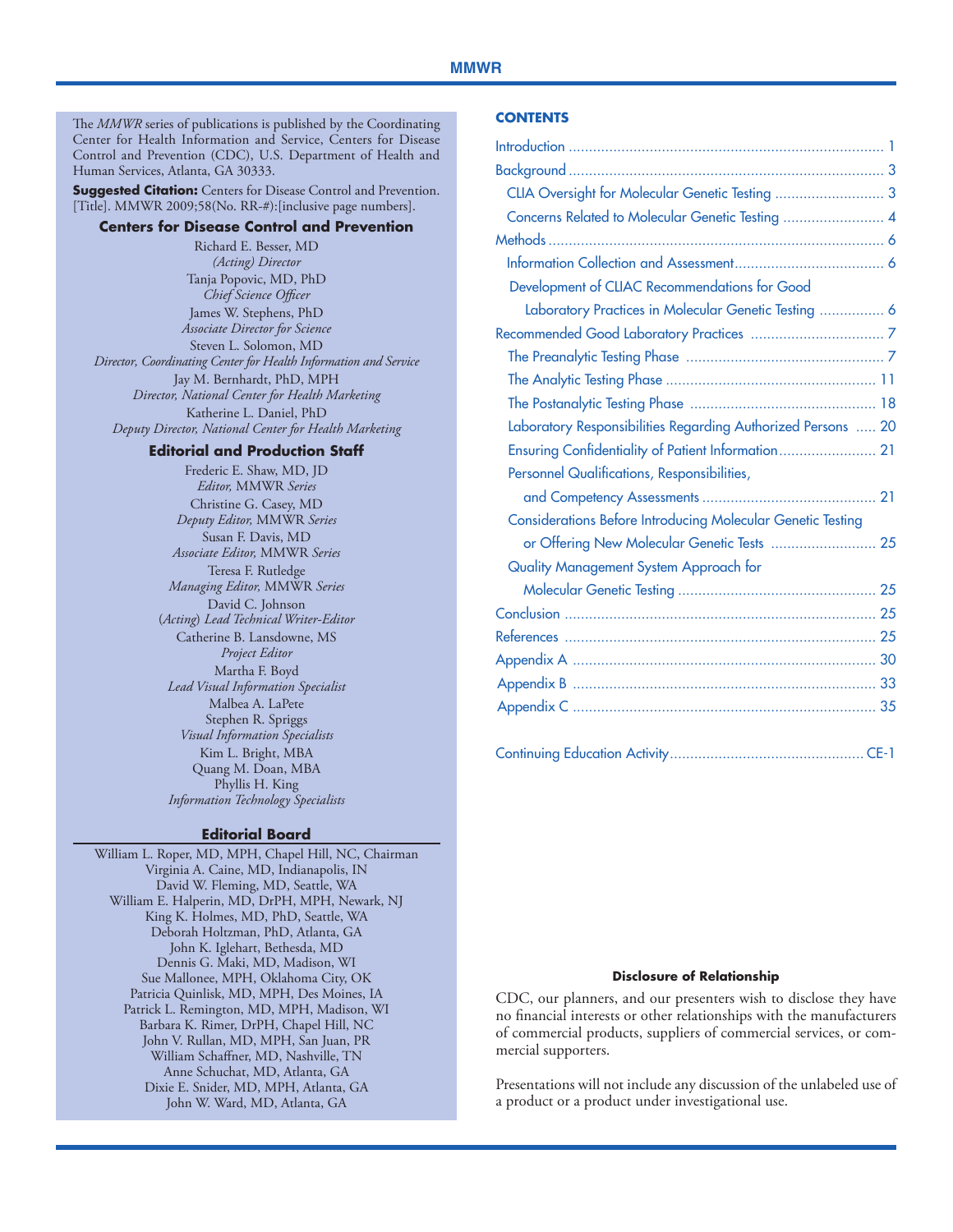# <span id="page-2-0"></span>**Good Laboratory Practices for Molecular Genetic Testing for Heritable Diseases and Conditions**

Prepared by Bin Chen, PhD MariBeth Gagnon, MS Shahram Shahangian, PhD Nancy L. Anderson, MMSc Devery A. Howerton, PhD D. Joe Boone, PhD

*Division of Laboratory Systems, National Center for Preparedness, Detection, and Control of Infectious Diseases, Coordinating Center for Infectious Diseases*

#### *Summary*

*Under the Clinical Laboratory Improvement Amendments of 1988 (CLIA) regulations, laboratory testing is categorized as waived (from routine regulatory oversight) or nonwaived based on the complexity of the tests; tests of moderate and high complexity are nonwaived tests. Laboratories that perform molecular genetic testing are subject to the general CLIA quality systems requirements for nonwaived testing and the CLIA personnel requirements for tests of high complexity. Although many laboratories that perform molecular genetic testing comply with applicable regulatory requirements and adhere to professional practice guidelines,specific guidelines for quality assurance are needed to ensure the quality of test performance. To enhance the oversight of genetic testing under the CLIA framework,CDC and the Centers for Medicare & Medicaid Services (CMS) have taken practical steps to address the quality management concerns in molecular genetic testing,including working with the Clinical Laboratory Improvement Advisory Committee (CLIAC). This report provides CLIAC recommendations for good laboratory practices for ensuring the quality of molecular genetic testing for heritable diseases and conditions. The recommended practices address the total testing process (including the preanalytic,analytic,and postanalytic phases),laboratory responsibilities regarding authorized persons,confidentiality of patient information,personnel competency,considerations before introducing molecular genetic testing or offering new molecular genetic tests,and the quality management system approach to molecular genetic testing. These recommendations are intended for laboratories that perform molecular genetic testing for heritable diseases and conditions and for medical and public health professionals who evaluate laboratory practices and policies to improve the quality of molecular genetic laboratory services. This report also is intended to be a resource for users of laboratory services to aid in their use of molecular genetic tests and test results in health assessment and care. Improvements in the quality and use of genetic laboratory services should improve the quality of health care and health outcomes for patients and families of patients.*

### **Introduction**

Genetic testing encompasses a broad range of laboratory tests performed to analyze DNA, RNA, chromosomes, proteins, and certain metabolites using biochemical, cytogenetic, or molecular methods or a combination of these methods. In 1992, the regulations for the Clinical Laboratory Improvement Amendments of 1988 (CLIA) were published and began to be implemented. Since that time, advances in scientific research and technology have led to a substantial increase both in the health conditions for which genetic defects or variations can

**Corresponding preparer:** Bin Chen, PhD, Division of Laboratory Systems, National Center for Preparedness, Detection, and Control of Infectious Diseases, Coordinating Center for Infectious Diseases, 1600 Clifton Road NE, MS G-23, Atlanta, GA 30329. Telephone: 404-498- 2228; Fax: 404-498-2215; E-mail: bkc1@cdc.gov.

be detected with molecular methods and in the spectrum of the molecular testing methods (*1*). As the number of molecular genetic tests performed for patient testing has steadily increased, so has the number of laboratories that perform molecular genetic testing for heritable diseases and conditions (*2,3*). With increasing use in clinical and public health practices, molecular genetic testing affects persons and their families in every life stage by contributing to disease diagnosis, prediction of future disease risk, optimization of treatment, prevention of adverse drug response, and health assessment and management. For example, preconception testing for cystic fibrosis and other heritable diseases has become standard practice for the care of women who are either pregnant or considering pregnancy and are at risk for giving birth to an infant with one of these conditions (*4*). DNA-based diagnostic testing often is crucial for confirming presumptive results from newborn screening tests, which are performed for approximately 95% of the 4 million infants born in the United States each year (*5,6*). In addition, pharmacogenetic and pharmacogenomic tests, which identify individual varia-

The material in this report originated in the Coordinating Center for Infectious Diseases, Mitchell L. Cohen, MD, Director; National Center for Preparedness, Detection, and Control of Infectious Diseases, Rima Khabbaz, MD, Director; and the Division of Laboratory Systems, Roberta B. Carey, PhD, Acting Director.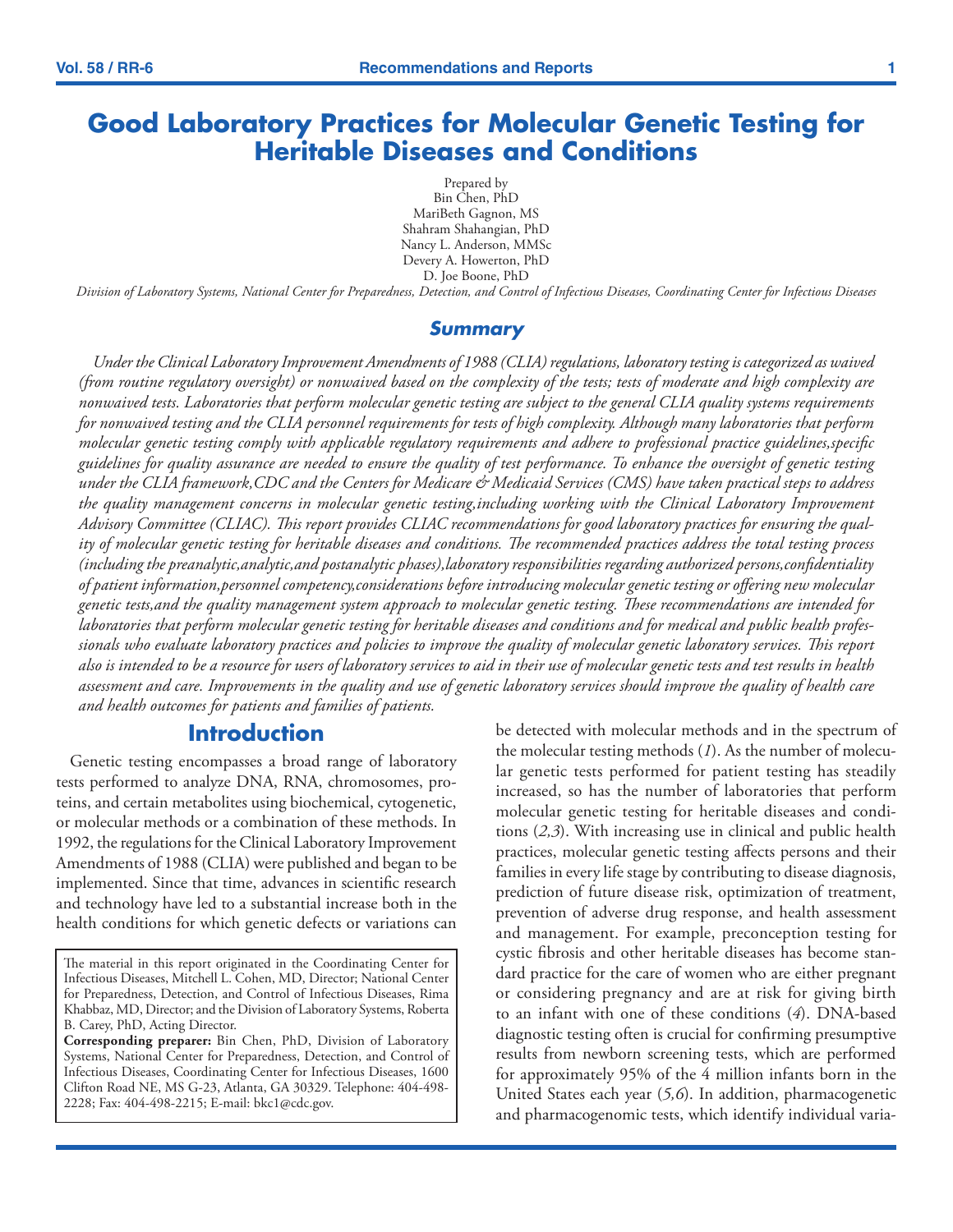tions in single-nucleotide polymorphisms, haplotype markers, or alterations in gene expression, are considered essential for personalized medicine, which involves customizing medical care on the basis of genetic information (*7*).

The expanding field of molecular genetic testing has prompted measures both in the United States and worldwide to assess factors that affect the quality of performance and delivery of testing services, the adequacy of oversight and quality assurance mechanisms, and the areas of laboratory practice in need of improvement. Problems that could affect patient testing outcomes that have been reported include inadequate establishment or verification of test performance specifications, inadequate personnel training or qualifications, inappropriate test selection and specimen submission, inadequate quality assurance practices, problems in proficiency testing, misunderstanding or misinterpretation of test results, and other concerns associated with one or more phases of the testing process (*8–11*).

Under CLIA, laboratory testing is categorized as waived testing or nonwaived (which includes tests of moderate and high complexity) based on the level of testing complexity. Laboratories that perform molecular genetic testing are subject to general CLIA requirements for nonwaived testing and CLIA personnel requirements for high-complexity testing; no molecular genetic test has been categorized as waived or moderate complexity. Many laboratories also adhere to professional practice guidelines and voluntary or accreditation standards, such as those developed by the American College of Medical Genetics (ACMG), the Clinical and Laboratory Standards Institute (CLSI), and the College of American Pathologists (CAP), which provide specific guidance for molecular genetic testing (*12–14*). In addition, certain state programs, such as the New York State Clinical Laboratory Evaluation Program (CLEP), have specific requirements that apply to genetic testing laboratories in their purview (*15*). However, no specific requirements exist at the federal level for laboratory performance of molecular genetic testing for heritable diseases and conditions.

Since 1997, CDC and the Centers for Medicare & Medicaid Services (CMS) have worked with other federal agencies, professional organizations, standard-setting organizations, CLIAC, and other advisory committees to promote the quality of genetic testing and improve the appropriate use of genetic tests in health care. To enhance the oversight of genetic testing under CLIA, CMS developed a multifaceted action plan aimed at providing guidelines, including the good laboratory practice recommendations in this report, rather than prescriptive regulations (*16*). Many of the activities in the action plan have been implemented or are in progress, including 1) providing CMS and state CLIA surveyors with guidelines and technical training on assessing genetic testing laboratories for compliance with applicable CLIA requirements, 2) developing educational materials on CLIA compliance for genetic testing laboratories, 3) collecting data on laboratory performance in genetic testing, 4) working with CLIAC and standard-setting organizations on oversight concerns, and 5) collaborating with CDC and the Food and Drug Administration (FDA) on ongoing oversight activities (*16*). This plan also was supported by the Secretary's Advisory Committee on Genetics, Health, and Society (SACGHS) in its 2008 report providing recommendations regarding future oversight of genetic testing (*1*).

 The purposes of this report are to 1) highlight areas of molecular genetic testing that have been recognized by CLIAC as needing specific guidelines for compliance with existing CLIA requirements or needing quality assurance measures in addition to CLIA requirements and 2) provide CLIAC recommendations for good laboratory practices to ensure the quality of molecular genetic testing for heritable diseases and conditions. These recommendations are intended primarily for genetic testing that is conducted to diagnose, prevent, or treat disease or for health assessment purposes. The recommendations are distinct from the good laboratory practice regulations for nonclinical laboratory studies under FDA oversight (21 CFR Part 58) (*17*).The recommended laboratory practices provide guidelines for ensuring the quality of the testing process (including the preanalytic, analytic, and postanalytic phases of molecular genetic testing), laboratory responsibilities regarding authorized persons, confidentiality of patient information, and personnel competency. The recommendations also address factors to consider before introducing molecular genetic testing or offering new molecular genetic tests and the quality management system approach in molecular genetic testing. Implementation of the recommendations in laboratories that perform molecular genetic testing for heritable diseases and conditions and an understanding of these recommendations by users of laboratory services are expected to prevent or reduce errors and problems related to test selection and requests, specimen submission, test performance, and reporting and interpretation of results, leading to improved use of molecular genetic laboratory services, better health outcome for patients, and in many instances, better health outcomes for families of patients. In future reports, recommendations will be provided for good laboratory practices focusing on other areas of genetic testing, such as biochemical genetic testing, molecular cytogenetic testing, and somatic genetic testing.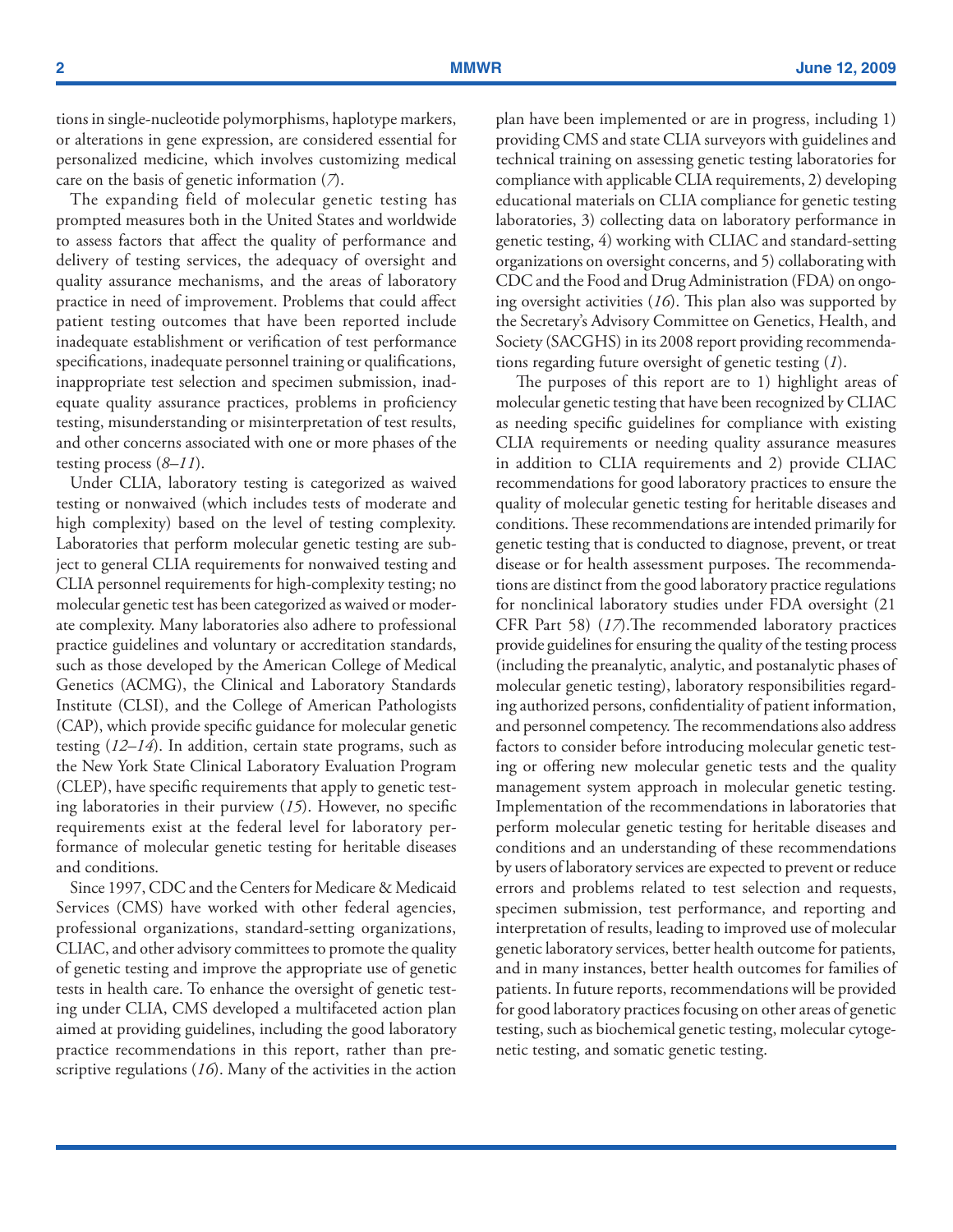# **Background**

<span id="page-4-0"></span>With the completion of the human genome project, discoveries linking genetic mutations or variations to specific diseases and biologic processes are frequently reported (*18*). The rapid progress in biomedical research, accompanied by advances in laboratory technology, have led to increased opportunities for development and implementation of new molecular genetic tests. For example, the number of heritable diseases and conditions for which clinical genetic tests are available more than tripled in 8 years, from 423 diseases in November 2000 to approximately 1,300 diseases and conditions in October 2008 (*2,19*). Molecular genetic testing is performed not only to detect or confirm rare genetic diseases or heritable conditions (*20*) but also to detect mutations or genetic variations associated with more common and complex conditions such as cancer (*21,22*), coagulation disorders (*23*), cardiovascular diseases (*24*), and diabetes (*25*). As the rapid pace of genetic research results in a better understanding of the role of genetic variations in diseases and health conditions, the development and clinical use of molecular genetic tests continues to expand (*26–28*).

Despite considerable information gaps regarding the number of U.S. laboratories that perform molecular genetic tests for heritable diseases and conditions and the number of specific genetic tests being performed (*1*), molecular genetic testing is one of the areas of laboratory testing that is increasing most rapidly. Molecular genetic tests are performed by a broad range of laboratories, including laboratories that have CLIA certificates for chemistry, pathology, clinical cytogenetics, or other specialties or subspecialties (*11*). Although nationwide data are not available, data from state programs indicate considerable increases in the numbers of laboratories that perform molecular genetic tests. For example, the number of approved laboratories in the state of New York that perform molecular genetic testing for heritable diseases and conditions increased 36% in 6 years, from 25 laboratories in February 2002 to 34 laboratories in October 2008 (*29*).

Although comprehensive data on the annual number of molecular genetic tests performed nationwide are not available, industry reports indicate a steady increase in the number of common molecular genetic tests for heritable diseases and conditions, such as mutation testing for cystic fibrosis and factor V Leiden thrombophilia (*3*). The number of cystic fibrosis mutation tests has increased significantly since 2001, pursuant to the recommendations of the American College of Obstetricians and Gynecologists and ACMG for preconception and prenatal carrier screening (*30,31*). The DNA-based cystic fibrosis mutation tests are now considered to be some of the most commonly performed genetic tests in the United

States and have become an essential component of several state newborn screening programs for confirming presumptive screening results of infants (*32*). The overall increase in molecular genetic testing from 2006 to 2007 worldwide has been reported to be 15% in some market analyses, outpacing other areas of molecular diagnostic testing (*33*).

# **CLIA Oversight for Molecular Genetic Testing**

In 1988, Congress enacted Public Law 100-578, a revision of Section 353 of the Public Health Service Act (42 U.S.C. 263a) that amended the Clinical Laboratory Improvement Act of 1967 and required the Department of Health and Human Services (HHS) to establish regulations to ensure the quality and reliability of laboratory testing on human specimens for disease diagnosis, prevention, or treatment or for health assessment purposes. In 1992, HHS published CLIA regulations that describe requirements for all laboratories that perform patient testing (*34*). Facilities that perform testing for forensic purposes only and research laboratories that test human specimens but do not report patient-specific results are exempt from CLIA regulations (*34*). CMS (formerly the Health Care Financing Administration) administers the CLIA laboratory certification program in conjunction with FDA and CDC. FDA is responsible for test categorization, and CDC is responsible for CLIA studies, convening CLIAC, and providing scientific and technical support to CMS. CLIAC was chartered by HHS to provide recommendations and advice regarding CLIA regulations, the impact of CLIA regulations on medical and laboratory practices, and modifications needed to CLIA standards to accommodate technological advances.

In 2003, CMS and CDC published CLIA regulatory revisions to reorganize and revise CLIA requirements for quality systems for nonwaived testing and the laboratory director qualifications for high-complexity testing (*35*). The revised regulations included facility administration and quality system requirements for every phase of the testing process (*35*). Requirements for the clinical cytogenetics specialty also were reorganized and revised. Other genetic tests, such as molecular genetic tests, are not recognized as a specialty or subspecialty under CLIA. However, because these tests are considered high complexity, laboratories that perform molecular genetic testing for heritable diseases and conditions must meet applicable general CLIA requirements for nonwaived testing and the personnel requirements for high-complexity testing (*36*).

To enhance oversight of genetic testing under CLIA, CMS developed a plan to promote a comprehensive approach for effective application of current regulations and to provide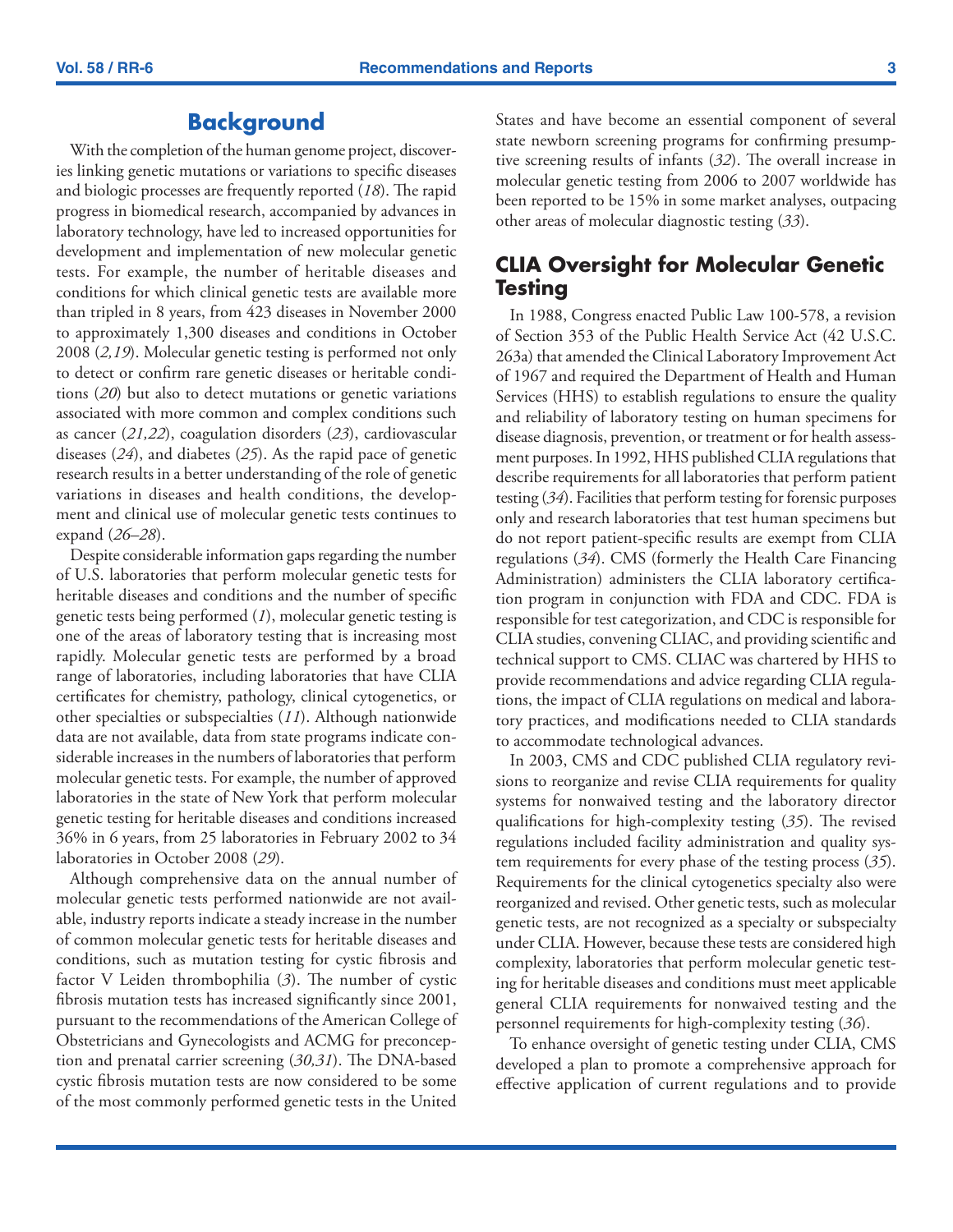<span id="page-5-0"></span>training and guidelines to surveyors and laboratories that perform genetic testing (*16*). CDC and CMS also have been assessing the need to revise and update CLIA requirements for proficiency testing programs and laboratories, taking into consideration the need for improved performance evaluation for laboratories that perform genetic testing (*37*).

# **Concerns Related to Molecular Genetic Testing**

Studies and reports since 1997 have revealed a broad range of concerns related to molecular genetic testing for heritable diseases and conditions, including safe and effective translation of research findings into patient testing, the quality of test performance and results interpretation, appropriate use of testing information and services in health management and patient care, the adequacy of quality assurance measures, and concerns involving the ethical, legal, economic, and social aspects of molecular genetic testing (*1,9,22,38,39*). Some of these concerns are indicative of the areas of laboratory practice that are in need of improvement, such as performance establishment and verification, proficiency testing, personnel qualifications and training, and results reporting (*1,9,11,22,39*).

### **Errors Associated with and Needed Improvements in the Three Phases of Molecular Genetic Testing**

Studies have indicated that although error rates associated with different areas of laboratory testing vary (*40*), the overall distribution of errors reported in the preanalytic, analytic, and postanalytic phases of the testing process are similar for many testing areas, including molecular genetic testing (*9,11,39,40*). The preanalytic phase encompasses test selection and ordering and specimen collection, processing, handling, and delivery to the testing site. The analytic phase includes selection of test methods, performance of test procedures, monitoring and verification of the accuracy and reliability of test results, and documentation of test findings. The postanalytic phase includes reporting test results and archiving records, reports, and tested specimens (*41*).

Studies have indicated that errors are more likely to occur during the preanalytic and postanalytic phases of the testing process than during the analytic phase, with most errors reported for the preanalytic phase (*40,42–44*). In the preanalytic phase, inappropriate selection of laboratory tests has been a significant source of errors (*42,43*). Misuse of laboratory services, such as unnecessary or inappropriate test requests, might lead to increased risk for medical errors, adverse patient outcome, and increased health-care costs (*43*). Although no study has determined the overall number of molecular genetic tests performed that could be considered unwarranted or unnecessary, a study of the use and interpretation of adenomatous polyposis coli gene (*APC*) testing for familial adenomatous polyposis and other heritable conditions associated with colonic polyposis indicated that 17% of the cases evaluated did not have valid indications for testing (*22*).

Although data are limited, studies also indicate that improvements are needed in the analytic phase of molecular genetic testing. A study of the frequency and severity of errors associated with DNA-based genetic testing revealed that errors related to specimen handling in the laboratory and other analytic steps ranged from 0.06% to 0.12% of approximately 92,000 tests evaluated (*39*). A subsequent meta-analysis indicated that these self-reported error rates were comparable to those detected in nongenetic laboratory testing (*40*). An analysis of performance data from the CAP molecular genetic survey program during 1995–2000 estimated the overall error rate for cystic fibrosis mutation analysis to be 1.5%, of which approximately 50% of the errors occurred during the analytic or postanalytic phases of testing (*45*). Unrecognized sequence variations or polymorphisms also could affect the ability of molecular genetic tests to detect or distinguish the genotypes being analyzed, leading to false-positive or false-negative test results. Such problems have been reported for some commonly performed genetic tests such as cystic fibrosis mutation analysis and testing for *HFE*-associated hereditary hemochromatosis (*46,47*).

The postanalytic phase of molecular genetic testing involves analysis of test results, preparation of test reports, and results reporting. The study on the use of the *APC* gene testing and interpretation of test results indicated that lack of awareness among health-care providers of *APC* test limitations was a primary reason for misinterpretation of test results (*22*). In a study assessing the comprehensiveness and usefulness of reports for cystic fibrosis and factor V Leiden thrombophilia testing, physicians in many medical specialties considered reports that included information beyond that specified by the general CLIA test report requirements to be more informative and useful than test reports that only met CLIA requirements; additional information included patient race/ethnicity, clinical history, reasons for test referral, test methodology, recommendations for follow-up testing, implications for family members, and suggestions for genetic counseling (*48*). Consistent with these findings, international guidelines for quality assurance in molecular genetic testing recommend that molecular genetic test reports be accurate, concise, and comprehensive and communicate all essential information to enable effective decisionmaking by patients and health care professionals (*49*).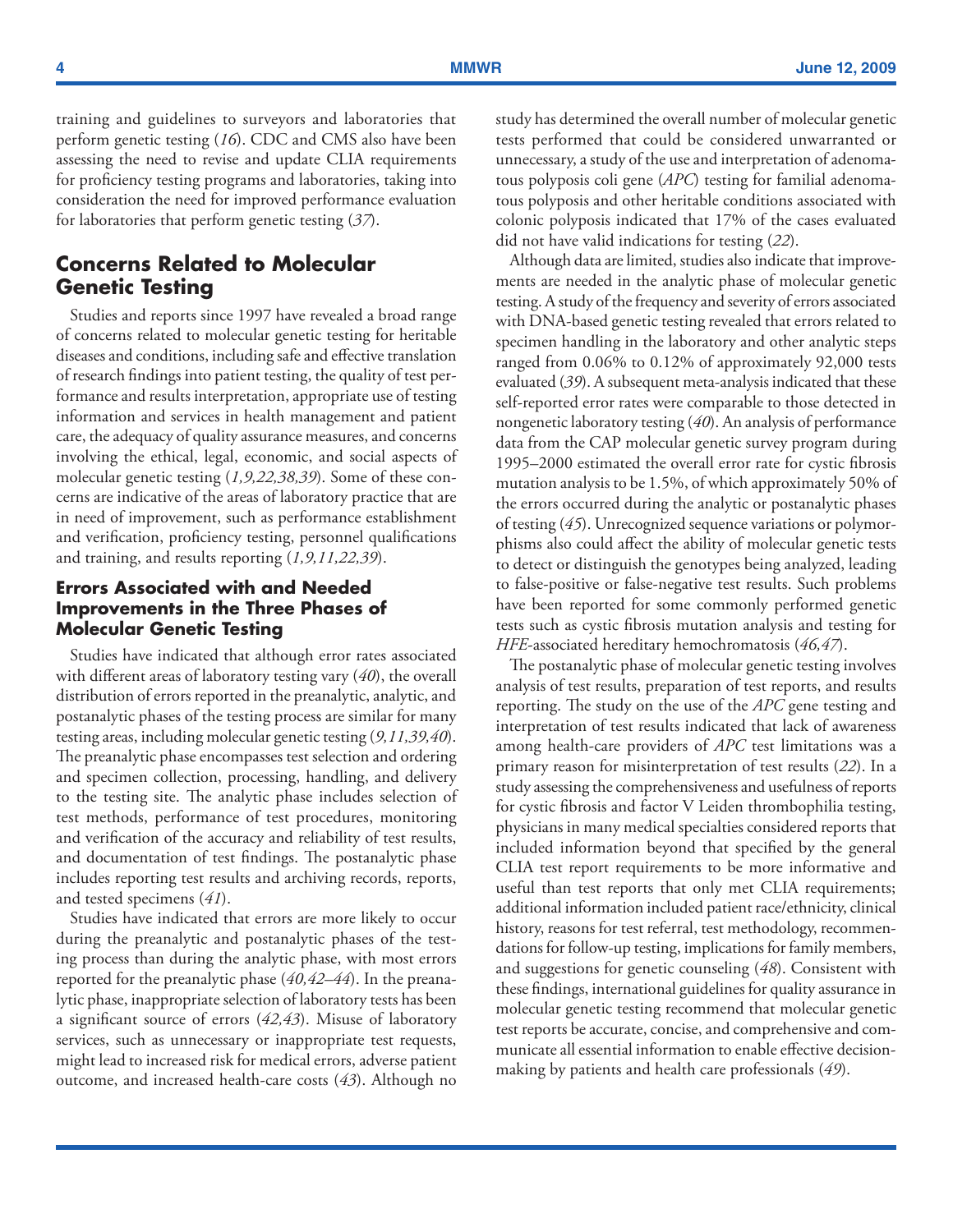### **Proficiency Testing**

Proficiency testing is a well-established practice for monitoring and improving the quality of laboratory testing (*50,51*) and is a key component of the external quality assessment process. Studies have indicated that using proficiency testing samples that resemble actual patient specimens could improve monitoring of laboratory performance (*50,52–54*). Participation in proficiency testing has helped laboratories reduce analytic deficiencies, improve testing procedures, and take steps to prevent future errors (*55–59*).

CLIA regulations have not yet included proficiency testing requirements for molecular genetic tests. Laboratories that perform molecular genetic testing must meet the general CLIA requirement to verify, at least twice annually, the accuracy of the genetic tests they perform (§493.1236[c]) (*36*). Laboratories may participate in available proficiency testing programs for the genetic tests they perform to meet this CLIA alternative performance assessment requirement. Proficiency testing participation correlates significantly with the quality assurance measures in place among laboratories that perform molecular genetic testing (*9,10*). Because proficiency testing is a rigorous external assessment for laboratory performance, in 2008, SACGHS recommended that proficiency testing participation be required for all molecular genetic tests for which proficiency testing programs are available (*1*). Formal molecular genetic proficiency testing programs are available only for a limited number of tests for heritable diseases and conditions; in addition, the samples provided often are purified DNA, which do not typically require performance of all steps of the testing process, such as nucleic acid extraction and preparation (*60*). For many genetic conditions that are either rare or for which testing is performed by one or a few laboratories, substantial challenges in developing formal proficiency testing programs have been recognized (*1*).

Development of effective alternative performance assessment approaches to proficiency testing is essential for ensuring the quality of molecular genetic testing (*1*). Professional guidelines have been developed for laboratories to evaluate and monitor test performance when proficiency testing programs are not available (*61*). However, reports of the CAP molecular pathology on-site inspections indicate that deficiencies related to participation in interlaboratory comparison or alternative performance assessment are among the most frequently identified deficiencies, accounting for 3.9% of all deficiencies cited (*62*).

### **Clinical Validity and Potential Risks Associated with Certain Molecular Genetic Tests**

The ability of a test to diagnose or predict risk for a particular health condition is the test's clinical validity, which often is measured by clinical (or diagnostic) sensitivity, clinical (or diagnostic) specificity, and predictive values of the test for a given health condition. Clinical validity can be influenced by factors such as the prevalence of the disease or health condition, penetrance (proportion of persons with a mutation causing a particular disorder who exhibit clinical symptoms of the disorder), and modifiers (genetic or environmental factors that might affect the variability of signs or symptoms that occur with a phenotype of a genetic alteration). For genetic tests, clinical validity refers to the ability of a test to detect or predict the presence or absence of a particular disease or phenotype and often corresponds to associations between genotypes and phenotypes (*1,28,63–69*). The usefulness of a test in clinical practice, referred to as clinical utility, involves identifying the outcomes associated with specific test results (*28*). Clinical validity and clinical utility should be assessed individually for each genetic test because the implications might vary depending on the health condition and population being tested (*38*).

As advances in genomic research and technology result in rapid development of new genetic tests, concerns have been raised that certain tests, particularly predictive genetic tests, could become available without adequate assessment of their validity, benefits, and utility. Consequently, health professionals and consumers might not be able to make a fully informed decision about whether or how to use these tests. In 1997, a task force formed by a National Institutes of Health (NIH)–Department of Energy workgroup recommended that laboratories that perform patient testing establish clinical validity for the genetic tests they develop before offering them for patient testing and carefully review and document evidence of test validity if the test has been developed elsewhere (*70*). This recommendation was later included in a report of the Secretary's Advisory Committee on Genetic Testing (SACGT), which was established in 1998 to advise HHS on medical, scientific, ethical, legal, and social concerns raised by the development and use of genetic tests (*38*).

Public concerns about inadequate knowledge or documentation of the clinical validity of certain genetic tests were also recognized by SACGHS, the advisory committee that was established by HHS in 2002 to supersede SACGT (*1*).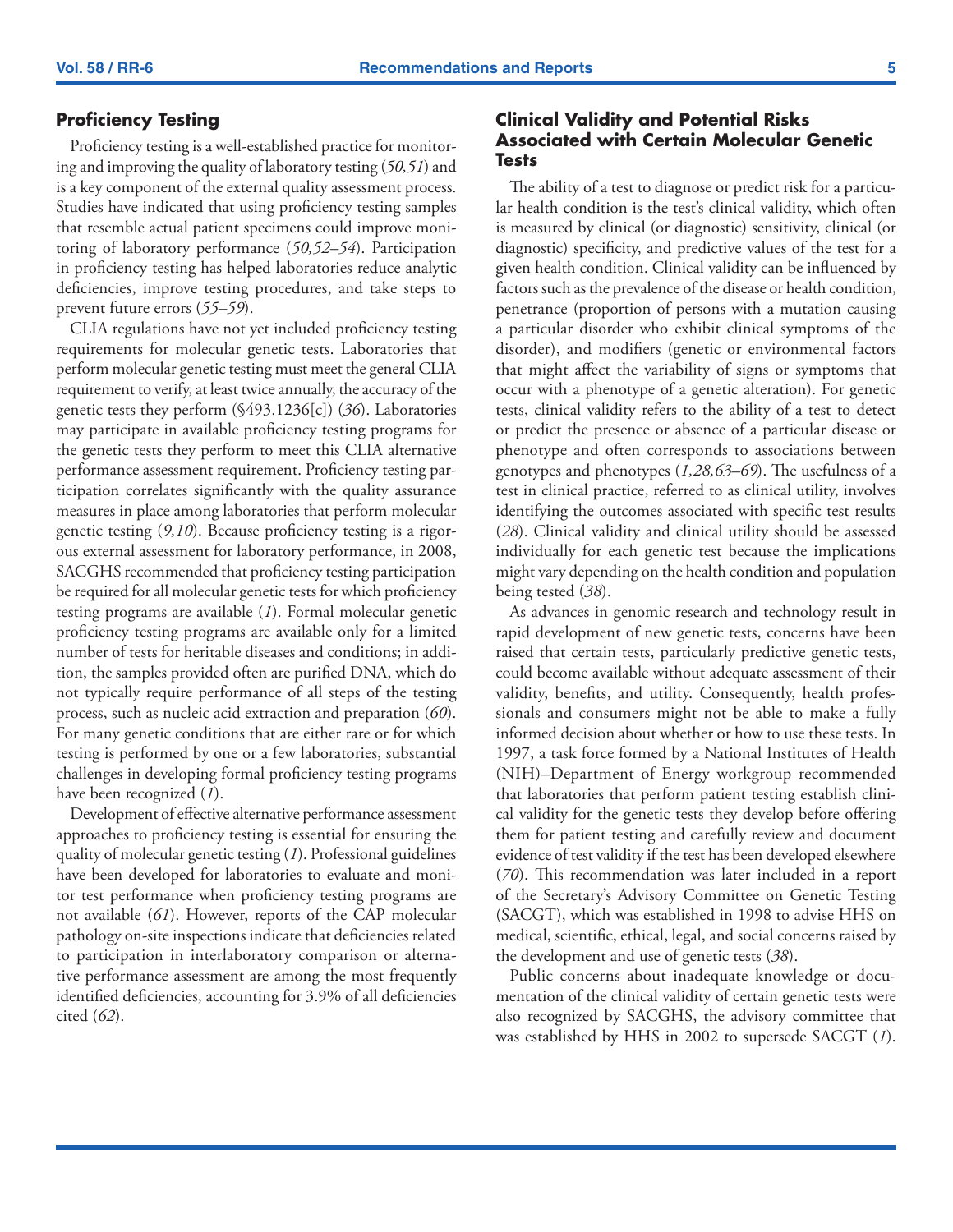<span id="page-7-0"></span>SACGHS recommended the development and support of sustainable public-private collaborations to fill the gaps in knowledge of the analytic validity, clinical validity, clinical utility, economic value, and population health impact of molecular genetic tests (*1*). Collaborative efforts that have been recognized include the Evaluation of Genomic Applications in Practice and Prevention (EGAPP) program, a CDC initiative to establish and evaluate a systematic, evidence-based process for assessing genetic tests and other applications of genomic technology in transition from research to clinical practice and public health (*71*), and the Collaboration, Education, and Test Translation (CETT) Program, which is overseen by the NIH Office of Rare Diseases to promote the effective transition of potential genetic tests for rare diseases from research settings into clinical settings (*72*).

The increase in direct-to-consumer (DTC) genetic testing (i.e., genetic tests offered directly to consumers with no health-care provider involvement) has raised concerns about the potential risks or misuses of certain genetic tests (*73*). As of October 2008, consumers could directly order laboratory tests in 27 states; in another 10 states, consumer-ordered tests are allowed under defined circumstances (*74*). As DTC genetic tests become increasingly available, various genetic profile tests have been marketed directly to the public that claim to answer questions regarding cardiovascular risks, drug metabolism, dietary arrangements, and lifestyles (*73*). In addition, DTC advertisements have caused a substantial increase in the demand for molecular genetic tests, such as those for hereditary breast and ovarian cancers (*75,76*). Although allowing easy access to the testing services, DTC genetic testing has raised concerns about the potential for inadequate pretest decision-making, misunderstanding of test results, access to tests of questionable clinical value, lack of necessary follow-up, and unexpected additional responsibilities for primary care physicians (*77–80*). Both the government and professional organizations have developed educational materials that provide guidance to consumers, laboratories, genetics professionals, and professional organizations regarding DTC genetic tests (*80–82*).

### **Personnel Qualifications and Training**

Studies indicate that qualifications of laboratory personnel, including training and experience, are critical for ensuring quality performance of genetic testing, because human error has the greatest potential influence on the quality of laboratory test results (*9,83,84*). A study of laboratories in the United States that perform molecular genetic testing suggested that laboratory adherence to voluntary quality standards and guidelines for genetic testing was significantly associated with laboratories directed or supervised by persons with board certification in medical genetics (*9*). Results of an international survey revealed a similar correlation between the quality assurance practices of a molecular genetic testing laboratory and the formal training of the laboratory director (*10*). Overall, the concerns recognized in publications and documented cases support the need to have trained, qualified personnel at all levels to ensure the quality of all phases of the genetic testing process.

# **Methods**

## **Information Collection and Assessment**

To monitor and assess the scope and growth of molecular genetic testing in the United States, data were collected and analyzed from scientific articles, government reports, the CMS CLIA database, information from state programs, studies by professional groups, publicly available directories and databases of laboratories and laboratory testing, industry reports, and CDC studies (*1–3,5,6,9,29,38,83,85–88*). To evaluate factors in molecular genetic testing that might affect testing quality and to identify areas that would benefit from quality assurance guidelines, various documents were considered, including professional practice guidelines, CAP laboratory accreditation checklists, CLSI guidelines, state requirements, and international guidelines and standards (*12–15,49,61,89–95*).

# **Development of CLIAC Recommendations for Good Laboratory Practices in Molecular Genetic Testing**

Since 1997, CLIAC has provided HHS with recommendations on approaches needed to ensure the quality of genetic testing (*37*). At the February 2007 CLIAC meeting, CLIAC asked CDC and CMS to clarify critical concerns in genetic testing oversight and to provide a status report at the subsequent CLIAC meeting. At the September 2007 CLIAC meeting, CDC presented an overview of the regulatory oversight and voluntary measures for quality assurance of genetic testing and described a plan to develop and publish educational material on good laboratory practices. CDC solicited CLIAC recommendations to address concerns that presented particular challenges related to genetic testing oversight, including establishment and verification of performance specifications, control procedures for molecular amplification assays, proficiency testing, genetic test reports, personnel competency assessment, and the definition of genetic tests. CLIAC recommended convening a workgroup of experts in genetic testing to consider these concerns and provide input for CLIAC deliberation.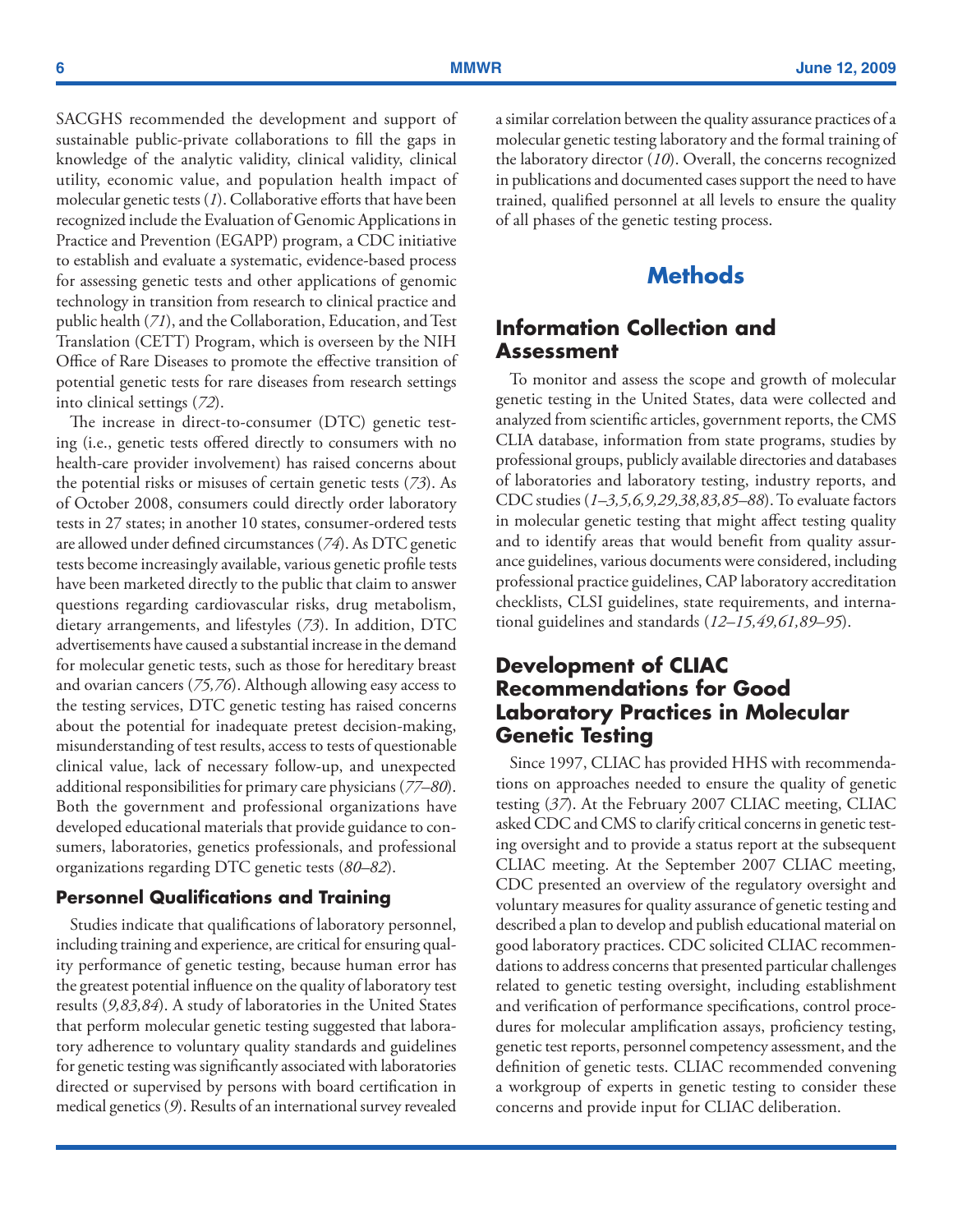<span id="page-8-0"></span>The CLIAC Genetic Testing Good Laboratory Practices Workgroup was formed. The workgroup conducted a series of meetings on the scope of laboratory practice recommendations needed for genetic testing and suggested that recommendations first be developed for molecular genetic testing for heritable diseases and conditions. The workgroup evaluated good laboratory practices for all phases of the genetic testing process after reviewing professional guidelines, regulatory and voluntary standards, accreditation checklists, international standards and guidelines, and other documents that provided general or specific quality standards applicable to molecular genetic testing for heritable diseases and conditions (*1,12– 15,36,41,49,61,80,82,91–109*). The workgroup also reviewed information on the HHS-approved and other certification boards for laboratory personnel and the number of persons certified in each of the specialties for which certification is available (*110–118*). Workgroup suggestions were reported to CLIAC at the September 2008 committee meeting. The CLIAC recommendations were formed on the basis of the workgroup report and additional CLIAC recommendations. The committee recommended that CDC include the CLIACrecommended good laboratory practices for molecular genetic testing in the planned publication. Summaries of CLIAC meetings and CLIAC recommendations are available (*37*).

# **Recommended Good Laboratory Practices**

The following recommended good laboratory practices are for areas of molecular genetic testing for heritable diseases and conditions in need of guidelines for complying with existing CLIA requirements or in need of additional quality assurance measures. These recommendations are not intended to encompass the entire realm of laboratory practice; they are meant to provide guidelines for specific quality concerns in the performance and delivery of laboratory services for molecular genetic testing for heritable diseases and conditions.

These recommendations address laboratory practices for the total testing process, including the preanalytic, analytic, and postanalytic phases of molecular genetic testing. The recommendations for the preanalytic phase include guidelines for laboratory responsibilities for providing information to users of laboratory services, informed consent, test requests, specimen submission and handling, test referrals, and preanalytic systems assessment. The recommendations for the analytic phase include guidelines for establishment and verification of performance specifications, quality control procedures, proficiency testing, and alternative performance assessment. The recommendations for the postanalytic phase include guidelines

for test reports, retention of records and reports, and specimen retention. The recommendations also address responsibilities of laboratories regarding authorized persons, confidentiality of patient information and test results, personnel competency, factors to consider before introducing molecular genetic testing or offering new molecular genetic tests, and the potential benefits of the quality management system approach in molecular genetic testing. Recommendations are provided in relation to applicable provisions in the CLIA regulations and, when necessary, are followed by a description of how the recommended practices can be used to improve quality assurance and quality assessment for molecular genetic testing. A list of terms and abbreviations used in this report also is provided (Appendix A).

## **The Preanalytic Testing Phase**

### **Test Information to Provide to Users of Laboratory Services**

Laboratories are responsible for providing information regarding the molecular genetic tests they perform to users of their services; users include authorized persons under applicable state law, health-care professionals, patients, referring laboratories, and payers of laboratory services. Laboratories should review the genetic tests they perform and the procedures they use to provide and update the recommended test information that follows. At a minimum, laboratories should ensure that the test information is available from accessible sources such as websites, service directories, information pamphlets or brochures, newsletters, instructions for specimen submission, and test request forms. Laboratories that already provide the information from these sources should continue to do so. However, laboratories also might decide to provide the information more directly to their users (e.g., by telephone, e-mail, or in an in-person meeting) and should determine the situations in which such direct communication is necessary. The complexity of language used should be appropriate for the particular laboratory user groups (e.g., for patients, plain language understandable by the general public).

**Test selection, test performance, and specimen submission.** Laboratories should provide information regarding the molecular genetic tests they perform to users of their services to facilitate appropriate test selection and requests, specimen handling and submission, and patient care. Each laboratory that performs molecular genetic testing for heritable diseases and conditions should provide the following information to its users:

• Information necessary for selecting appropriate tests, including a list of the molecular genetic tests the laboratory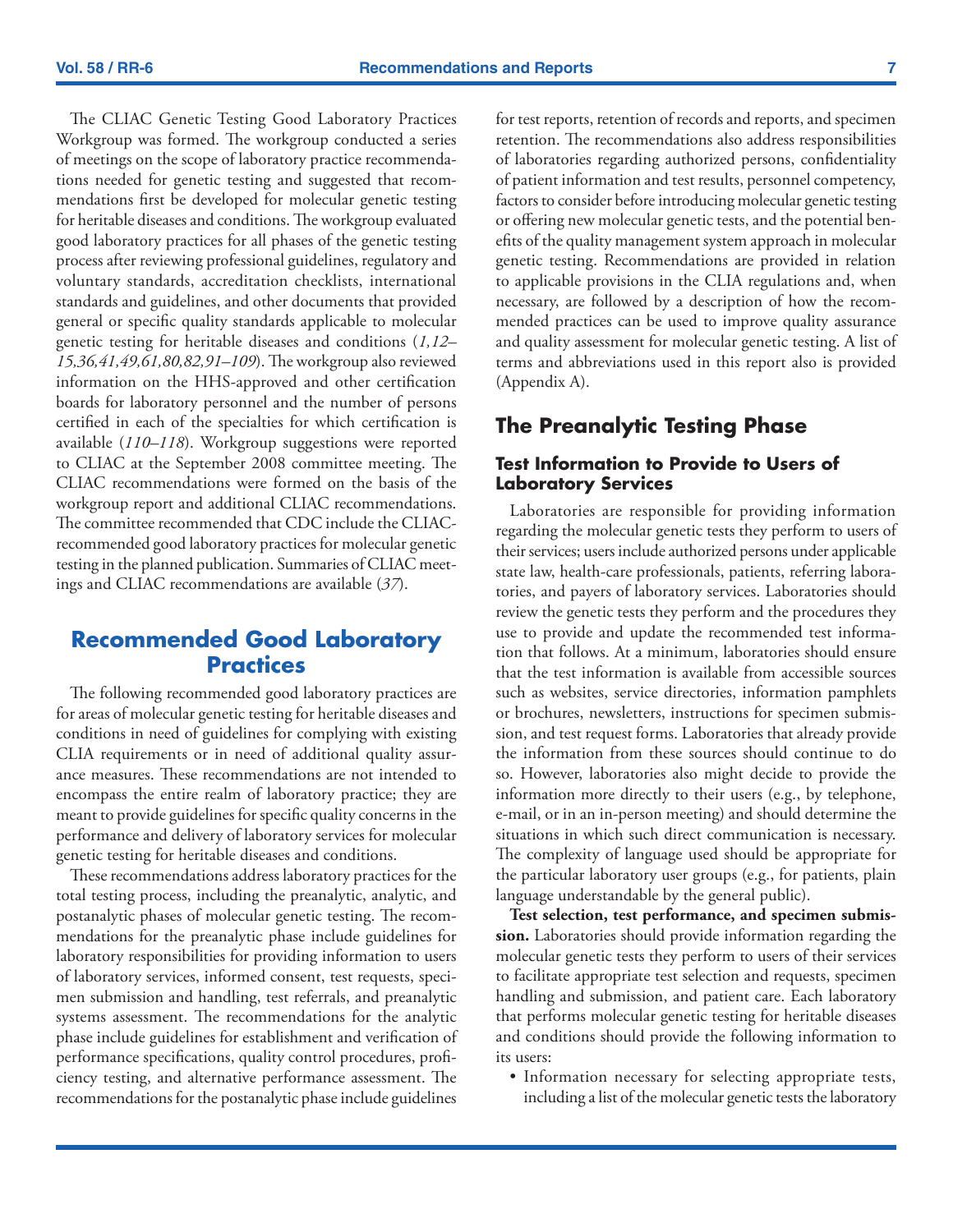performs. For each molecular genetic test, the following information should be provided:

- Intended use of the test, including the nucleic acid target of the test (e.g., genes, sequences, mutations, or polymorphisms), the purpose of testing (e.g., diagnostic, preconception, or predictive), and the recommended patient populations
- Indications for testing
- Test method to be used, presented in user-friendly language in relation to the performance specifications and the limitations of the test (with Current Procedural Terminology [CPT] codes included when appropriate)
- Specifications of applicable performance characteristics, including information on analytic validity and clinical validity
- Limitations of the test
- Whether testing is performed with an FDA-approved or FDA-cleared test system, with a laboratorydeveloped test or test system that is not approved or cleared by FDA, or with an investigational test under FDA oversight
- • Information on appropriate collection, handling, transport, and submission of specimens
- • Patient information necessary for the laboratory to perform the test and report test results, including relevant clinical or laboratory information, and, if applicable, racial/ethnic information, family history, pedigree, and consent information in compliance with federal, state, and local requirements
- A statement indicating that test results are likely to have implications for the family members of the patient
- Availability of laboratory consultations regarding test selection and ordering, specimen submission, results interpretation, and implications of test results

**Cost.** When possible and practical, laboratories should provide users with information on the charges for molecular genetic tests being performed. Estimating the expenses that a patient might incur from a particular genetic test might be difficult for certain laboratories and providers because fee schedules of individual laboratories can vary depending on the health-care payment policy selections of each patient. However, advising the patient and family members of the financial implications of the tests, whenever possible, facilitates informed decision-making.

**Discussion.** Under CLIA, laboratories are required to develop and follow written policies and procedures for specimen submission and handling, specimen referral, and test requests (42 CFR §§493.1241 and 1242). Laboratories must ensure positive identification and optimum integrity of specimens from the time of collection or receipt through the completion of testing and reporting of test results (42 CFR §493.1232). In addition, laboratories that perform nonwaived testing must ensure that a qualified clinical consultant is available to assist laboratory clients with ordering tests appropriate for meeting clinical expectations (42 CFR §493.1457[b]). The recommended laboratory practices in this report describe laboratory responsibilities for ensuring appropriate test requests and specimen submission for the molecular genetic tests they perform, in addition to laboratory responsibilities for meeting CLIA requirements. The recommendations emphasize the role of laboratories in providing specific information needed by users before decisions are made regarding test selection and ordering, based on consideration of several factors.

First, molecular genetic tests for heritable diseases and conditions are being rapidly developed and increasingly used in health-care settings. Users of laboratory services need the ability to easily access information regarding the intended use, performance specifications, and limitations of the molecular genetic tests a laboratory offers to determine appropriate testing for specific patient conditions.

Second, many molecular genetic tests are performed using laboratory-developed tests or test systems. The performance specifications and limitations of the testing might vary among laboratories, even for the same disease or condition, depending on the specific procedures used. Users of laboratory services who are not provided information related to the appropriateness of the tests being considered might select tests that are not indicated or cannot meet clinical expectations.

Third, for many heritable diseases and conditions, test performance and interpretation of test results require information regarding patient race/ethnicity, family history, and other pertinent clinical and laboratory information. Informing users before tests are ordered of the specific patient information needed by the laboratory should facilitate test requests and allow prompt initiation of appropriate testing procedures and accurate interpretation of test results.

Finally, providing information to users on performance specifications and limitations of tests before test selection and ordering prepares users of laboratory services for understanding test results and implications. CLIA test report requirements (42 CFR §493.1291[e]) indicate that laboratories are required to provide users of their services, on request, with information on laboratory test methods and the performance specifications the laboratory has established or verified for the tests. However, for molecular genetic tests for heritable diseases and conditions, laboratories should provide test performance information to users before test selection and ordering, rather than waiting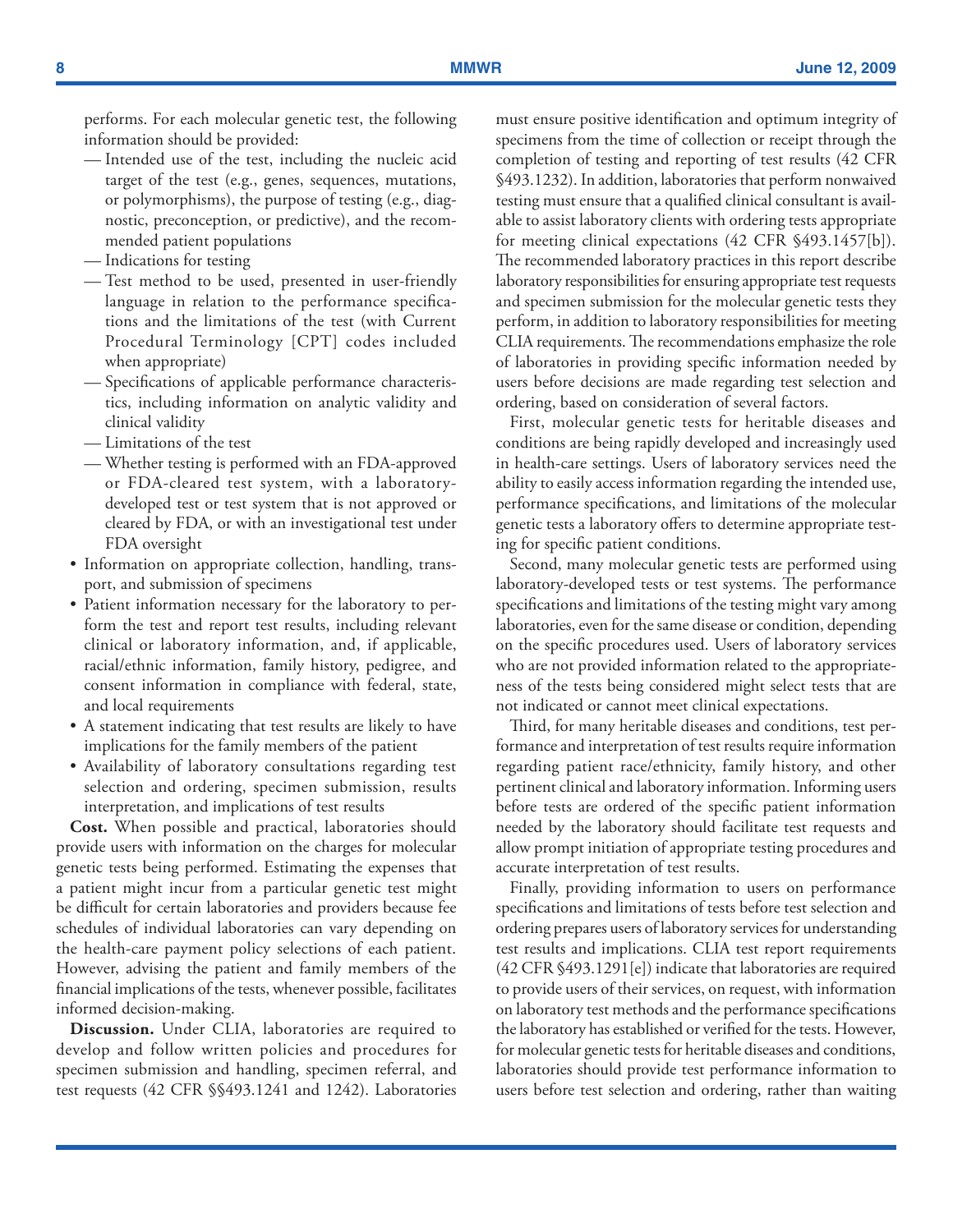for a request after the test has been performed. The information provided in the preanalytic phase must be consistent with information included on test reports.

Providing molecular genetic testing information to users before tests are selected and ordered should improve test requests and specimen submission and might reduce unnecessary or unwarranted testing. The recommended practices also might increase informed decision-making, improve interpretation of results, and improve patient outcome.

### **Informed Consent**

A person who provides informed consent voluntarily confirms a willingness to undergo a particular test, after having been informed of all aspects of the test that are relevant to the patient's decision (*49*). Informed consent for genetic testing or specific types of genetic tests is required by law in certain states; as of June 2008, 12 states required that informed consent be obtained before a genetic test is requested or performed (*119*). In addition, certain states (e.g., Massachusetts, Michigan, Nebraska, New York, and South Dakota) have included required informed consent components in their statutes [*97,120–123*]) (Appendix B). These state statutes can be used as examples for laboratories in other states that are developing specific informed consent forms. Professional organizations recommend that informed consent be obtained for testing for many inherited genetic conditions (*12,13*). CLIA regulations have no requirements for laboratory documentation of informed consent for requested tests; however, medical decisions for patient diagnosis or treatment should be based on informed decision-making (*124*). Regardless of whether informed consent is required, laboratories that perform molecular genetic tests for heritable diseases and conditions should be responsible for providing users with the information necessary to make informed decisions.

Informed consent is in the purview of the practice of medicine; the persons authorized to order the tests are responsible for obtaining the appropriate level of informed consent (*67*). Unless mandated by state or local requirements, obtaining informed consent before performing a test generally is not considered a laboratory responsibility. For molecular genetic testing for heritable diseases and conditions, not all tests require written patient consent before testing (*125*). However, when informed consent for patient testing is recommended or required by law or other applicable requirements as a method for documenting the process and outcome of informed decision-making, laboratories should ensure that certain practices are followed:

• Be available to assist users of laboratory services with determining the appropriate level of informed consent by providing useful and necessary information.

• Include appropriate methods for documenting informed consent on test request forms, and determine whether the consent information is provided with the test request before initiating testing. Laboratories may determine situations in which a patient specimen can be stabilized until informed consent is obtained, following the practices for specimen retention recommended in these guidelines.

Laboratories should refer to professional guidelines for additional information regarding informed consent for molecular genetic tests and should consider available models when developing the content, format, and procedures for documentation of patient consent.

#### **Test Requests**

CLIA requirements (42 CFR §493.1241[c]) specify that laboratories that perform nonwaived testing must ensure that the test request solicits the following information: 1) the name and address or other suitable identifiers of the authorized person requesting the test and (if applicable) the person responsible for using the test results, or the name and address of the laboratory submitting the specimen, including (if applicable) a contact person to enable reporting of imminently life-threatening laboratory results or critical values; 2) patient name or a unique patient identifier; 3) sex and either age or date of birth of the patient; 4) the tests to be performed; 5) the source of the specimen (if applicable); 6) the date and (if applicable) time of specimen collection; and 7) any additional information relevant and necessary for a specific test to ensure accurate and timely testing and reporting of results, including interpretation (if applicable). For molecular genetic testing for heritable diseases and conditions, laboratories must comply with these CLIA requirements and should solicit the following additional information on test requests:

- Patient name and any other unique identifiers needed for testing
- Patient date of birth
- Indication for testing and relevant clinical or laboratory information
- Patient racial/ethnic information (if applicable)
- Information on patient family history, pedigree, or both that is pertinent to the disease or condition being evaluated or the testing to be performed (if applicable)
- • Appropriate international classification of diseases (ICD) codes or other information indicating diseases or conditions for which the patient is being tested (e.g., codes associated with an advance beneficiary notice)
- If applicable, indication that the appropriate level of informed consent has been obtained in compliance with federal, state, and local requirements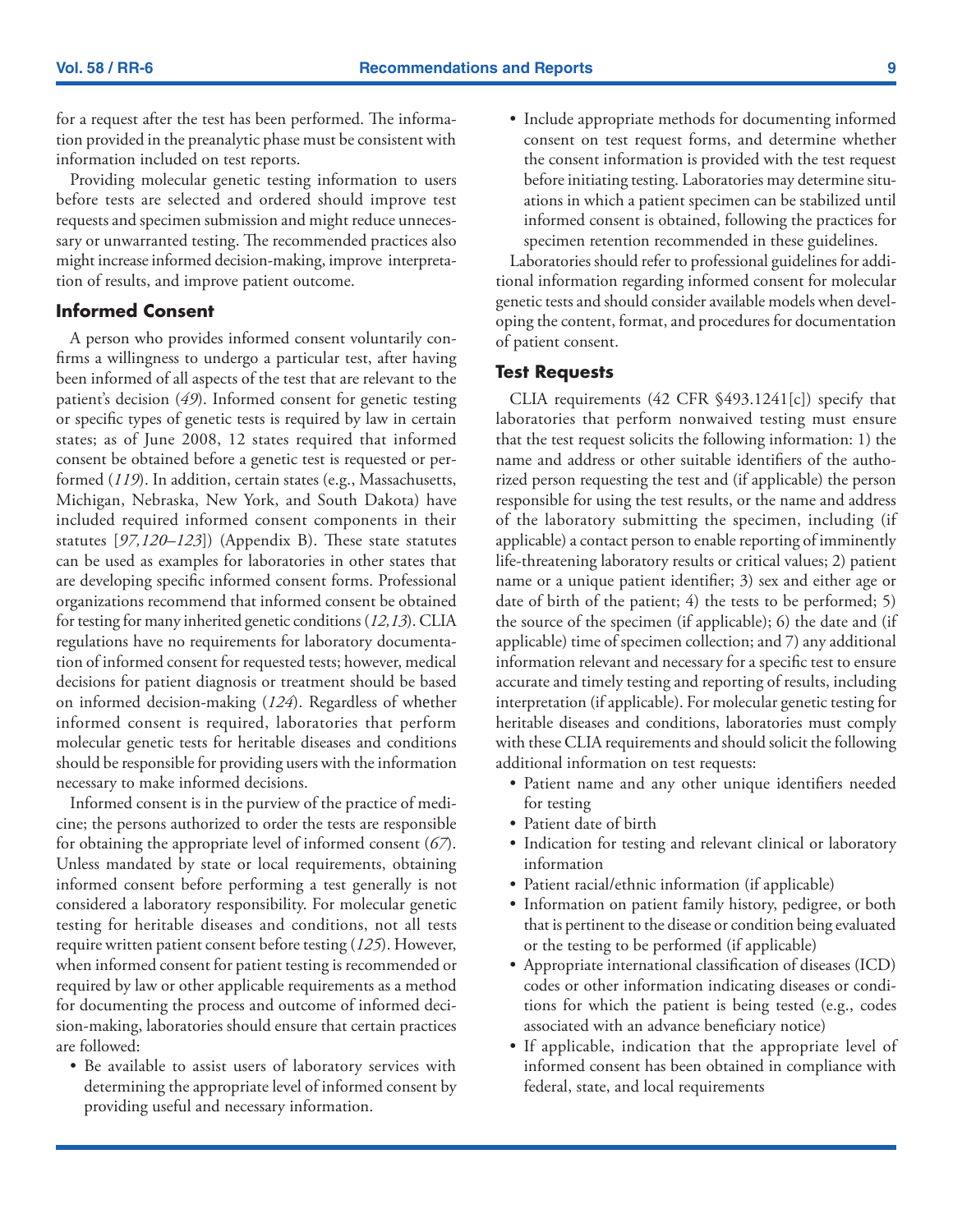**Patient name and any other unique identifiers needed for testing.** CLIA test request requirements indicate that laboratories must solicit patient names or unique patient identifiers on test requests (42 CFR §493.1241[c][2]). Laboratories that perform molecular genetic testing for heritable diseases and conditions should ensure that at least two unique identifiers are solicited on these test requests, which should include patient names, when possible, and any other unique identifiers needed to ensure patient identification. In certain situations (e.g., compatibility testing for which donor names are not always provided to the laboratory), an alternative unique identifier is appropriate.

**Date of birth.** CLIA requirements specify that test requests must solicit the sex and either age or date of birth of the patient (42 CFR §493.1241[c][3]). For molecular genetic testing for heritable diseases and conditions, patient date of birth is more informative than age and should be obtained when possible.

**Indications for testing, relevant clinical and laboratory information, patient race/ethnicity, family history, and pedigree.** Obtaining information on indications for testing, relevant clinical or laboratory information, patient racial/ ethnic background, family history, and pedigree is critical for selecting appropriate test methods, determining the mutations or variants to be tested, interpreting test results, and timely reporting of test results. Genetic conditions often have different disease prevalences with various mutation frequencies and distributions among racial/ethnic groups. Unique, or private, mutations or genotypes might be present only in specific families or can be associated with founder effects (i.e., gene mutations observed in high frequency in a specific population because of the presence of the mutation in a single ancestor or small number of ancestors in the founding population). Family history and other relevant clinical or laboratory information are often important for determining whether the test requested might meet the clinical expectations, including the likelihood of identifying a disease-causing mutation. Specific race/ethnicity, family history, and other pertinent information to be solicited on a test request should be determined according to the specific disease or condition for which the patient is being tested. Laboratories should consider available guidelines for requesting and obtaining this additional information and determine circumstances in which more specific patient information is needed for particular genetic tests (*126,127*). Although this information is not specified in CLIA, the regulations provide laboratories the flexibility to determine and solicit relevant and necessary information for a specific test (42 CFR §493.1241[c][8]). The recommended test request components also are consistent with many voluntary professional and accreditation guidelines (*12–14*).

**Documentation of informed consent.** Methods for indicating and documenting informed consent on a test request might include a statement, text box, or check-off box on the test request form to be signed or checked by the test requestor; a separate form to be signed as part of the test request; or another method that complies with applicable requirements and adheres to professional guidelines. In addition, when state or local laws or regulations specify that patient consent must be obtained regarding the use of tested specimens for quality assurance or other purposes, the test request must include a way for the test requestor to indicate the decision of the patient. Laboratories also might determine that other situations merit documentation of consent before testing.

#### **Specimen Submission, Handling, and Referral**

CLIA requires laboratories to establish and follow written policies and procedures for patient preparation, specimen collection, specimen labeling (including patient name or unique patient identifier and, when appropriate, specimen source), specimen storage and preservation, conditions for specimen transportation, specimen processing, specimen acceptability and rejection, and referral of specimens to another laboratory (42 CFR §493.1242). If a laboratory accepts a referral specimen, appropriate written instructions providing information on specimen handling and submission must be available to the laboratory clients. The following recommendations are intended to help laboratories that perform molecular genetic testing meet general CLIA requirements and to provide additional guidelines on quality assurance measures for specimen submission, handling, and referral for molecular genetic testing. Before test selection and ordering, laboratories that perform molecular genetic testing should provide their users with instructions on specimen collection, handling, transport, and submission. Information on appropriate collection, handling, and submission of specimens for molecular genetic tests should include the following:

- • Appropriate type and amount of specimens to be collected
- Collection container or device to be used (e.g., tubes with specific anticoagulants, specific cups or tubes containing sterile tissue culture media, or buccal swabs)
- Special timing of specimen collection (if required)
- • Specimen preparation and handling before submission to the laboratory (e.g., dissection of chorionic villus sampling and safe disposal of materials used in specimen collection)
- Specimen stability information, including the time frame beyond which the stability and integrity of a specimen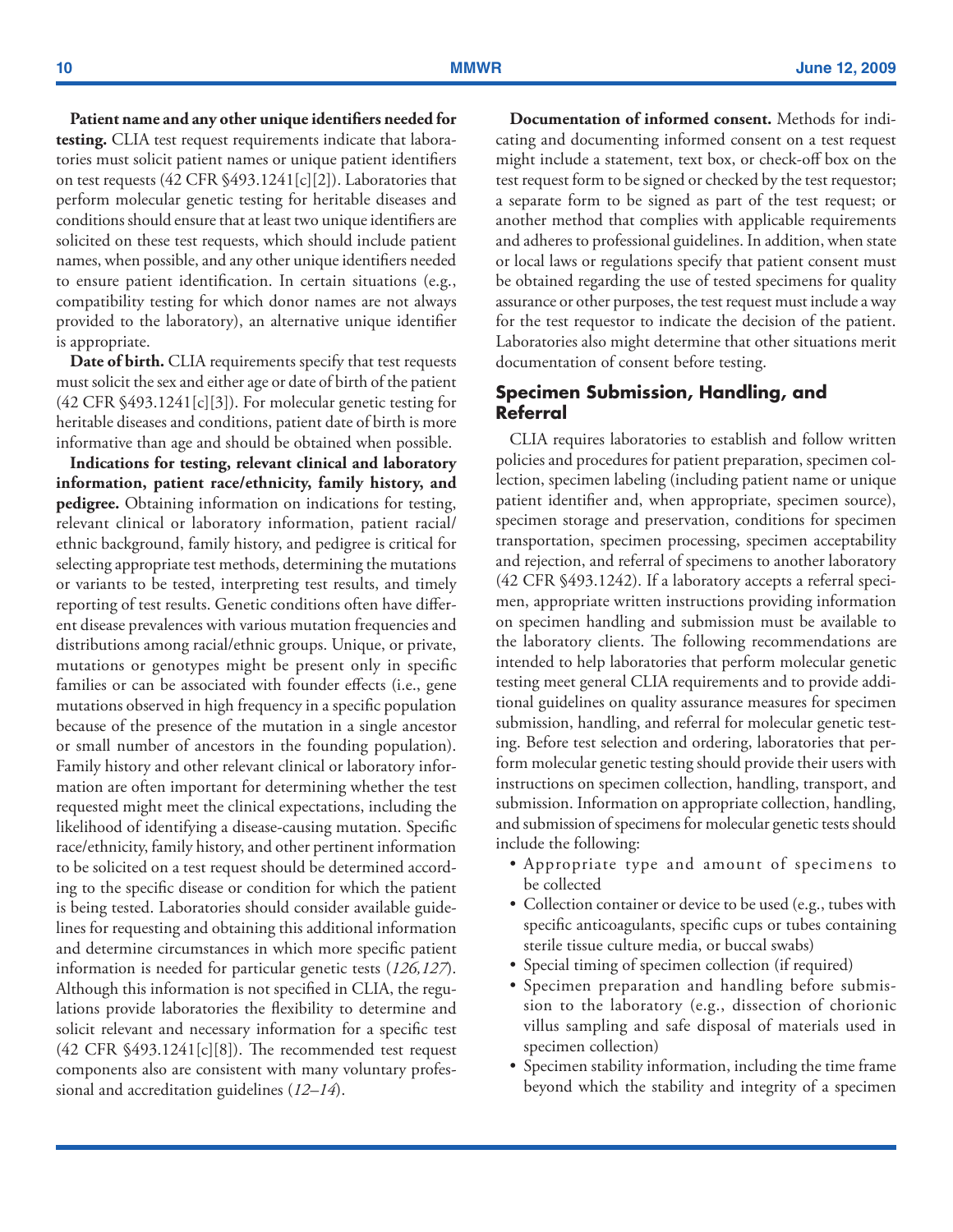<span id="page-12-0"></span>or the analytes to be detected in a specimen might be compromised

- • Specimen transport conditions (e.g., ambient temperature, refrigeration, and immediate delivery)
- Reasons for rejection of specimens

**Criteria for specimen acceptance or rejection.** Laboratories should have written criteria for acceptance or rejection of specimens for the molecular genetic tests they perform and should promptly notify the authorized person when a specimen meets the rejection criteria and is determined to be unsuitable for testing. The criteria should include information on determining the existence of and addressing the following situations:

- Improper handling or transport of specimens
- • Specimen exposure to temperature extremes that affect sample stability or integrity
- • Insufficient specimen volume or amount
- Use of inappropriate anticoagulants or media, specimen degradation, or inappropriate specimen types
- • Commingled specimens or possible contamination of specimens that might affect results of molecular amplification procedures
- Specimens that are mislabeled or lack unique identifiers
- Lack of unique identifiers on the test request form
- Lack of other information needed to determine whether the specimen or test requested is appropriate for answering the clinical question

**Retention and exchange of information throughout the testing process.** Information on test requests and test reports is a particularly important component of the complex communication between genetic testing laboratories and their users. Laboratories should have policies and procedures in place to ensure that information needed for selection of appropriate test methods, test performance, and results interpretation is retained throughout the entire molecular genetic testing process. This recommendation is based on CLIAC recognition of instances in which information on test requests or test reports was removed by electronic or other information systems during specimen submission, results reporting, or test referral. CLIA requires laboratories to ensure the accuracy of test request or authorization information when transcribing or entering the information into a record system or a laboratory information system (42 CFR §493.1241[e]). For molecular genetic tests, information on test requests and test reports should be retained accurately and completely throughout the testing process.

**Specimen referral.** CLIA requires laboratories to refer specimens for any type of patient testing to CLIA-certified laboratories or laboratories that meet equivalent requirements as determined by CMS (42 CFR §493.1242[c]). Examples of laboratories that meet equivalent requirements include Department of Veterans Affairs laboratories, Department of Defense laboratories, and laboratories in CLIA-exempt states.

#### **Preanalytic Systems Quality Assessment**

Laboratories must have written policies and procedures for assessing and correcting problems identified in test requests, specimen submission, and other preanalytic steps of molecular genetic testing (42 CFR §493.1249). The preanalytic systems assessment for molecular genetic testing should include the following practices:

- Establish and follow procedures for ensuring the testing requested meets the clinical expectation to the extent possible with available information. Laboratories should seek clarification for test requests that are unclear or lack critical information, are submitted with inappropriate specimens, or are inconsistent with the expected use of test results. For example, if a test request has no information on patient race/ethnicity or family history information, but this information is needed to determine the proper test method or mutations to be detected, the laboratory should contact the test requestor and obtain the information. In addition, if the ICD code provided does not match the test requested, the laboratory should consider the code and the additional information provided, including the indications for the test request, and contact the test requestor for clarification if needed.
- Follow written policies and procedures to ensure that information necessary for selection of appropriate test methods, performance, and results interpretation is retained throughout specimen submission, reporting of test results, and specimen referral. Information received by the laboratory should be monitored to ensure completeness and accuracy; efforts should be made to correct the problems and prevent recurrence. If a laboratory realizes that needed information has been automatically removed electronically from test requests during specimen submission or referral, the laboratory should contact the test requestor or referring laboratory to obtain the information and establish effective procedures to ensure the needed information is retained during the entire testing process.

# **The Analytic Testing Phase**

### **Establishment and Verification of Performance Specifications**

CLIA requires laboratories to establish or verify the analytic performance of all nonwaived tests and test systems before introducing them for patient testing and to determine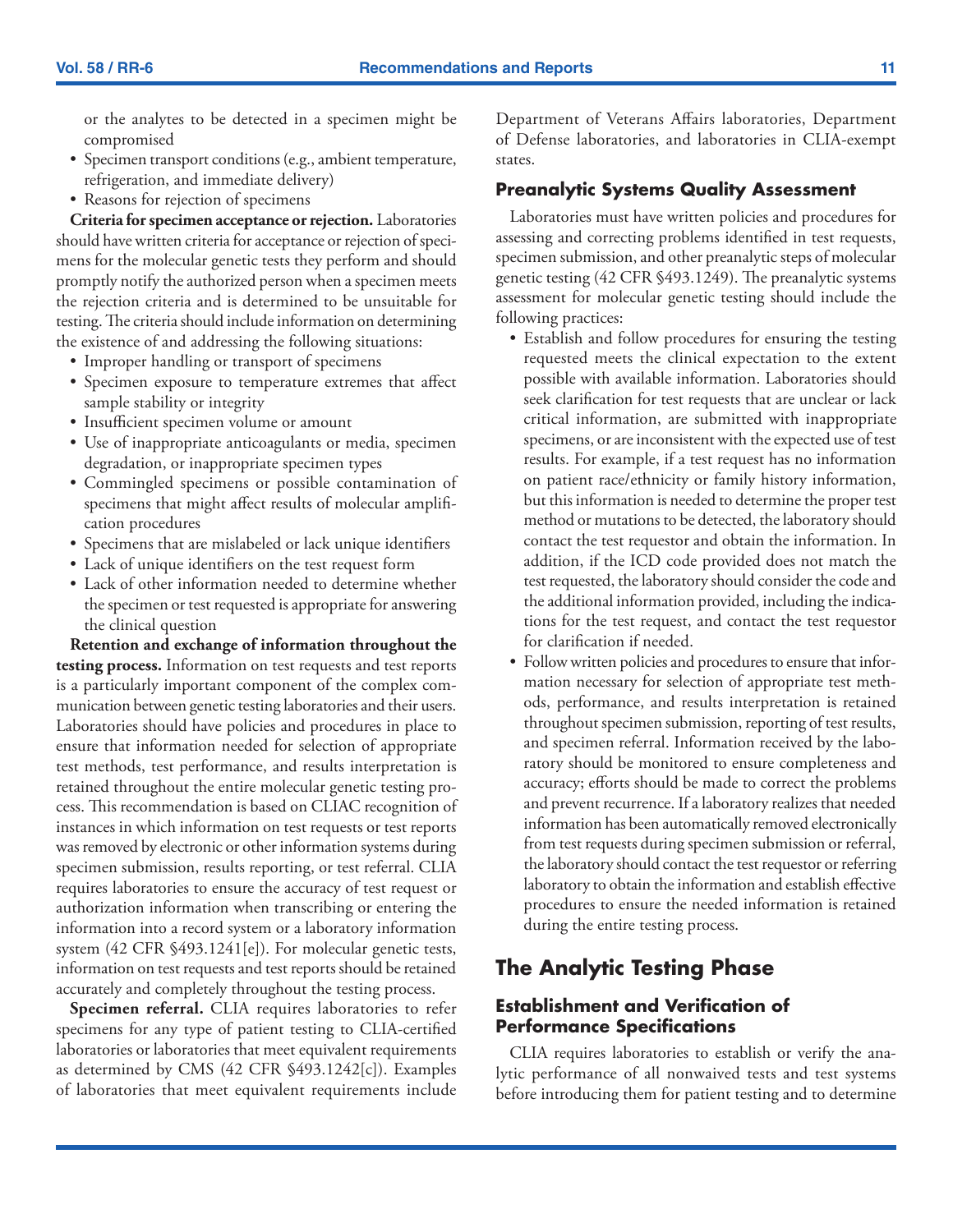the calibration and control procedures of tests based on the performance specifications verified or established. Before reporting patient test results, each laboratory that introduces an unmodified, FDA-cleared or FDA-approved test system must 1) demonstrate that the manufacturer-established performance specifications for accuracy, precision, and reportable range of test results can be reproduced and 2) verify that the manufacturer-provided reference intervals (or normal values) are appropriate for the laboratory patient population (42 CFR §493.1253). Laboratories are subject to more stringent requirements when introducing 1) FDA-cleared or FDA-approved test systems that have been modified by the laboratory, 2) laboratory-developed tests or test systems that are not subject to FDA clearance or approval (e.g., standardized methods and textbook procedures), or 3) test systems with no manufacturerprovided performance specifications. In these instances, before reporting patient test results, laboratories must conduct more extensive procedures to establish applicable performance specifications for accuracy, precision, analytic sensitivity, analytic specificity; reportable range of test results; reference intervals, or normal values; and other performance characteristics required for test performance.

Although laboratories that perform molecular genetic testing for heritable diseases and conditions must comply with these general CLIA requirements, additional guidelines are needed to assist with establishment and verification of performance specifications for these tests. The recommended laboratory practices that follow are primarily intended to provide specific guidelines for establishing performance specifications for laboratory-developed molecular genetic tests to ensure valid and reliable test performance and interpretation of results. The recommendations also might be used by laboratories to verify performance specifications of unmodified FDA-cleared or FDA-approved molecular genetic test systems to be introduced for patient testing.

Factors that should be considered when developing performance specifications for molecular genetic tests include the intended use of the test; target genes, sequences, and mutations; intended patient populations; test methods; and samples to be used (*99*). The following five steps should be considered general principles for establishing performance specifications of each new molecular genetic test:

- Conduct a review of available scientific studies and pertinent references.
- • Define appropriate patient populations for which the test should be performed.
- Select the appropriate test methodology for the disease or condition being evaluated.
- • Establish analytic performance specifications and determine quality control procedures using the appropriate number, type, and variety of samples.
- • Ensure that test results and their implications can be interpreted for an individual patient or family and that the limitations of the test are defined and reported.

**Samples for establishment of performance specifications.**  Establishment of performance specifications should be based on an adequate number, type, and variety of samples to ensure that test results can be interpreted for specific patient conditions and that the limitations of the testing and test results are known. When selecting samples, the following factors should be considered:

- The prevalence of the disease and the mutations or variants being evaluated. Laboratories should not set lower standards for rare diseases or rare mutations; samples should be adequate and appropriate for establishing test performance specifications and defining limitations.
- Inclusion of samples that represent each type of patient specimen expected for the assay (e.g., blood, buccal swabs, dried blood spots, fresh or frozen tissue, paraffinembedded tissue, or prenatal specimens).
- Inclusion of samples that represent each of the possible reportable results (or genotypes). For a multiplex genetic test or a test using targeted detection methods to evaluate multiple nucleic acid targets, all the mutations or variants to be detected should be included in the performance establishment. In certain situations, naturally occurring samples that contain target genotypes are difficult to obtain for rare mutations and variants, or a disease is not associated with common mutations; in these instances, the alternative control samples and alternative control procedures that will be used should be included in the establishment of performance specifications.
- Performance specifications to be established.
- Control materials, calibration materials, and other reference materials needed for the test procedures.

**Analytic performance specifications.** Laboratories should determine performance specifications for all of the following analytic performance characteristics for molecular genetic tests that are not cleared or approved by FDA before introducing the tests for patient testing:

- Accuracy
- Precision
- Analytic sensitivity
- Analytic specificity
- Reportable range of test results for the test system
- Reference range or normal values
- • Other performance characteristics required or necessary for test performance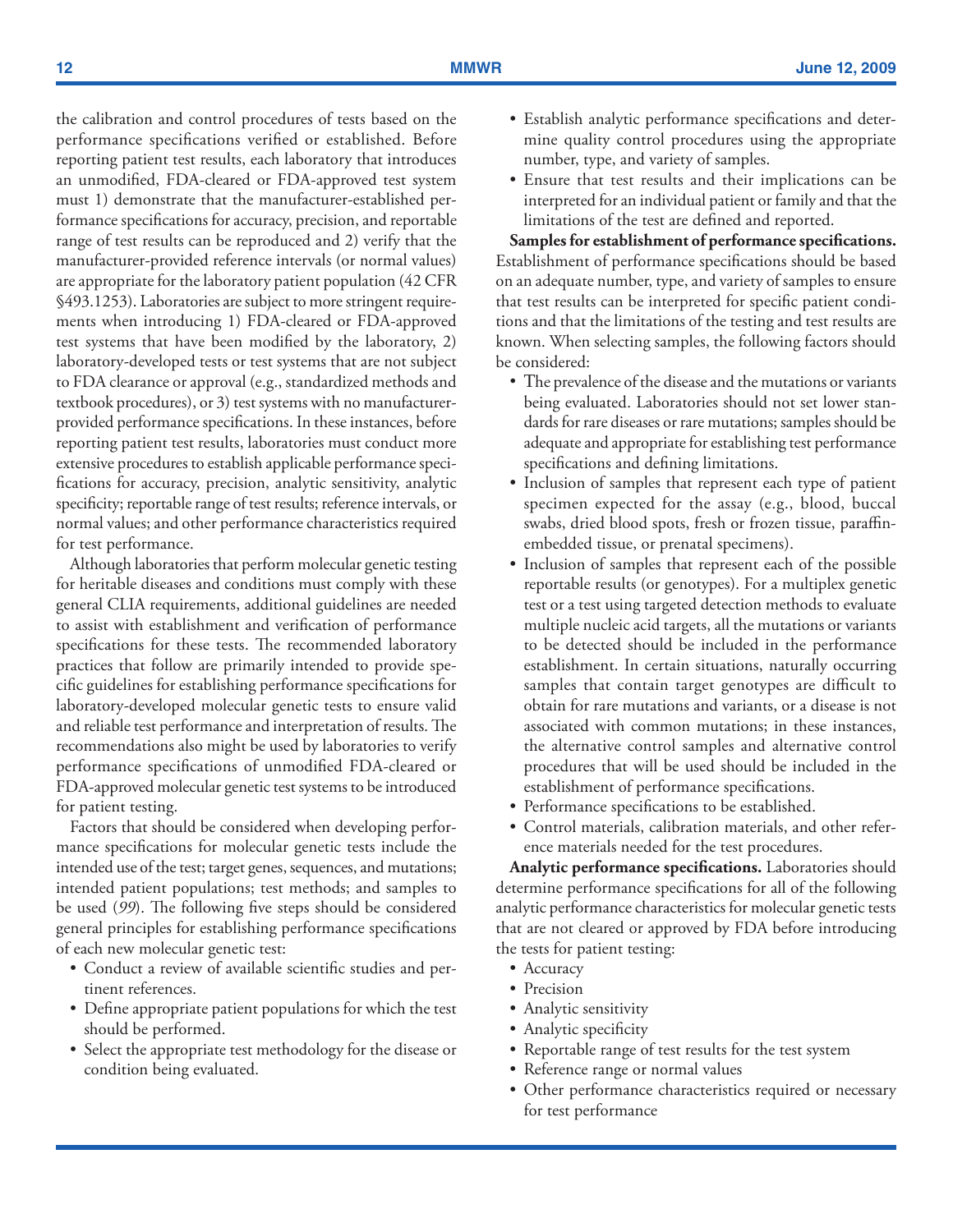*Accuracy.* Accuracy is commonly defined as "closeness of the agreement between the result of a measurement and a true value of the measurand" (*128*). For qualitative molecular genetic tests, laboratories are responsible for verifying or establishing the accuracy of the method used to identify the presence or absence of the analytes being evaluated (e.g., mutations, variants, or other targeted nucleic acids). Accuracy might be assessed by testing reference materials, comparing test results against results of a reference method, comparing split-sample results with results obtained from a method shown to provide clinically valid results, or correlating research results with the clinical presentation when establishing a test system for a new analyte, such as a newly identified disease gene (*96*).

*Precision.* Precision is defined as "closeness of agreement between independent test results obtained under stipulated conditions" (*129*). Precision is commonly determined by assessing repeatability (i.e., closeness of agreement between independent test results for the same measurand under the same conditions) and reproducibility (i.e., closeness of agreement between independent test results for the same measurand under changed conditions). Precision can be verified or established by assessing day-to-day, run-to-run, and within-run variation (as well as operator variance) by repeat testing of known patient samples, quality control materials, or calibration materials over time (*96*).

*Analytic sensitivity.* Practice guidelines vary in their definitions of analytic sensitivity; certain guidelines consider analytic sensitivity to be the ability of an assay to detect a given analyte, or the lower limit of detection (LOD) (*93*), whereas guidelines for molecular genetic testing for heritable diseases consider analytic sensitivity to be "the proportion of biological samples that have a positive test result or known mutation and that are correctly classified as positive" (*12*). However, determining the LOD of a molecular genetic test or test system is often needed as part of the performance establishment and verification (*93*). To avoid potential confusion among users and the general public in understanding the test performance and test results, laboratories should review and follow applicable professional guidelines before testing is introduced and ensure the guidelines are followed consistently throughout performance establishment and verification and during subsequent patient testing. Analytic sensitivity should be determined for each molecular genetic test before the test is used for patient testing.

*Analytic specificity.* Analytic specificity is generally defined as the ability of a test method to determine only the target analytes to be detected or measured and not the interfering substances that might affect laboratory testing. Interfering substances include factors associated with specimens (e.g., specimen hemolysis, anticoagulant, lipemia, and turbidity) and factors associated with patients (e.g., clinical conditions, disease states, and medications) (*96*). Laboratories must document information regarding interfering substances and should use product information, literature, or the laboratory's own testing (*96*). Accepted practice guidelines for molecular genetic testing, such as those developed by ACMG, CAP, and CLSI, define analytic specificity as the ability of a test to distinguish the target sequences, alleles, or mutations from other sequences or alleles in the specimen or genome being analyzed (*12–14*). The guidelines also address documentation and determination of common interfering substances specific for molecular detection (e.g., homologous sequences, contaminants, and other exogenous or endogenous substances) (*12–14*). Laboratories should adhere to these specific guidelines in establishing or verifying analytic specificity for each of their molecular genetic tests.

*Reportable range of test results.* As defined by CLIA, the reportable range of test results is "the span of test result values over which the laboratory can establish or verify the accuracy of the instrument or test system measurement response" (*36*). The reportable range of patient test results can be established or verified by assaying low and high calibration materials or control materials or by evaluating known samples of abnormally high and low values (*96*). For example, laboratories should assay quality control or reference materials, or known normal samples, and samples containing mutations to be detected for targeted mutation analyses. For analysis of trinucleotide repeats, laboratories should include samples representing the full range of expected allele lengths (*130*).

*Reference range, or reference interval (i.e., normal values).* As defined by CLIA, a reference range, or reference interval, is "the range of test values expected for a designated population of persons (e.g., 95% of persons that are presumed to be healthy [or normal])" (*36*). The CMS *Survey Procedures and Interpretive Guidelines for Laboratories and Laboratory Services*  provides general guidelines regarding the use of manufacturerprovided or published reference ranges appropriate for the patient population and evaluation of an appropriate number of samples to verify manufacturer claims or published reference ranges (*96*). For all laboratory-developed tests, the laboratory is responsible for establishing the reference range appropriate for the laboratory patient population (including demographic variables such as age and sex) and specimen types (*96*). For molecular genetic tests for heritable diseases and conditions, normal values might refer to normal alleles in targeted mutation analyses or the reference sequences for sequencing assays. Laboratories should be aware that advances in knowledge and testing technology might affect the recognition and documentation of normal sequences and should keep an updated database for the molecular genetic tests they perform.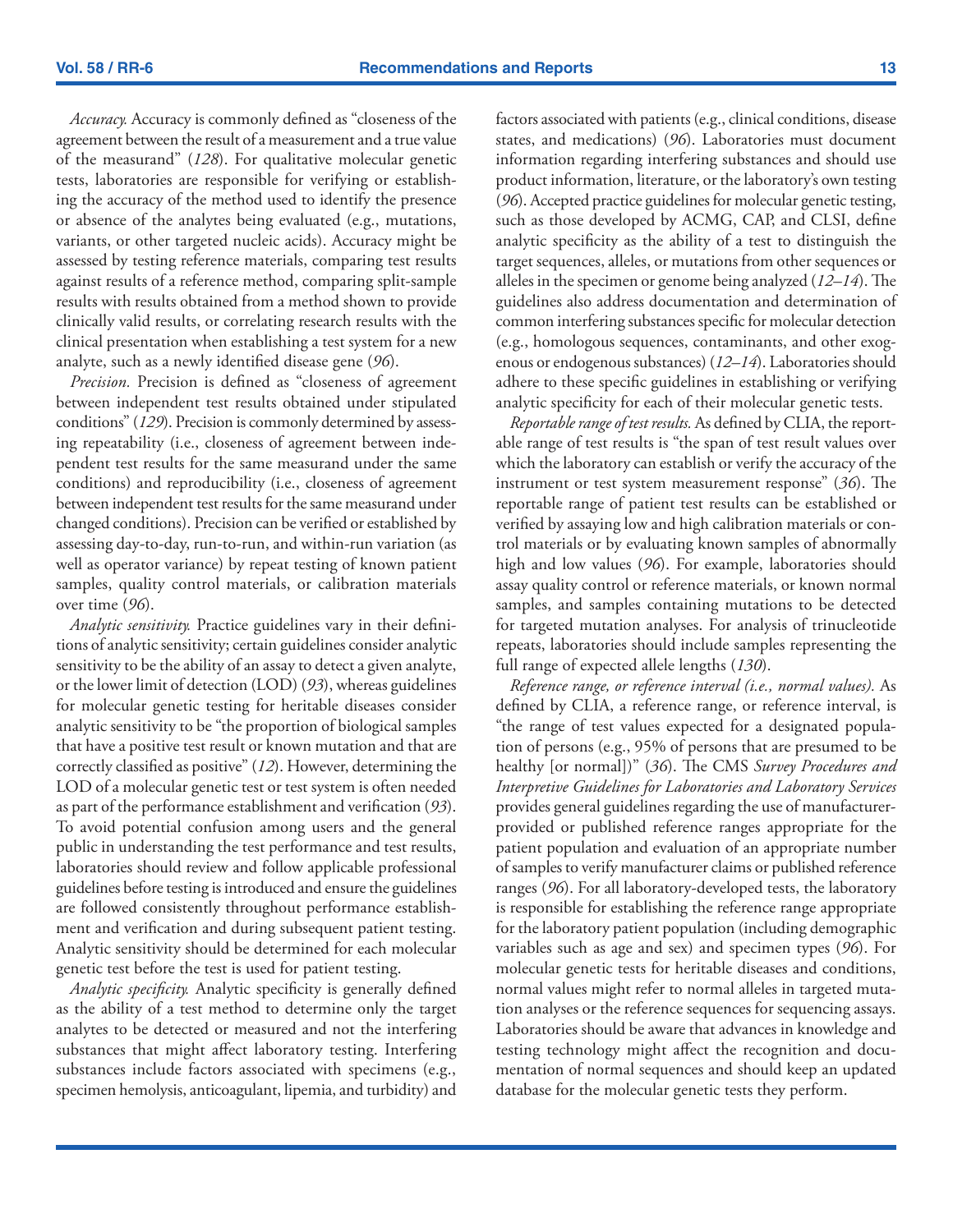**Quality control procedures.** CLIA requires laboratories to determine the calibration and control procedures for nonwaived tests or test systems on the basis of the verification or establishment of performance specifications for the tests (42 CFR §493.1253[b][3]). Laboratories that perform molecular genetic tests must meet these requirements and, for every molecular genetic test to be introduced for patient testing, should consider the recommended quality control practices.

**Documentation of information on clinical validity.**  Laboratories should ensure that the molecular genetic tests they perform are clinically usable and can be interpreted for specific patient situations. Laboratory responsibilities for clinical validity include the following:

- Documenting information regarding clinical validity (including clinical sensitivity, clinical specificity, positive predictive value, and negative predictive value) of all genetic tests the laboratory performs from available information sources (e.g., published studies and professional practice guidelines)
- Providing clinical validity information to users of laboratory services before tests are selected and specimens submitted
- If clinical validity information is not available from published sources, establishing clinical sensitivity, clinical specificity, and predictive values on the basis of internal study results
- Documenting whether the clinical claims in the references or information sources used can be reproduced in the laboratory and providing this information to users, including indicating test limitations in all test reports
- Informing users of changes in clinical validity values as a result of knowledge advancement
- Specifying that the responsibilities of the laboratory director and technical supervisor include ensuring appropriate documentation and reporting of clinical validity information for molecular genetic tests performed by the laboratory

Although CLIA regulations do not include validation of clinical performance specifications of new tests or test systems, laboratories are required to ensure that the tests being performed meet clinical expectations. For tests of high complexity, such as molecular genetic tests, laboratory directors and technical supervisors are responsible for ensuring that the testing method is appropriate for the clinical use of the test results and can provide the quality of results needed for patient care (*36*). Laboratory directors and clinical consultants must ensure laboratory consultations are available for laboratory clients regarding the appropriateness of the tests ordered and interpretation of test results (*36*). Documentation of available

clinical validity information helps laboratories that perform molecular genetic testing to fulfill their responsibilities for consulting with health-care professionals and other users of laboratory services, especially regarding tests that evaluate germline mutations or variants that might be performed only once during a patient's lifetime.

Establishing clinical validity is a continuous process and might require extended studies and involvement of many disciplines (*38*). The recommendations in this report emphasize the responsibility of laboratories that perform molecular genetic testing to document available information from medical and scientific research studies on the intended patient populations to be able to perform testing and provide results interpretation appropriate for specific clinical contexts. Laboratory directors are responsible for using professional judgment to evaluate the results of such studies as applied to newly discovered gene targets, especially those of a predictive or incompletely penetrant nature, in considering potential new tests. The recommendations in this report are consistent with the voluntary professional and accreditation guidelines of ACMG, CLSI, and CAP for molecular genetic testing (*12–14,93,94*).

### **Control Procedures**

**General quality control practices.** The analytic phase of molecular genetic testing often includes the following steps: specimen processing; nucleic acid extraction, preparation, and assessment; enzymatic reaction or amplification; analyte detection; and recording of test results. Laboratories that perform molecular genetic testing must meet the general CLIA requirements for nonwaived testing (42 CFR §493.1256) (*36*), including the following applicable quality control requirements:

- • Laboratories must have control procedures in place to monitor the accuracy and precision of the entire analytic process for each test system.
- The number and type of control materials and the frequency of control procedures must be established using applicable performance specifications verified or established by the laboratory.
- Control procedures must be in place for laboratories to detect immediate errors caused by test system failure, adverse environmental conditions, and operator performance to monitor the accuracy and precision of test performance over time.
- At least once each day that patient specimens are tested, the laboratory must include the following:
	- At least two control materials of different concentrations for each quantitative procedure
	- A negative control material and a positive control material for each qualitative procedure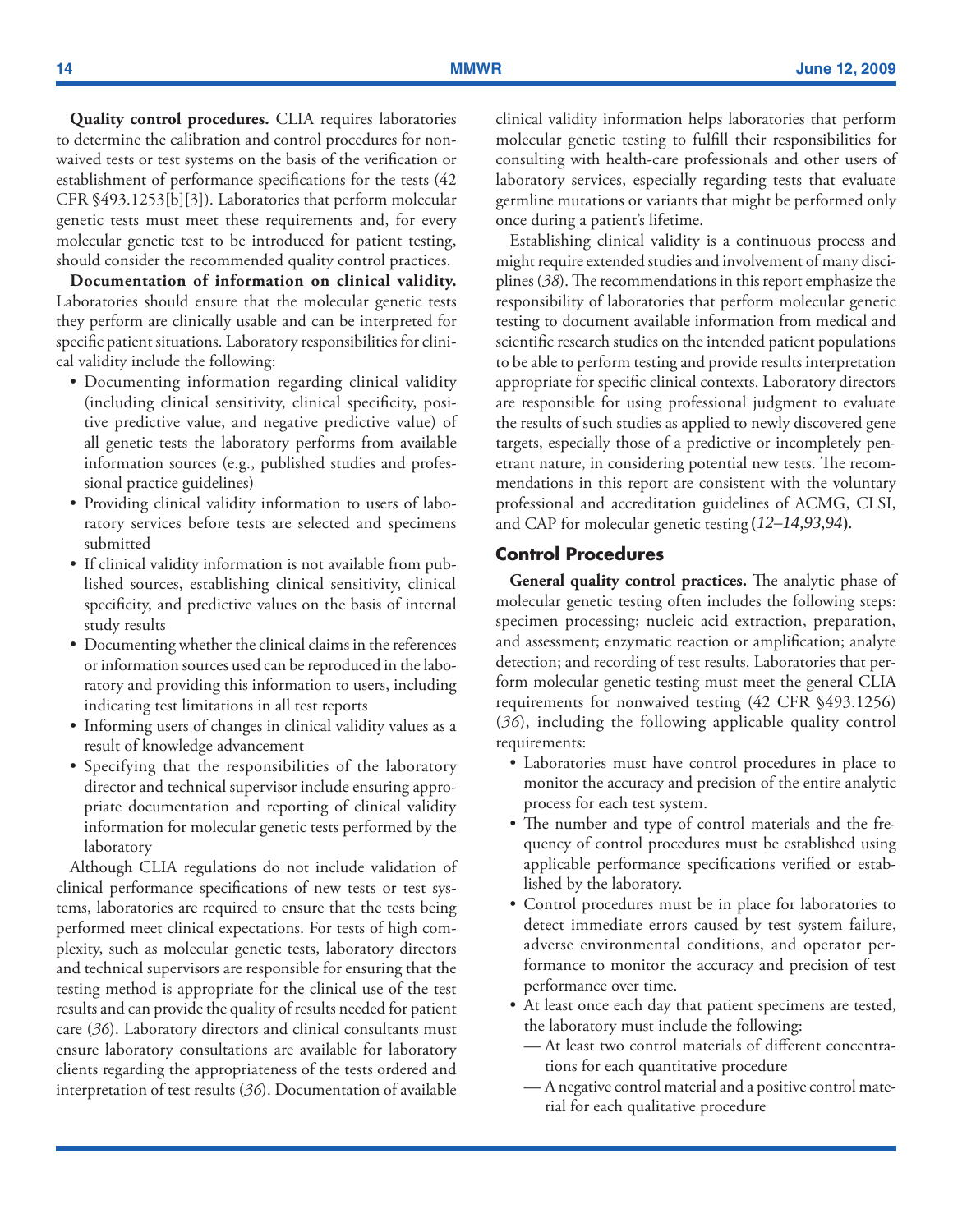- A negative control material and a control material with graded or titered reactivity, respectively, for each test procedure producing graded or titered results
- Two control materials, including one that is capable of detecting errors in the extraction process, for each test system that has an extraction phase
- Two control materials for each molecular amplification procedure and, if reaction inhibition is a substantial source of false-negative results, a control material capable of detecting the inhibition
- If control materials are not available, the laboratory must have an alternative method for detecting immediate errors and monitoring test system performance over time; the performance of the alternative control procedures must be documented.

**Specific quality control practices.** Specific quality control practices are necessary for ensuring the quality of molecular genetic test performance. The following recommendations include specific guidelines for meeting the general CLIA quality control requirements and additional measures that are more stringent or explicit than the CLIA requirements for monitoring and ensuring the quality of the molecular genetic testing process:

- When possible, include quality control samples that are similar to patient specimens to monitor the quality of all analytic steps of the testing process.
- Include an extraction control for any test that has a nucleic acid extraction step to monitor and determine the quality and integrity of the specimens, evaluate whether the yield of nucleic acid extraction is appropriate for the test, and detect the presence of inhibitors.
- Validate and monitor sampling instruments to ensure no carryover (i.e., contamination) occurs between sample testing on automated instruments. For example, if DNA extraction is performed by an automated system, the positioning and regular testing of appropriate controls should be included in the quality control procedures. Experiments in which samples containing target nucleic acids are interspaced with samples with no template nucleic acids (i.e., checkerboard experiments) might be considered as a method for monitoring and detecting carryover.
- Perform control procedures each time patient specimens are tested.
- Ensure that the type and variety of the control materials included in tests are as comprehensive as possible, representing the genotypes expected for the patient population according to the prevalence of the disease and frequency of the mutations or variants. For example, either a heterozy-

gous sample or a normal sample and a homozygous mutant sample might be considered sufficient for a test being used to detect a single mutation. For a sequencing assay performed for a known mutation, such as testing a patient's family member for a mutation that the laboratory previously detected in the patient, the laboratory should include the patient's sample as a positive control for the testing.

**Alternative control procedures.** Ideally, laboratories should use control materials to monitor the entire testing process, but such materials are not always practical or available. Appropriate alternative control procedures depend on the specific test and the control materials needed. Following are examples of accepted alternative control procedures when control materials are not available:

- If the positive control material for a specific mutation is not available for a targeted mutation analysis, alternative control procedures could include direct sequencing or testing of the patient sample by a reference laboratory to confirm the finding before reporting the test result.
- Inclusion of a normal control is important for sequencing procedures. A normal control could be a tested, wellcharacterized patient sample that contains the reference sequence or a sample that contains subcloned reference sequence. If a positive control is not available, alternative control procedures could include bidirectional sequencing, which should use a separately extracted nucleic acid sample (if possible).
- If having positive controls for each variant or mutation is impractical in testing that detects multiple mutations or variants, rotating all positive controls within a time frame that is reasonable and effective for monitoring test performance over time and detecting immediate errors is important.
- If a commercial test system provides some but not all of the controls needed for testing, the laboratory must perform and follow the manufacturer recommendations for control testing and should determine the additional control procedures (including the number and types of control materials and the frequency of testing them) necessary for monitoring and ensuring the quality of test performance (*36,96*).
- Laboratories must have an alternative mechanism capable of monitoring DNA extraction and the preceding analytic steps if 1) purified DNA samples are used as control materials for circumstances in which incorporation of an extraction control is impractical or 2) when testing is performed for a rare disease or rare variants for which no control material is available for the extraction phase. For example, testing patient specimens for an internal control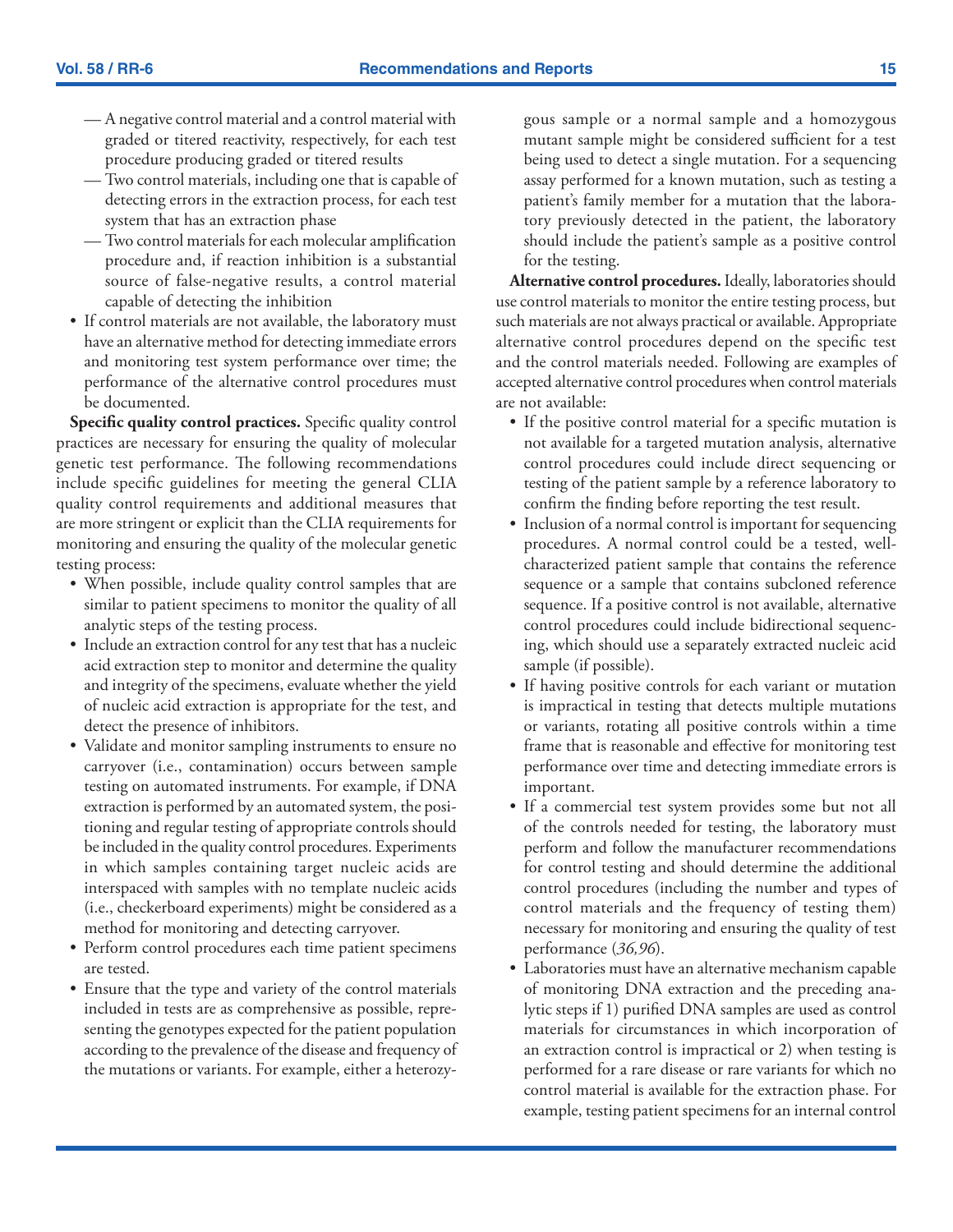sequence (e.g., a housekeeping gene or a spiked-in control sequence) might allow for monitoring of the sample quality and integrity, the presence of inhibitors, and proper amplification (*12,93*). A positive control, or a control sample capable of monitoring the ability of a test system to detect the nucleic acid targets, should be tested periodically and carried through the extraction step to monitor and verify the performance of the test system.

The CMS *Survey Procedures and Interpretive Guidelines for Laboratories and Laboratory Services* provides general guidelines for alternative control procedures and encourages laboratories to use multiple mechanisms for ensuring testing quality (*96*). Following are examples of procedures that, when applicable, should be followed by laboratories that perform molecular genetic testing:

- Split specimens for testing by another method or in another laboratory.
- Include previously tested patient specimens (both positive and negative) as surrogate controls.
- Test each patient specimen in duplicate.
- Test multiple types of specimens from the same patient (e.g., saliva, urine, or serum).
- • Perform serial dilutions of positive specimens to confirm positive reactions.
- Conduct an additional supervisory review of results before release.

**Unidirectional workflow for molecular amplification procedures.** CLIA requires laboratories to have procedures in place to monitor and minimize contamination during the testing process and to ensure a unidirectional workflow for amplification procedures that are not contained in closed systems (42 CFR §493.1101) (*36*). In this context, a closed system is a test system designed to be fully integrated and automated to purify, concentrate, amplify, detect, and identify targeted nucleic acid sequences. Such a modular system generates test results directly from unprocessed samples without manipulation or handling by the user; the system does not pose a risk for cross-contamination because amplicon-containing tubes and compartments reamain completely closed during and after the testing process. For example, according to CLIA regulations, an FDA-cleared or FDA-approved test system that contains amplification and detection steps in sealed tubes that are never opened or reopened during or after the testing process and that is used as provided by the manufacturer (i.e., without any modifications) is considered a closed system.

The requirement for a unidirectional workflow, which includes having separate areas for specimen preparation, amplification, product detection, and reagent preparation, applies to any testing that involves molecular amplification procedures. The following recommendations provide more specific guidelines for laboratories that perform molecular genetic testing for heritable diseases and conditions using amplification procedures that are not in a closed system:

- Include at least one no-template control (NTC) sample each time patient specimens are assayed. Molecular amplification procedures are especially sensitive to carryover and cross-contamination. Although laboratories must ensure a unidirectional workflow and might use reagents and other methods to prevent or minimize carryover, inclusion of NTC samples in these procedures is essential for monitoring the test procedures and indicating whether measures taken to minimize cross-contamination are effective. At a minimum, the NTC sample should be included in the amplification step and carried through the subsequent steps detecting test results. When possible, an NTC sample also should be included in the extraction step, in addition to the NTC sample for the amplification. If multiple units (e.g., multiple 96-well plates) are used in a run of patient specimen testing, an NTC sample should be included in each unit of the test run if the test system allows it.
- Determine the order of samples, including the number and positions of the NTC and other control samples, to adequately monitor carryover contamination. For testing performed in multiple units, the number and positions of NTC samples also may be used for unambiguous identification of each unit.
- Ensure that specific procedures are in place to monitor the unidirectional workflow and to prevent crosscontamination for tests using successive amplification procedures (e.g., amplification of nucleic acid targets from a previous polymerase chain reaction [PCR] or nested PCR) if reaction tubes are opened after amplification for subsequent manipulation with the amplicons. Additives that destroy amplicons from previous PCR reactions also may be used.

Laboratories should recognize that methods such as PCR amplification, whole genome amplification, or subcloning to prepare quality control materials might be a substantial source of laboratory contamination. These laboratories should have the following specific procedures to monitor, detect, and prevent cross-contamination:

- • Separation of the workflow of generating and preparing synthetic or amplified products for use as control materials from the patient testing process. To prevent laboratory contamination, control materials should be processed and stored separately from the areas for preparation and storage of patient specimens and testing reagents.
- • Regular testing of appropriate control samples at a frequency adequate to monitor cross-contamination.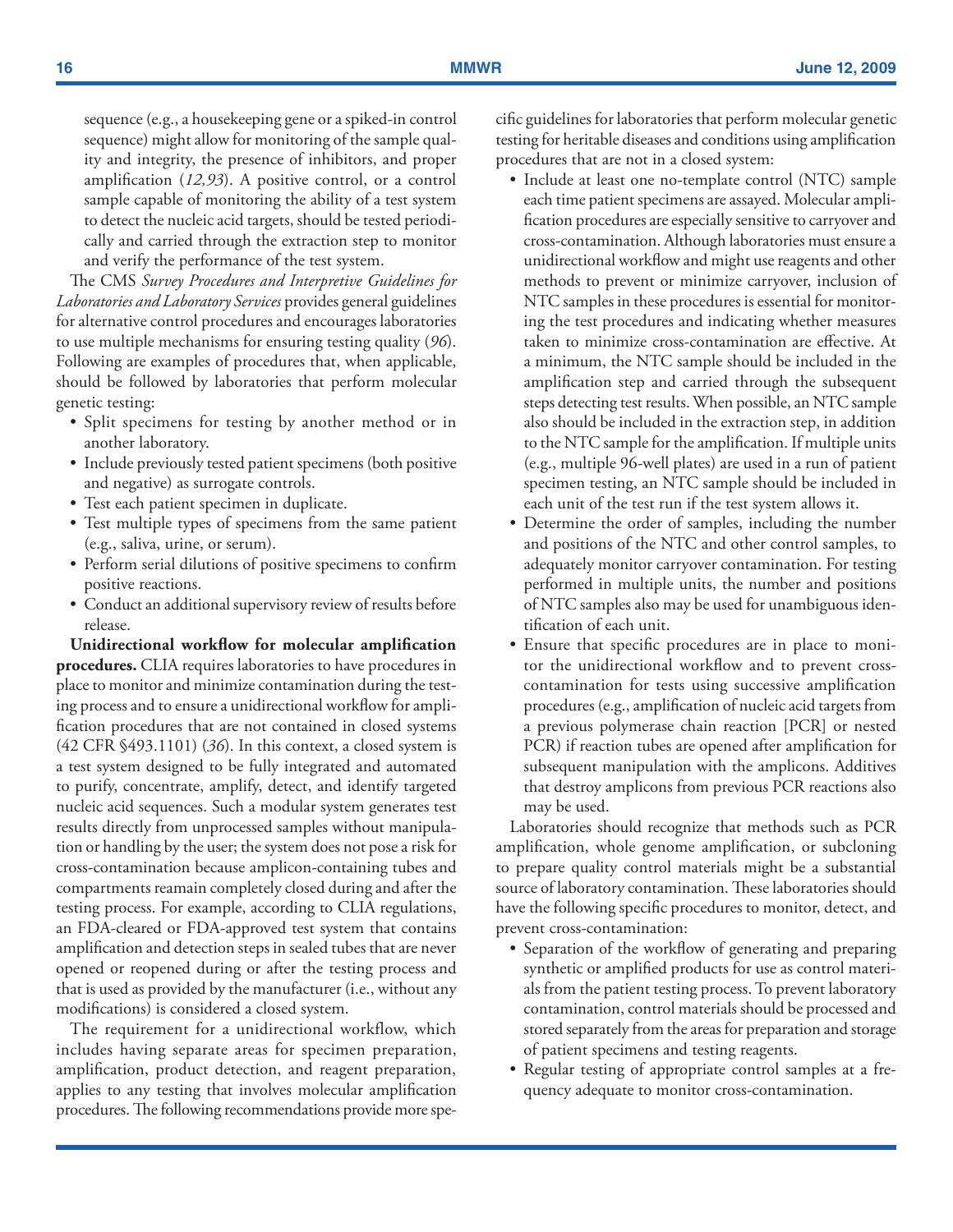These practices also should be considered by laboratories that purchase amplified materials for use as control materials, calibration materials, or competitors.

### **Proficiency Testing and Alternative Performance Assessment**

Proficiency testing is an important tool for assessing laboratory competence, evaluating the laboratory testing process, and providing education for the laboratory personnel. For certain analytes and testing specialties for which CLIA regulations specifically require proficiency testing, proficiency testing is provided by private-sector and state-operated programs that are approved by HHS because they meet CLIA standards (42 CFR Part 493). These approved programs also may provide proficiency testing for genetic tests and other tests that are not on the list of regulated analytes and specialties (*131*). Although the CLIA regulations do not have proficiency testing requirements specific for molecular genetic tests, laboratories that perform genetic tests must comply with the general requirements for alternative performance assessment for any test or analyte not specified as a regulated analyte to, at least twice annually, verify the accuracy of any genetic test or procedure they perform (42 CFR §493.1236[c]). Laboratories can meet this requirement by participating in available proficiency testing programs for the genetic tests they perform (*132*).

The following recommended practices provide more specific and stringent measures than the current CLIA requirements for performance assessment of molecular genetic testing. The recommendations should be considered by laboratories that perform molecular genetic testing to monitor and evaluate the ongoing quality of the testing they perform:

- • Participate in available proficiency testing, at least twice per year, for each molecular genetic test the laboratory performs. Proficiency testing is available for a limited number of molecular genetic tests (e.g., fragile X syndrome, factor V Leiden thrombophilia, and cystic fibrosis) (Appendix C). Laboratories that perform molecular genetic testing should regularly review information on the development of additional proficiency testing programs and ensure participation as new programs become available.
- Test analyte-specific or disease-specific proficiency testing challenges with the laboratory's regular patient testing workload by personnel who routinely perform the tests in the laboratory (as required by CLIA for regulated analytes).
- • Evaluate proficiency testing results reported by the proficiency testing program and take steps to investigate and correct disparate results. The corrective actions to be taken after disparate proficiency testing results should include re-evaluation of previous patient test results and, if neces-

sary, of retained patient specimens that were previously tested.

**Proficiency testing samples.** When possible, proficiency testing samples should resemble patient specimens; at a minimum, samples resembling patient specimens should be used for proficiency testing for the most common genetic tests. When proficiency testing samples are provided in the form of purified DNA, participating laboratories do not perform all the analytic steps that occur during the patient testing process (e.g., nucleic acid extraction and preparation). Such practical limitations should be recognized when assessing proficiency testing performance. Laboratories are encouraged to enroll in proficiency testing programs that examine the entire testing process, including the preanalytic, analytic, and postanalytic phases.

**Alternative performance assessment.** For molecular genetic tests for which no proficiency testing program is available, alternative performance assessments must be performed at least twice per year to meet the applicable requirements of CLIA and requirements of certain states and accrediting organizations. The following recommendations should be considered when conducting alternative performance assessments:

- • Although no data are available to determine whether alternative performance assessments are as effective as proficiency testing, professional guidelines (e.g., from CLSI and CAP) provide information on acceptable alternative performance assessment approaches (*14,61*). Laboratories that perform molecular genetic tests for which no proficiency testing program is available should adhere to these guidelines.
- Laboratories should ensure that alternative assessments reflect the test methods involved in performing the testing and that the number of samples in each assessment is adequate to verify the accuracy and reliability of test results.
- Ideally, alternative assessments should be performed through interlaboratory exchange (Appendix C) or using externally derived materials, because external quality assessments might detect errors or problems that would not be detected by an internal assessment.
- When interlaboratory exchange or obtaining external materials is not practical (e.g., testing for rare diseases, testing performed by only one laboratory, patented testing, or unstable analytes such as RNA or enzymes), laboratories may consider options such as repeat testing of blinded samples, blind testing of materials with known values, exchange with either a research facility or a laboratory in another country, splitting samples with another instrument or method, or interlaboratory data comparison (*96*).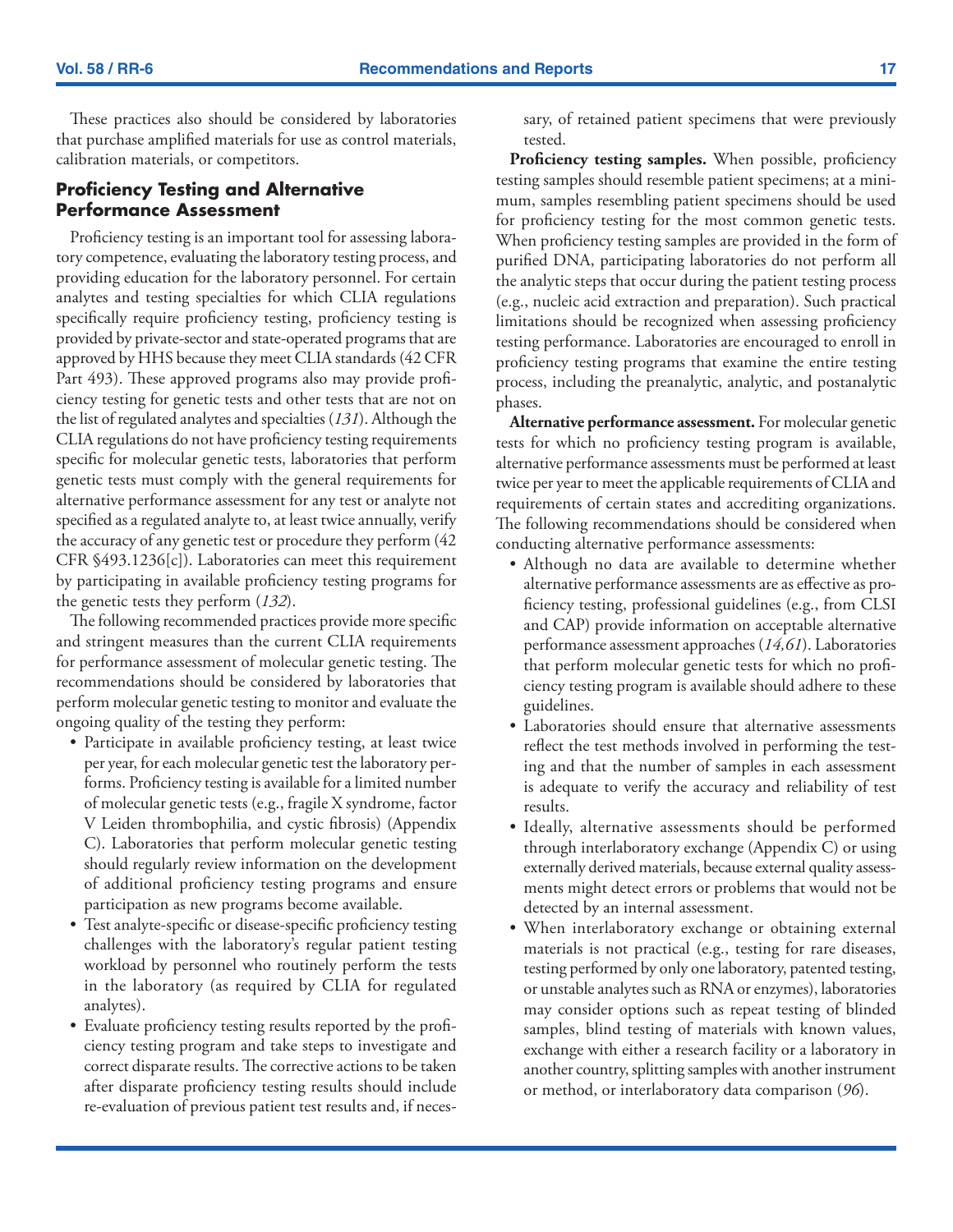<span id="page-19-0"></span>Various resources for proficiency testing and external quality assessment (*60,133,134*) and for facilitating interlaboratory sample exchanges (*135,136*) are available to help laboratories consider approaches to meeting the proficiency testing and alternative performance assessment needs of their molecular genetic testing (Appendix C).

# **The Postanalytic Testing Phase**

### **Molecular Genetic Test Reports**

**Content.** Molecular genetic test reports must comply with the CLIA general test report requirements (42 CFR §493.1291) and should include the additional information that follows to ensure accurate understanding and interpretation of test results. CLIA requires that test reports for nonwaived testing include the following information:

- • Patient name and identification number or a unique patient identifier and identification number
- Name and address of laboratory where the test was performed
- Test report date
- Test performed
- Specimen source (when appropriate)
- Test results and (if applicable) units of measurement or interpretation
- Information regarding the condition and disposition of specimens that did not meet laboratory criteria for acceptability

For in-house developed tests using analyte-specific reagents, test reports must include the following statement: "This test was developed and its performance characteristics determined by (Laboratory Name). It has not been cleared or approved by the U.S. Food and Drug Administration" (21 CFR §809.30[e]).

Test reports of molecular genetic testing for heritable conditions should include the following additional information to ensure accurate results interpretation, patient management, and, the ordering of any needed additional tests by persons receiving or using the test results:

- *• Patient name and any other necessary unique identifiers.*  The patient name should be included on the test report when possible, in addition to other necessary unique identifiers.
- • *Patient date of birth*
- • *Indication for testing*
- • *Date and (if applicable) time of specimen collection and arrival in laboratory*
- • *Name of referring physician or authorized person who ordered the test*
- *• Test method, including the nucleic acid targets of the test.* Laboratories should indicate on the test report the test method used to perform the test, including the nucleic acid targets of the test and the analytic method (e.g., targeted mutation detection or DNA sequence analysis).
- *• Test performance specifications and limitations.* CLIA requires laboratories to provide clients, on request, with a list of tests they perform and the required performance specifications (42 CFR §493.1291[e]). For molecular genetic tests, information on performance specifications and limitations (e.g., statement on the intended use and the technical limitations of the test methodology) should be essential components of the test report rather than information that is available only when requested.
- *• Test results in current recommended standard nomenclature.* Molecular genetics nomenclature is evolving, and laboratories or users of laboratory services might not be familiar with the new nomenclature. Therefore, test results should be provided in current recommended standard nomenclature, which should include clarifications and commonly used terms (if the terms differ from the current recommended terms) and should indicate the genotypes detected. For certain genetic variants or diseases associated with more than one common version of nomenclature (e.g., cytochrome P450 [*CYP*] genes or hemoglobinopathies), laboratories might need to report all versions to ensure that test results are understandable and to avoid unnecessary repetition of the testing solely because the nomenclature varies or has changed over time. If no mutation is detected, the test report should indicate "no mutation detected" rather than "normal."
- *Interpretation of test results*. Laboratories are required by CLIA to include interpretation of test results on test reports (if applicable). However, results interpretation should be included in all test reports of molecular genetic testing for heritable diseases and conditions. Laboratories should provide information on interpretation of test results in a clinically relevant manner that is relative to the purpose for the testing and should explain how technical limitations might affect the clinical use of the test results. When appropriate and necessary, test results can be explained in reference to family members (e.g., mutations previously detected in a family member that was used for selection of the test method) to ensure appropriate interpretation of results and understanding of their implications by the persons receiving or using the test results.
- • *References to literature (if applicable)*
- *• Recommendation for genetics consultation (when appropriate).* A genetics consultation might encompass genetic services (including genetic counseling) provided by trained,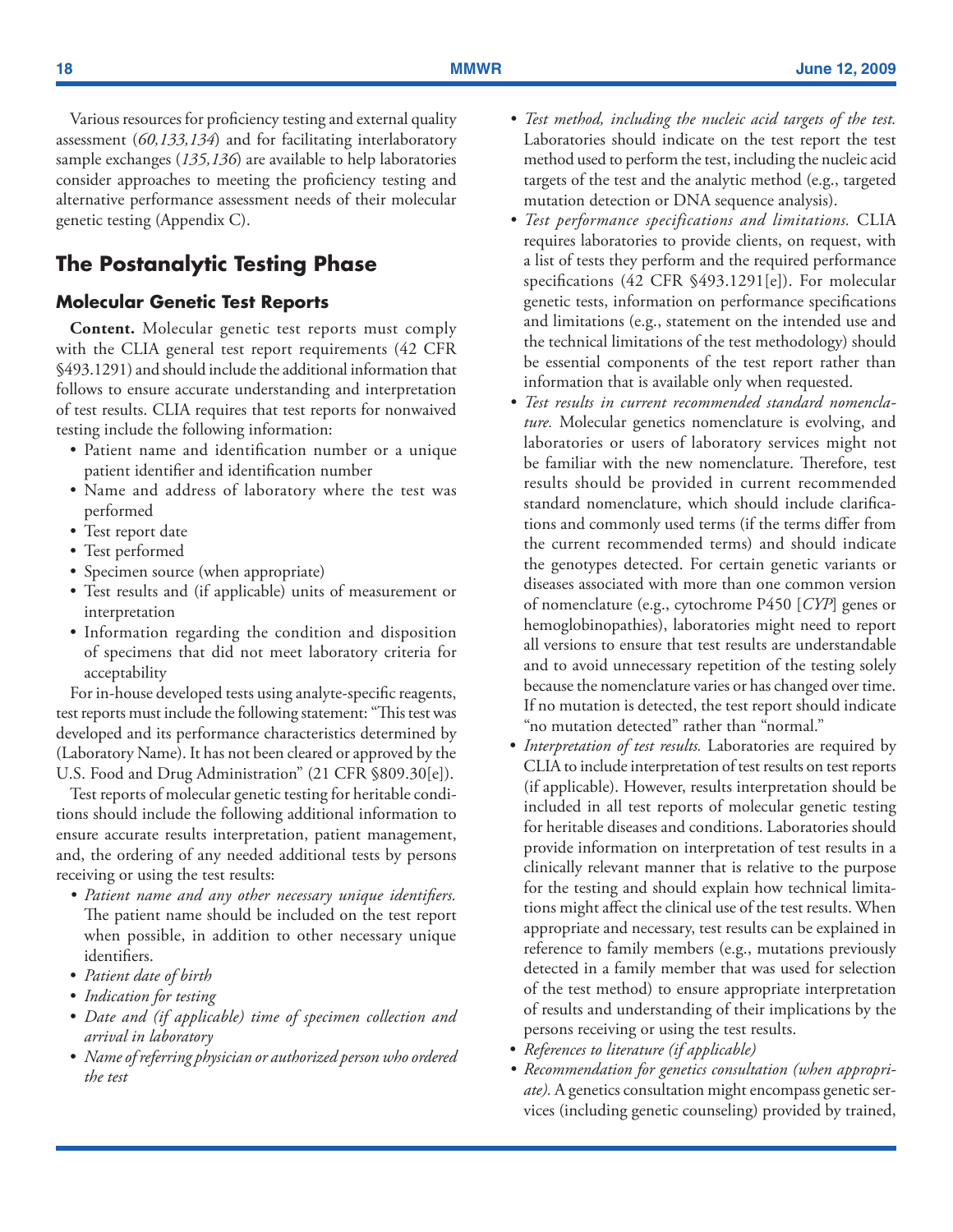qualified genetics professionals (e.g., genetic counselors, clinical geneticists, or other qualified professionals) for health-care providers, patients, or family members at risk for the condition.

- • *Implications of test results for relatives or family members who might benefit from the information (if applicable)*
- • *Statement indicating that the test results and interpretation are based on current knowledge and technology*

**Updates and revisions.** CLIA requires laboratories to provide pertinent updates on testing information to clients when changes occur that affect the test results or interpretation of test results (42 CFR §493.1291[e]). Because the field of molecular genetic testing is evolving rapidly, laboratories should consider the following:

- Keep an up-to-date database for the molecular genetic tests performed in the laboratory, and provide updates to users when knowledge advancement affects performance specifications, interpretation of test results, or both.
- Provide a revised test report if the interpretation of the original analytic result changes because of advances in knowledge or testing technology. Indications for providing revised test reports include the following:
	- A better interpretation is available on a previously detected variant.
	- Interpretation of previous test results has changed (e.g., a previously determined mutation is later recognized as a benign variant or polymorphism or vice versa).

Molecular genetic tests for germline mutations or variants or for other heritable conditions often are one-time tests, with results that can have life-time implications for the patients and family members. Decisions regarding health-care management should be made with consideration of changes or improvements in the interpretation of genetic test results as testing technology and knowledge advance. However, practical limitations, such as the logistical difficulty of recontacting previous users of laboratory services, also should be considered. Laboratories that perform molecular genetic testing for heritable diseases and conditions should have procedures in place that adhere to accepted professional practice guidelines regarding the duty to recontact previous users and should make a good-faith effort to provide updates and revisions to previous test reports, when appropriate (*137*). When establishing these procedures, laboratories also might consider the retention time frame of their molecular genetic test reports.

**Signatures.** Review of molecular genetic test reports by trained qualified personnel, before reports are released, is critical. The review should be appropriately documented with written or electronic signatures or by other methods. Laboratories should determine which persons should review and sign the test reports in accordance with personnel competency and responsibilities.

**Format, style, media, and language.** Laboratories should assess the needs of laboratory users when determining the format, style, media, and language of molecular genetic test reports. The language used, which includes terminology and nomenclature, should be understandable by nongeneticist health professionals and other specific users of the test results. This practice should be part of the laboratory quality management policies. Test reports should include all necessary information, be easy to understand, and be structured in a way that encourages users read the entire report, rather than just a positive or negative indication. Following the format recommended in accepted practice guidelines should help ensure that the reports are structured effectively (*12–14,49,93,94,100*).

### **Retention of Reports, Records, and Tested Specimens**

**Reports.** CLIA requires laboratories to retain or have the ability to retrieve a copy of an original test report (including final, preliminary, and corrected reports) for at least 2 years after the date of reporting and to retain pathology test reports for at least 10 years after the date of reporting (42 CFR §493.1105). A longer retention time frame than required by CLIA is warranted for reports of molecular genetic tests for heritable diseases and conditions. These test reports should be retained for at least 25 years after the date the results are reported.

Retaining molecular genetic test reports for a longer time frame is recommended because the results can have long-term, often lifetime, implications for patients and their families, and future generations might need the information to make healthrelated decisions. In addition, advances in testing technology and increased knowledge of disease processes could change the interpretation of the original test results, enable improved interpretation of test results, or permit future retesting with greater sensitivity and accuracy. Laboratories need the ability to retrieve previous test reports, which are valuable resources for conducting quality assessment activities, helping patients and family members make health decisions, and managing the health care of the patient and family members. As laboratories that perform molecular genetic testing for heritable diseases and conditions review and update policies and procedures for report retention, they should consider the financial ramifications of the policies, as well as technology and space concerns. Laboratories may consider retaining test reports electronically, on microfilms, or by other methods but must ensure that all of the information on the original reports is retained and that copies (whether electronic or hard copies) of the original reports can be retrieved.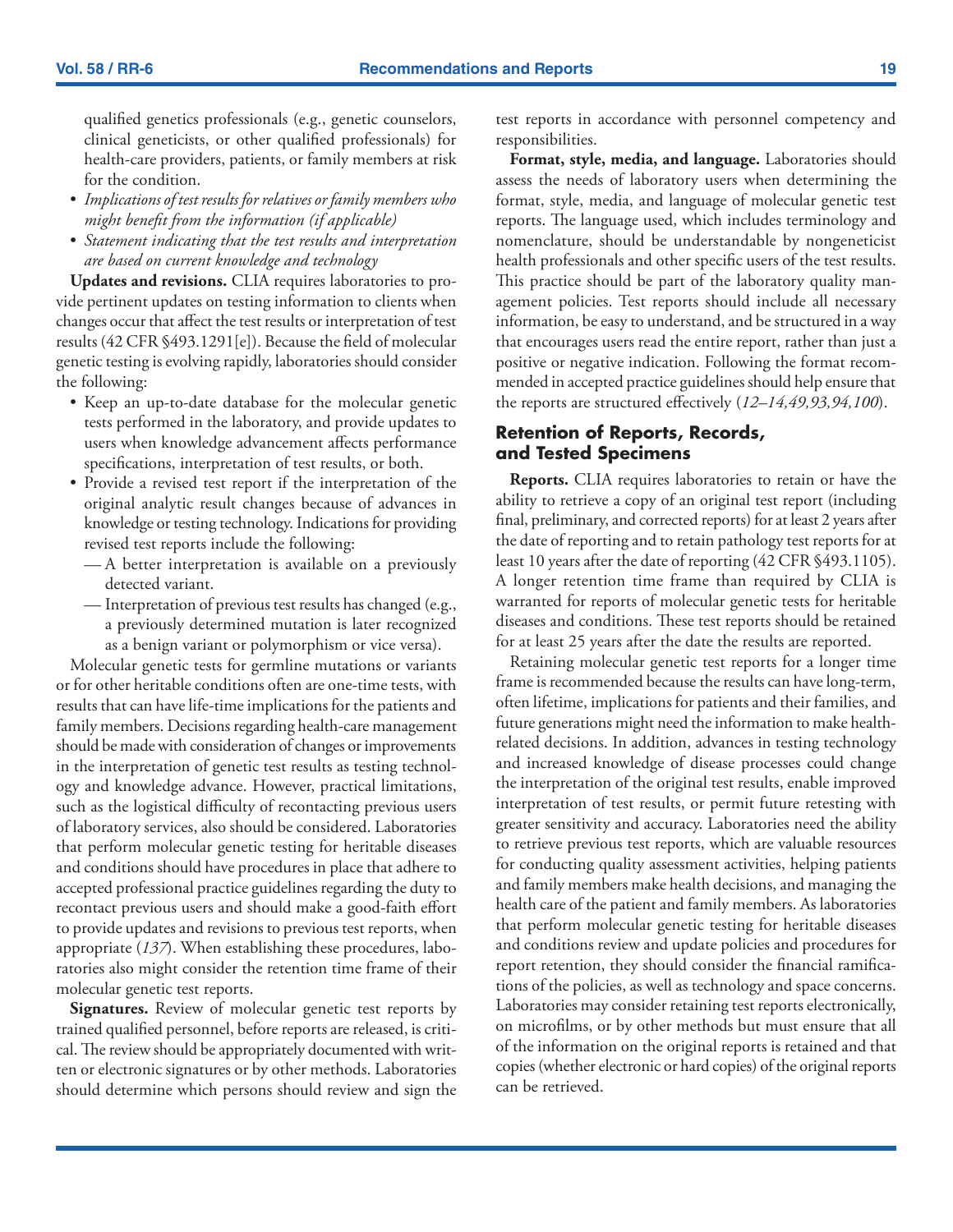<span id="page-21-0"></span>The laboratory policies and procedures for test report retention must comply with applicable state laws and other requirements (e.g., of accrediting organizations if the laboratory is accredited) and should follow practice guidelines developed by recognized professional or standard-setting organizations. If state regulations require retention of genetic test reports for >25 years after the date of results reporting, laboratories must comply. Laboratories also might decide that retaining reports for >25 years is necessary for molecular genetic test reports for heritable diseases and conditions to accommodate patient testing needs and ongoing quality assessment activities.

**Records.** CLIA requires laboratories to retain records of patient testing, including test requests and authorizations, test procedures, analytic systems records, records of test system performance specifications, proficiency testing records, and quality system assessment records, for a minimum of 2 years (42 CFR §493.1105); these requirements apply to molecular genetic testing. Retention policies and procedures must also comply with applicable state laws and other requirements (e.g., of accrediting organizations if the laboratory is accredited). Laboratories should ensure that electronic records are accessible.

**Tested specimens.** CLIA requires laboratories to establish and follow written policies and procedures that ensure positive identification and optimum integrity of patient specimens from the time of collection or receipt in the laboratory through completion of testing and reporting of test results (42 CFR §493.1232). Depending on sample stability, technology, space, and cost, tested specimens for molecular genetic tests for heritable conditions should be retained as long as possible after the completion of testing and reporting of results. At a minimum, tested patient specimens that are stable should be retained until the next proficiency testing or the next alternative performance assessment to allow for identification of problems in patient testing and for corrective action to be taken. Tested specimens also might be needed for testing of current or future family members and for more definitive diagnosis as technology and knowledge evolve. A laboratory specimen retention policy should consider the following factors:

- Type of specimens retained (e.g., whole blood or DNA samples)
- Analytes tested (e.g., DNA, RNA, or both)
- Test results or the genotypes detected. (If only abnormal specimens are retained, identifying false-negative results at a later date will be difficult. This practice also might introduce bias if a preponderance of samples with abnormal test results is used to verify or establish performance specifications for future testing.)
- Test volume

• New technologies that might not produce residual specimens

The laboratory director is responsible for ensuring that the laboratory policies and procedures for specimen retention comply with applicable federal, state, and local requirements (including laboratory accreditation requirements, if applicable) and are consistent with the laboratory quality assurance and quality assessment activities. In circumstances in which required patient consent is not provided with the test request, the laboratory should 1) notify the test requestor and 2) determine the time frame after which the test request might be rejected and the specimen discarded because of specimen degradation or deterioration. Laboratory specimen retention procedures should be consistent with patient decisions.

### **Laboratory Responsibilities Regarding Authorized Persons**

CLIA regulations define an authorized person as a person authorized by state laws or regulations to order tests, receive test results, or both. Laboratories must have a written or an electronic test request from an authorized person (42 CFR §493.1241[a]). Laboratories may only release test results to authorized persons, the person responsible for using the test results (if applicable), and the laboratory that initially requested the test (42 CFR §493.1291[f]). Laboratories that perform molecular genetic testing must ensure compliance with these requirements in their policies and procedures for receiving test requests and reporting test results and should ensure that qualified laboratory personnel with appropriate experience and expertise are available to assist authorized persons with test requests and interpretation of test results.

Laboratories must comply with applicable federal, state, and local requirements regarding whether genetic tests may be offered directly to consumers and should use accepted professional guidelines for additional information. The following recommendations will help laboratories meet CLIA requirements (42 CFR §§493.1241[a] and 1291[f]), particularly those related to genetic testing offered directly to consumers:

- The laboratory that initially accepts a test request (regardless of whether the laboratory performs the testing on-site or refers the patient specimens to another laboratory) is responsible for verifying that the test requestor is authorized by state laws and regulations to do so. Laboratories that receive patient specimens from multiple states or have specimen collection sites in multiple states should keep an updated copy of the requirements of each state regarding authorized persons and review test requests accordingly.
- Although referral laboratories might be unable to verify that the person submitting the original test request quali-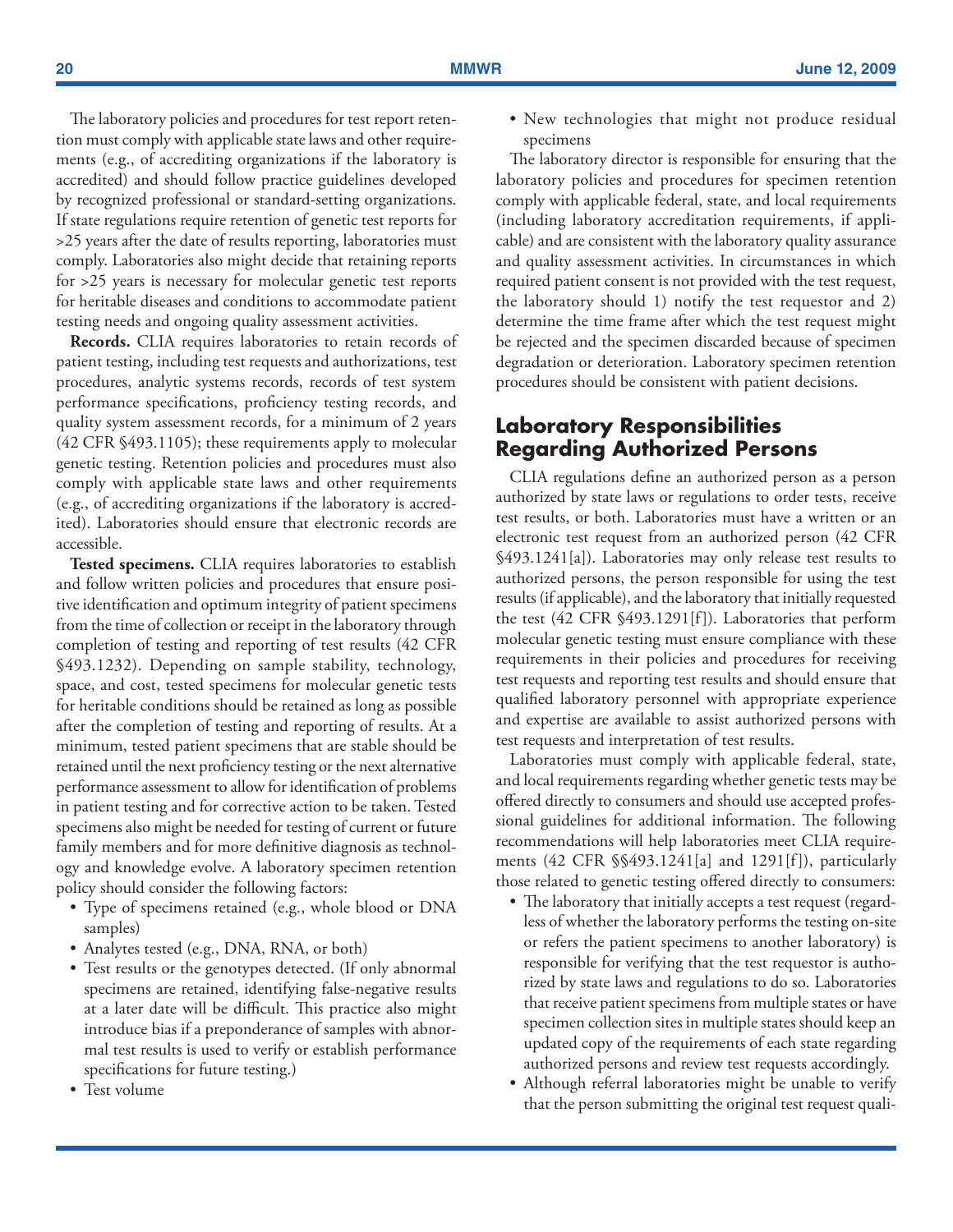<span id="page-22-0"></span>fies as an authorized person, the test results may only be released to persons authorized by state laws and regulations to receive the results, the persons responsible for using the test results, and the referring laboratory.

# **Ensuring Confidentiality of Patient Information**

CLIA requires laboratories to ensure confidentiality of patient information throughout all phases of the testing process that are under laboratory control (42 CFR §493.1231). Laboratories should follow more specific requirements and comply with additional guidelines (e.g., the Health Insurance Portability and Accountability Act of 1996 [HIPAA] Privacy Rule, state requirements, accreditation standards, and professional guidelines) to establish procedures and protocols to protect the confidentiality of patient information, including information related to genetic testing. Laboratories that perform molecular genetic testing should establish and follow procedures and protocols that include defined responsibilities of all employees to ensure appropriate access, documentation, storage, release, and transfer of confidential information and prohibit unauthorized or unnecessary access or disclosure.

### **Information Regarding Family Members**

In certain circumstances, information about family members is needed for test performance or should be included in test reports to ensure appropriate interpretation of test results. Therefore, laboratories must have procedures and systems in place to ensure confidentiality of all patient information, including that of family members, in all testing procedures and reports, in compliance with CLIA requirements and other applicable federal, state, and local regulations.

### **Requests for Test Results to Assist with Providing Health Care for a Family Member**

When a health-care provider requests the genetic test information of a patient to assist with providing care for a family member of the patient, the following practices are recommended:

- Requests should be handled following established laboratory procedures regarding release and transfer of confidential patient information.
- • Laboratories may release patient test information only to the authorized person ordering the test, the persons responsible for using the test results (e.g., health-care providers of the patient designated by the authorized person to receive test results), and the laboratory that initially requested the test. If a health-care provider who provides care for a family member of the patient is authorized to

request patient test information, the laboratory should request the patient's authorization before releasing the patient's genetic test results.

- • When patient consent is required for testing, the consent form should include the laboratory confidentiality policies and procedures and describe situations in which test results might be requested by health-care providers caring for family members of the patient.
- • Laboratory directors should be responsible for determining and approving circumstances in which access to confidential patient information is appropriate, as well as when, how, and to whom information is to be released, in compliance with federal, state, and local requirements.

The HIPAA Privacy Rule and CLIA regulations are federal regulations intended to provide minimum standards for ensuring confidentiality of patient information; states or localities might have higher standards. Although the HIPAA Privacy Rule allows health-care providers that are covered entities (i.e., health-care providers that conduct certain transactions in electronic form, health-care clearinghouses, and health plans) to use or disclose protected health information for treatment purposes without patient authorization and to share protected health information to consult with other providers to treat a different patient or to refer a patient, the regulation indicates that states or institutions may implement stricter standards to protect the privacy of patients and the confidentiality of patient information (*138*). Laboratories that perform molecular genetic testing must comply with applicable requirements and follow professional practice guidelines in establishing policies and procedures to ensure confidentiality of patient information, including molecular genetic testing information and test results.

# **Personnel Qualifications, Responsibilities, and Competency Assessments**

### **Laboratory Director Qualifications and Responsibilities**

**Qualifications.** CLIA requires directors of laboratories that perform high-complexity testing to meet at least one of the following sets of qualifications (42 CFR §493.1443):

- Be a doctor of medicine or a doctor of osteopathy and have board certification in anatomic or clinical pathology or both
- • Be a doctor of medicine, doctor of osteopathy, or doctor of podiatric medicine and have at least 1 year of laboratory training during residency or at least 2 years of experience directing or supervising high-complexity testing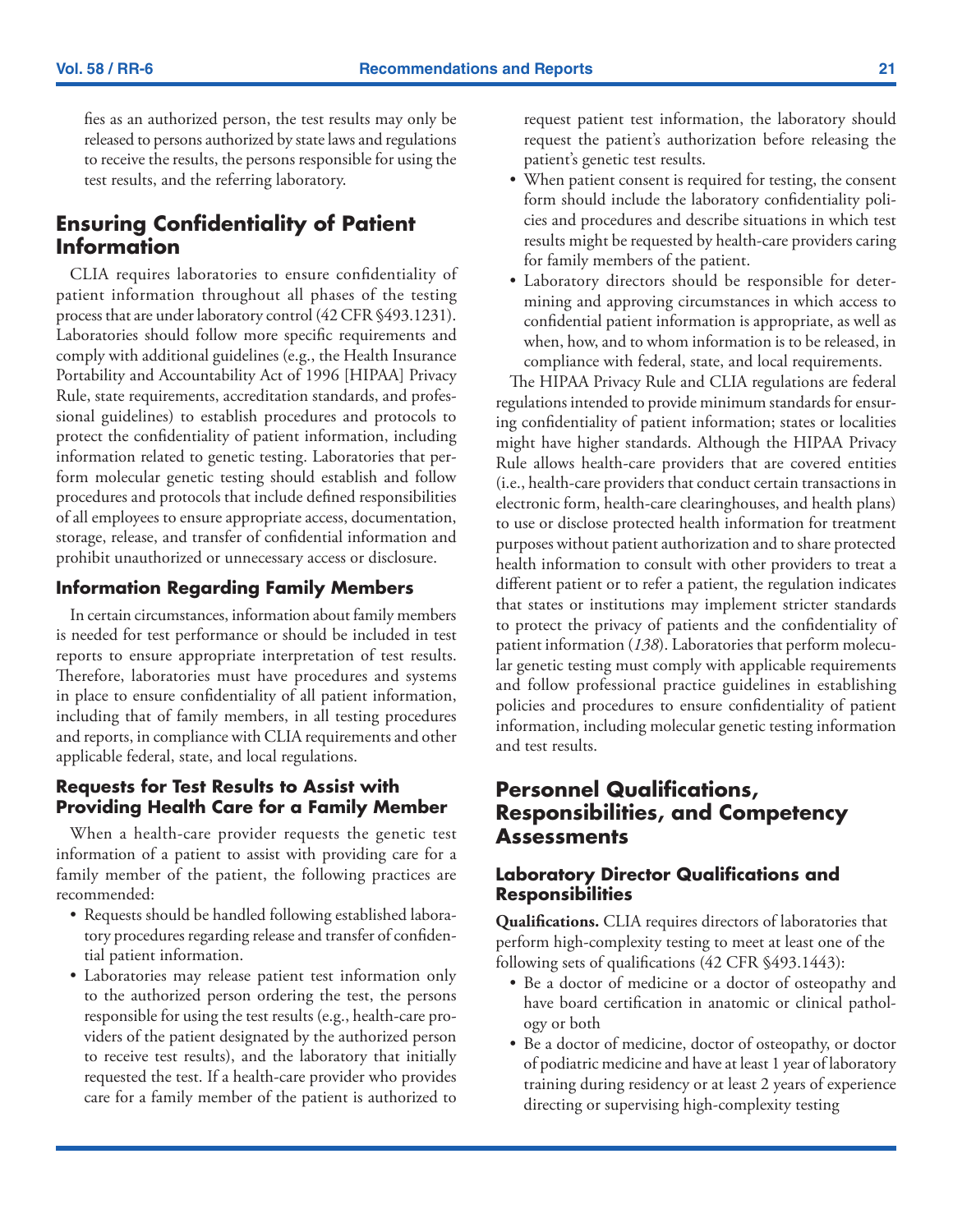• Have an earned doctoral degree in a chemical, physical, biological, or clinical laboratory science from an accredited institution and current certification by a board approved by HHS

Directors of laboratories that perform molecular genetic testing for heritable diseases and conditions must meet these qualification requirements. Because CLIA requirements are minimum qualifications, laboratories that perform molecular genetic testing for heritable diseases and conditions should evaluate the tests they perform to determine whether additional knowledge, training, or expertise is necessary for fulfilling the responsibilities of laboratory director.

**Responsibilities.** CLIA requires directors of laboratories that perform high-complexity testing to be responsible for the overall operation and administration of the laboratory, which includes responsibility for the following (42 CFR §493.1445):

- Ensuring the quality of all aspects of test performance and results reporting for each test performed in the laboratory
- Ensuring that the physical and environmental conditions of the laboratory are appropriate and safe
- Ensuring enrollment in HHS-approved proficiency testing programs
- Employing a sufficient number of laboratory personnel with appropriate education, experience, training, and competency required for patient testing
- • Establishing policies and procedures for personnel competency assessment and monitoring
- Specifying the responsibilities and duties of each consultant, supervisor, and testing employee
- Ensuring compliance with applicable requirements and regulations

Directors of laboratories that perform molecular genetic testing for heritable diseases and conditions must fulfill these CLIA responsibility requirements. In addition, these laboratory directors should be responsible for the following:

- Ensuring documentation of the clinical validity of any molecular genetic tests the laboratory performs, following the recommended practices
- Ensuring the specimen retention policy is consistent with the laboratory quality assessment activities

### **Technical Supervisor Qualifications and Responsibilities**

**Qualifications.** CLIA regulations do not specify qualification requirements for technical supervisors of molecular genetic testing. Technical supervisors of laboratories that perform molecular genetic testing for heritable diseases and conditions should have either one of the following sets of qualifications:

- • Qualifications equivalent to the CLIA qualification requirements for clinical cytogenetics technical supervisors (42 CFR §493.1449[p]), which include either one of the following sets of qualifications:
	- Be a doctor of medicine, doctor of osteopathy, or doctor of podiatric medicine licensed to practice medicine, osteopathy, or podiatry in the state in which the laboratory is located and have 4 years of training or experience (or both) in genetics, 2 of which are in the area of molecular genetic testing for heritable diseases and conditions
	- Have an earned doctoral degree in a chemical, physical, biological, or clinical laboratory science from an accredited institution and have 4 years of training or experience (or both) in genetics, 2 of which are in the area of molecular genetic testing for heritable diseases and conditions
- Current certification in molecular genetic testing by a board approved by HHS (e.g., the American Board of Medical Genetics [ABMG]) or in molecular genetic pathology by ABMG and the American Board of Pathology

The recommended technical supervisor qualifications are based on the complexity of molecular genetic testing for heritable diseases and conditions and the training, experience, and expertise needed to provide technical supervision for laboratories that perform these tests. Certain laboratories that perform molecular genetic testing for heritable diseases and conditions might have technical supervisors who meet the applicable CLIA qualification requirements for the high-complexity testing their laboratories perform but do not meet the recommended qualifications in this section. These recommended qualifications are not regulatory requirements and are not intended to restrict access to certain molecular genetic tests; rather, they should be considered part of recommended laboratory practices for ensuring the quality of molecular genetic testing for heritable diseases and conditions. However, because CLIA qualification requirements are intended to be minimum standards, laboratories should assess the tests they perform to determine whether additional qualifications are needed for their technical supervisors to ensure quality throughout the testing process. These recommended qualifications should apply to all highcomplexity molecular genetic tests for heritable diseases and conditions.

**Responsibilities.** CLIA requires technical supervisors of laboratories that perform high-complexity testing to be responsible for the technical and scientific oversight of the laboratories (42 CFR §493.1451). Technical supervisor responsibilities include the following:

• Selecting testing methods appropriate for the clinical use of the test results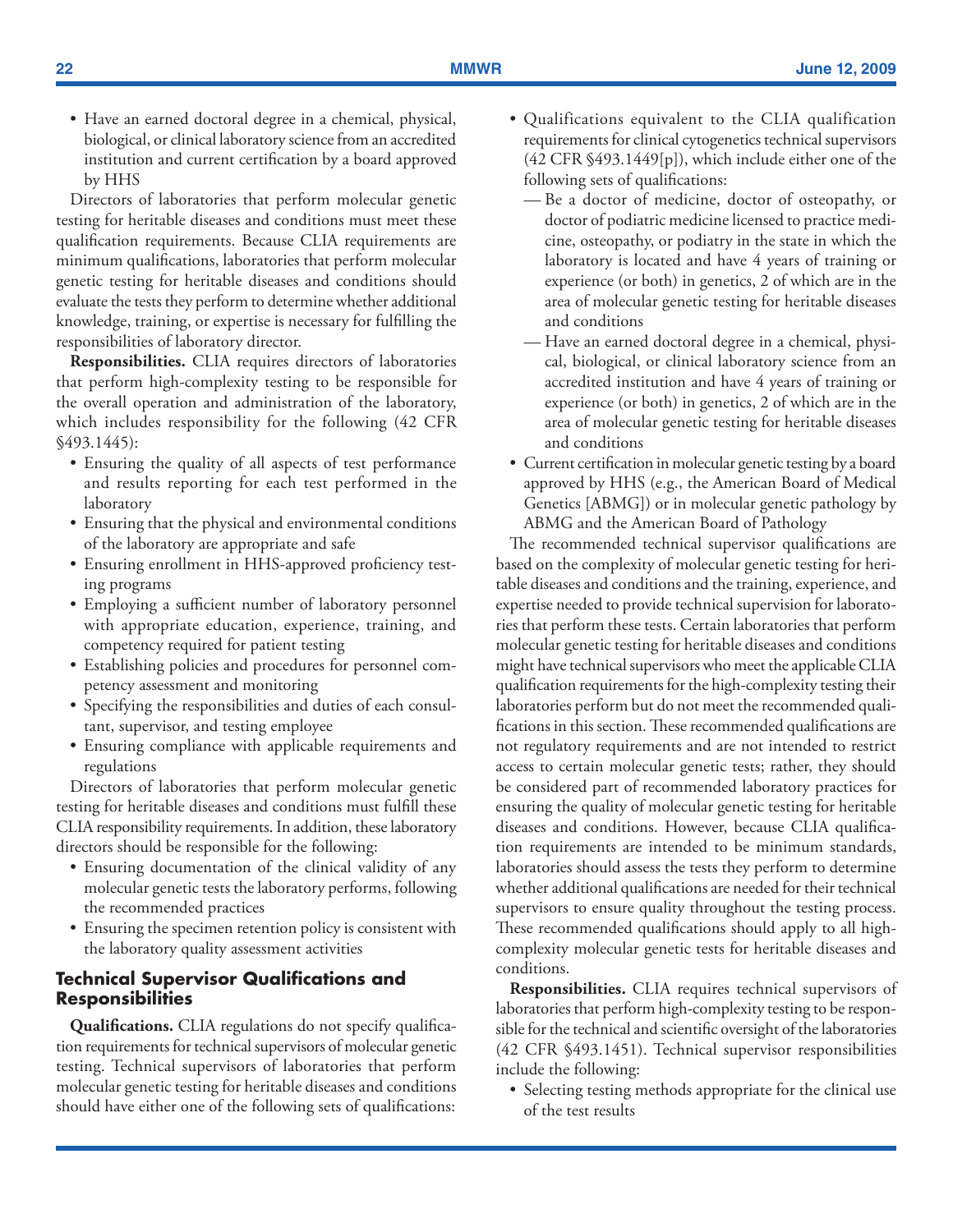- • Verifying or establishing performance specifications for each test or test system
- Enrolling the laboratory in HHS-approved proficiency testing programs
- Establishing and maintaining an appropriate quality control program and ensuring the quality of test performance throughout the testing process
- Resolving technical problems
- • Ensuring all necessary remedial or corrective actions are taken before patient test results are reported
- Implementing laboratory personnel competency assessment policies, including evaluating and ensuring the competency of all testing personnel, identifying training needs, ensuring testing personnel receive regular inservice training and education appropriate for the type and complexity of the laboratory services performed, and documenting performance of testing personnel regularly as required

Technical supervisors of laboratories that perform molecular genetic testing for heritable diseases and conditions must fulfill these CLIA responsibility requirements for high-complexity testing. In addition, when deemed necessary by the laboratory director, the responsibilities of the technical supervisor also might include one or more of the following tasks:

- Assessing the suitability of test requests for the expected clinical use of the test results
- Ensuring appropriate documentation of clinical validity information before offering new testing for patients
- Reviewing test results and their interpretation before reporting test results, and if appropriate, signing test reports or providing other documentation of the review on the test reports
- Providing explanations or clarifications to questions regarding test reports, including test results and interpretation
- Providing on-site technical supervision for molecular genetic testing

### **Clinical Consultant Qualifications and Responsibilities**

**Qualifications.** CLIA requires clinical consultants for highcomplexity testing to have either one of the following sets of qualifications (42 CFR §493.1455):

- Be qualified as a laboratory director for high-complexity testing as specified in the regulations
- Be a doctor of medicine, doctor of osteopathy, or doctor of podiatric medicine licensed to practice medicine, osteopathy, or podiatry in the state in which the laboratory is located

These CLIA requirements provide minimum qualifications required for persons who provide clinical consultations for high-complexity testing. For molecular genetic testing for heritable diseases and conditions, clinical consultants should have relevant training, experience, or both in the testing for which they consult. Preferably, clinical consultants for molecular genetic testing for heritable diseases and conditions should have either one of the following sets of qualifications, which are more specific than those required by CLIA:

- Be a doctor of medicine, doctor of osteopathy, or doctor of podiatric medicine and have 2 years of training or experience in genetic testing relevant to the clinical consultation to be provided
- Have an earned doctoral degree in a relevant discipline, be currently certified by a board approved by HHS, and have 2 years of training or experience in genetic testing relevant to the clinical consultation to be provided

Although genetic counselors who have a master's degree do not meet CLIA requirements for clinical consultants, they perform important functions such as communicating with health-care providers, patients, and family members at risk for certain conditions or diseases regarding test selection, interpretion, of test results, and implications of test results for specific patients and families.

**Responsibilities.** CLIA requires clinical consultants for high-complexity tests to be responsible for providing consultation to laboratory clients regarding the appropriateness of the testing ordered and the interpretation of test results (42 CFR §493.1457). Persons providing clinical consultation for molecular genetic testing must meet the following CLIA responsibility requirements:

- Be available to provide consultation to laboratory clients, which includes assisting clients with ordering appropriate tests to meet clinical expectations and discussing the quality of test results and interpretation result
- Ensure that test reports include pertinent information required for interpretation of specific patient conditions

### **General Supervisor Qualifications and Responsibilities**

**Qualifications.** CLIA requires general supervisors of laboratories that perform high-complexity tests to have at least one of the following sets of qualifications (42 CFR §§493.1461 and 1462):

- Be qualified as a laboratory director or technical supervisor
- Be a doctor of medicine, doctor of osteopathy, or doctor of podiatric medicine licensed to practice medicine, osteopathy, or podiatry in the state in which the laboratory is located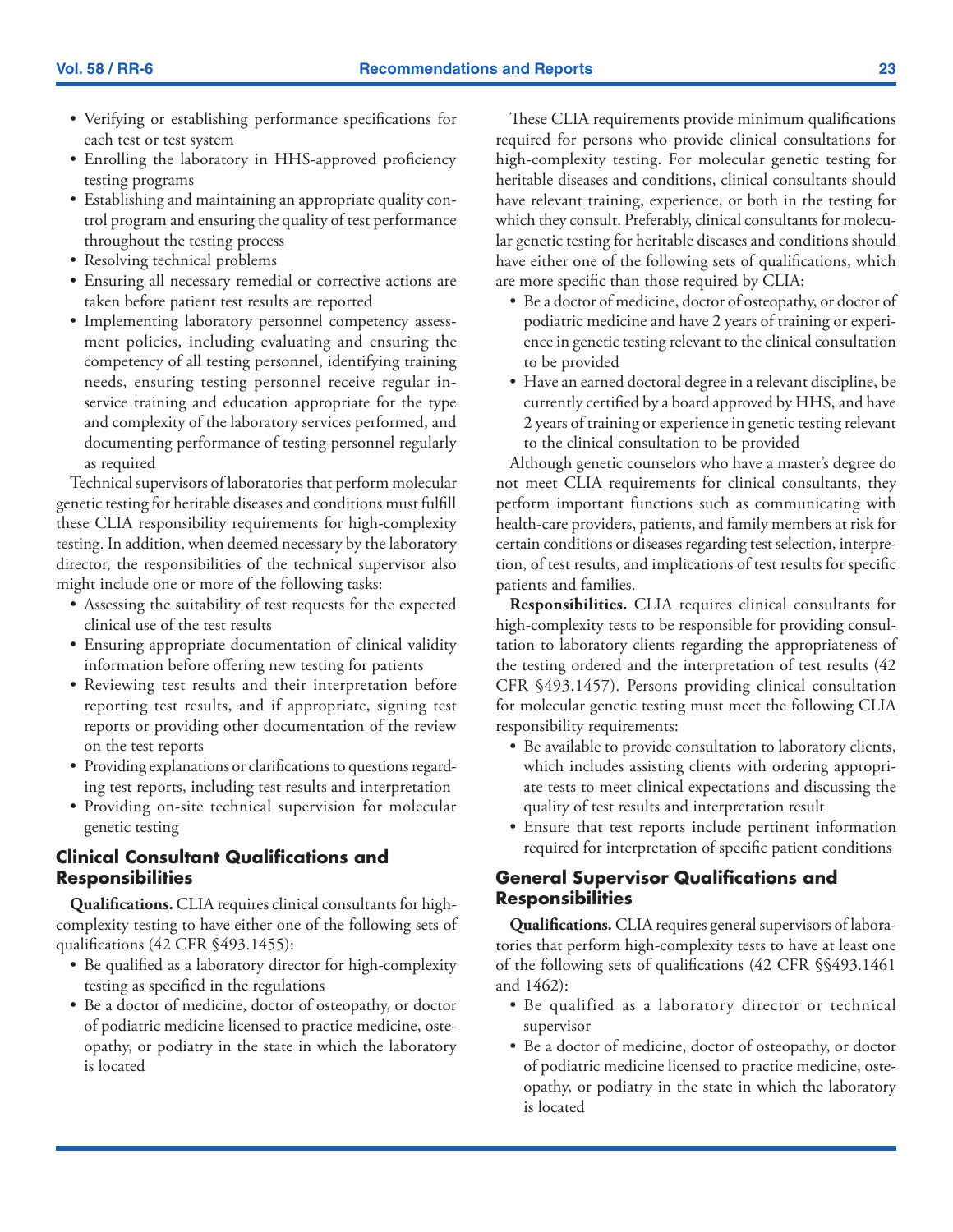- Have a doctoral, master's, or bachelor's degree in a chemical, physical, biological or clinical laboratory science and 1 year of training or experience in high-complexity testing
- Have an associate's degree or equivalent in a chemical, physical, biological, or clinical laboratory science and 2 years of training or experience in high-complexity testing
- Meet the CLIA requirements to be grandfathered in on the basis of training, experience, and employment before 1992

General supervisors of laboratories that perform molecular genetic testing for heritable conditions must fulfill these CLIA qualification requirements for high-complexity testing. Because the CLIA qualification requirements apply to high-complexity testing in general, laboratories that perform molecular genetic testing should ensure that general supervisors have specific training or experience in the high-complexity molecular genetic testing the laboratory performs.

**Responsibilities.** CLIA requires general supervisors for highcomplexity tests to be responsible for day-to-day supervision or oversight of laboratory operations and of the personnel who are performing testing and reporting test results (42 CFR §493.1463). General supervisors of laboratories that perform molecular genetic testing for heritable diseases and conditions must meet the following CLIA responsibility requirements:

- Be accessible to testing personnel at all times testing is performed
- Provide day-to-day supervision and direct supervision of all testing personnel, including those who have been grandfathered in
- Monitor testing procedures to ensure the quality of analytic performance
- Fulfill the following duties when delegated by the laboratory director or technical supervisor:
	- Ensure that remedial actions are taken when test systems deviate from the established performance specifications.
	- Ensure that patient test results are not reported until all corrective actions have been taken and the test system is properly functioning.
	- Provide orientation for all testing personnel.
	- Annually evaluate and document the performance of all testing personnel.

### **Testing Personnel Qualifications and Responsibilities**

**Qualifications.** CLIA requires testing personnel who perform high-complexity testing to have at least one of the following sets of qualifications (42 CFR §§493.1489 and 1491):

- • Be a doctor of medicine, doctor of osteopathy, or doctor of podiatric medicine
- Have an earned doctoral, master's, or bachelor's degree in a chemical, physical, biological or clinical laboratory science or medical technology from an accredited institution
- Have an earned associate's degree in a laboratory science or medical laboratory technology from an accredited institution
- Meet the CLIA requirements to be grandfathered in on the basis of training, experience, and employment before 1992

These qualification requirements apply to testing personnel who perform molecular genetic testing for heritable diseases and conditions. Laboratories should ensure that testing personnel have received adequate training, including on-the-job training, and demonstrate competency in high-complexity molecular genetic testing before performing patient testing.

**Responsibilities.** CLIA requires persons who perform highcomplexity testing to follow laboratory procedures and protocols for test performance, quality control, results reporting, documentation, and problem identification and correction (42 CFR §493.1495). Personnel who perform molecular genetic testing for heritable diseases and conditions must meet these requirements.

#### **Personnel Competency Assessment**

CLIA requires laboratories to establish and follow written policies and procedures to assess employee competency, and if applicable, consultant competency (42 CFR §493.1235). CLIA requirements for laboratory director responsibilities (42 CFR §493.1445[e][13]) specify that laboratory directors must ensure that policies and procedures are established for monitoring and ensuring the competency of testing personnel and for identifying needs for remedial training or continuing education to improve skills. Technical supervisors are responsible for implementing the personnel competency assessment policies and procedures, including evaluating and ensuring competency of testing personnel (42 CFR §493.1451[b][8]). Laboratories that perform molecular genetic testing for heritable diseases and conditions must meet these general personnel competency assessment requirements. Laboratories also should follow the applicable CMS guidelines to establish and implement policies and procedures specific for assessing and ensuring the competency of all types of laboratory personnel, including technical supervisors, clinical consultants, general supervisors, and testing personnel, in performing duties and responsibilities (*96*). For example, the performance of testing personnel must be evaluated and documented at least semiannually during the first year a person tests patient specimens. Thereafter, evaluations must be performed at least annually;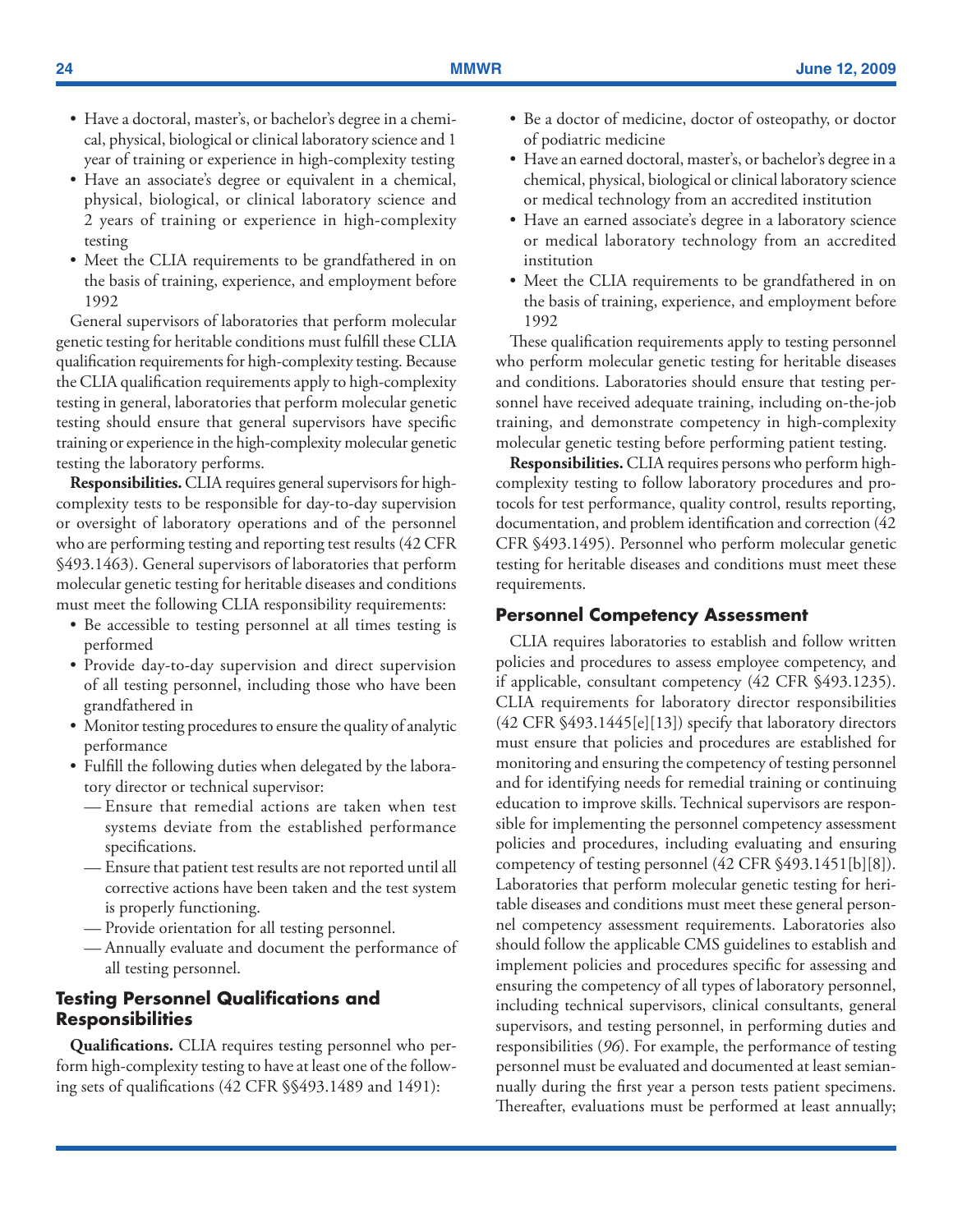<span id="page-26-0"></span>however, if test methodology or instrumentation changes, performance must be re-evaluated to include the use of the new test methodology or instrumentation before testing personnel can report patient test results. Personnel competency assessments should identify training needs and ensure that persons responsible for performance of molecular genetic testing receive regular in-service training and education appropriate for the services performed.

# **Considerations Before Introducing Molecular Genetic Testing or Offering New Molecular Genetic Tests**

Recommendations described in this report should be considered, in addition to appropriate professional guidelines and recommendations, when planning and preparing for the introduction of molecular genetic testing or offering new molecular genetic tests. The following scenarios should be considered during the planning stage:

- Introducing a new molecular genetic test that has not been offered in any laboratory
- Introducing a genetic test that previously has been referred to another laboratory but will be performed in-house
- • Introducing an additional genetic test that can complement a molecular genetic test that has been performed for patient testing

These scenarios present different planning concerns, including needs and requirements for training and competency of laboratory personnel, laboratory facilities and equipment, selection of test methods, development of procedure manuals, establishment or verification of performance specifications, and personnel responsibilities. In addition, the following factors should be assessed:

- Needs and demands of the new test, which can be assessed by consulting with ordering physicians and other potential users of laboratory services and by conducting other market analyses
- • Intellectual property or licensing concerns that might result in restricted use, increased costs, or both of certain genetic tests

## **Quality Management System Approach for Molecular Genetic Testing**

The quality management system (QMS) approach provides a framework for managing and monitoring activities to address quality standards and achieve organizational goals, with a focus on user needs (*41,109*). QMS has been the basis for many international quality standards, such as the International Organization for Standardization (ISO) standards ISO 15189, ISO 17025, and ISO 9001 (*91,139,140*). These international QMS standards overlap with certain CLIA requirements but are distinct from CLIA regulations.

Because QMS is not yet a widely adopted approach in the United States, laboratories that perform molecular genetic testing might not be familiar with QMS implementation in current practice. The QMS approach has been described in several CLSI guidelines (*41,109*). New York state CLEP and CAP have included QMS concepts in the general laboratory standards (*15,102*), and CAP and the American Association for Laboratory Accreditation have begun to provide laboratory accreditation to ISO 15189 (*141,142*). Laboratories that perform molecular genetic testing should monitor QMS development, because implementing the QMS approach could help laboratories accept international test referrals and improve quality management of testing.

# **Conclusion**

The recommendations in this report are intended to serve as guidelines for considering and implementing good laboratory practices to 1) improve quality and health-care outcomes related to molecular genetic testing for heritable diseases and conditions and 2) enhance oversight and quality assurance practices for molecular genetic testing under the CLIA regulatory framework. The report can be adapted for use in different settings where molecular genetic testing is conducted or evaluated. Continual monitoring of the practice and test performance of molecular genetic tests is needed to evaluate the effectiveness of these recommendations and to develop additional guidelines for good laboratory practices for genetic testing, which will ultimately improve public health.

#### **Acknowledgments**

This report is based, in part, on contributions by Judith Yost, MA, Penny Keller, Ronalda Leneau, MS, Penny Meyers, MA, Division of Laboratory Services, Centers for Medicare & Medicaid Services; Steven L. Gutman, MD, Elizabeth Mansfield, PhD, Office of in Vitro Diagnostic Device Evaluation and Safety, Food and Drug Administration; and Sharon E. Granade, MPH, Emily S. Reese, MPH, Andrea Scott Murphy, Howard E. Thompson, and Pamela J. Thompson, MS, Division of Laboratory Systems, National Center for Preparedness, Detection, and Control of Infectious Diseases, CDC.

#### **References**

1. Secretary's Advisory Committee on Genetics, Health, and Society. U.S. system of oversight of genetic testing: a response to the charge of the secretary of Health and Human Services. Bethesda, MD: Department of Health and Human Services; 2008. Available at [http://oba.od.nih.](http://oba.od.nih.gov/oba/sacghs/reports/sacghs_oversight_report.pdf) [gov/oba/sacghs/reports/sacghs\\_oversight\\_report.pdf.](http://oba.od.nih.gov/oba/sacghs/reports/sacghs_oversight_report.pdf)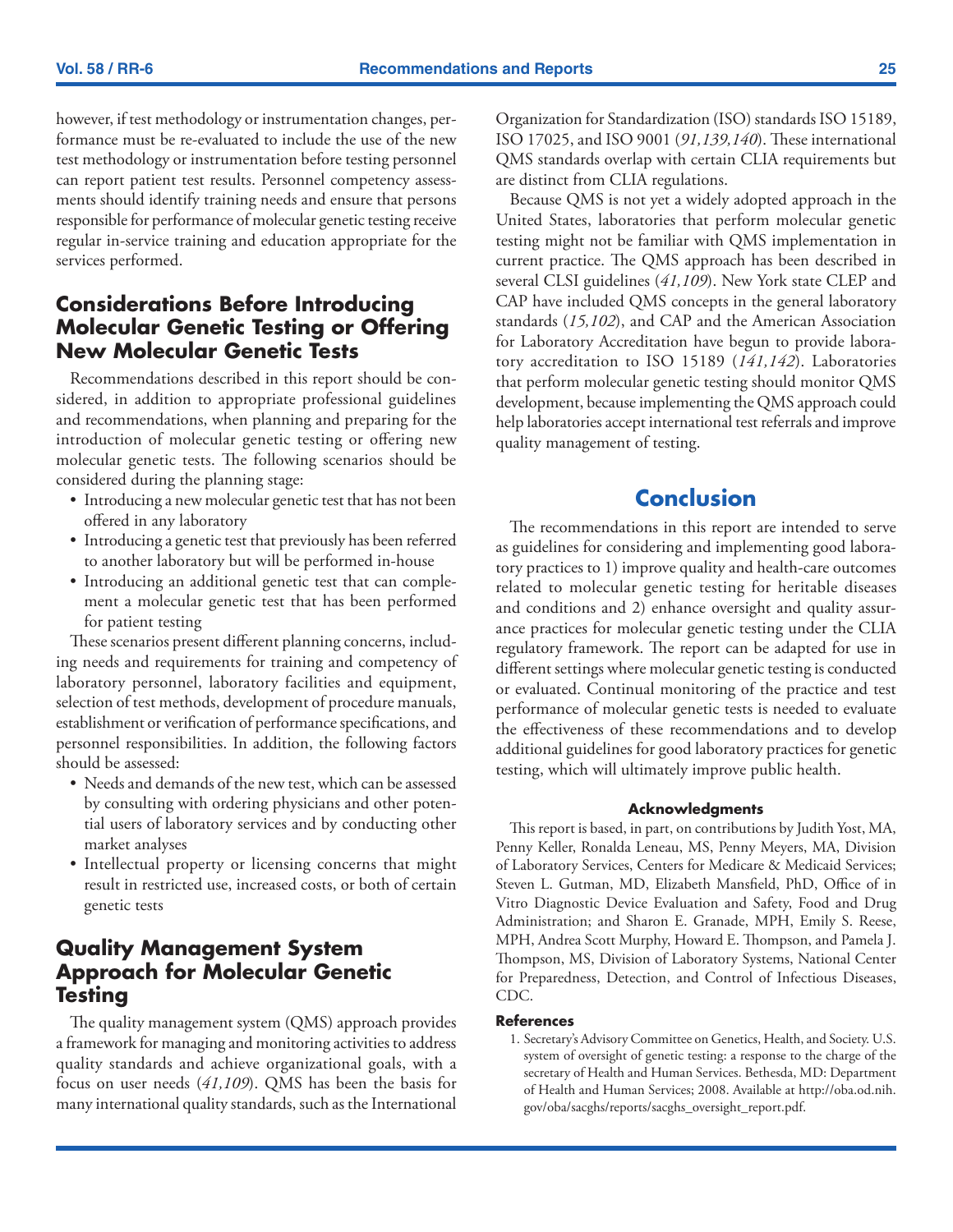- 2. GeneTests. Medical genetics information resource [database online]. Available at [http://www.genetests.org.](http://www.genetests.org)
- 3. Washington G-2 Reports. Molecular diagnostics: state of the market; 2007.
- 4. American College of Obstetrics and Gynecology Committee on Genetics. ACOG committee opinion. Number 298, August 2004. Prenatal and preconceptional carrier screening for genetic diseases in individuals of Eastern European Jewish descent. Obstet Gynecol 2004;104:425–8.
- 5. Association of Public Health Laboratories. Newborn screening and genetics: public health laboratories and newborn screening. Available at [http://www.aphl.org/aphlprograms/nsg/pages/](http://www.aphl.org/aphlprograms/nsg/pages/publichealthlaboratoriesandnewbornscreening.aspx) [publichealthlaboratoriesandnewbornscreening.aspx.](http://www.aphl.org/aphlprograms/nsg/pages/publichealthlaboratoriesandnewbornscreening.aspx)
- 6. National Newborn Screening and Genetics Resource Center. Available at [http://genes-r-us.uthscsa.edu.](http://genes-r-us.uthscsa.edu)
- 7. Burke W, Psaty BM. Personalized medicine in the era of genomics. JAMA 2007;298*:*1682–4.
- 8. Hofgartner WT, Tait JF. Characteristics of clinical molecular-genetic testing laboratories in the United States. Clin Chem 1999;45:1288–90.
- 9. McGovern MM, Benach MO, Wallenstein S, Desnick RJ, Keenlyside R. Quality assurance in molecular genetic testing laboratories. JAMA 1999;281*:*835–40.
- 10. McGovern MM, Elles R, Beretta I, et al. Report of an international survey of molecular genetic testing laboratories. Community Genet 2007;10:123–31.
- 11. Hudson KL, Murphy JA, Kaufman DJ, Javitt GH, Katsanis SH, Scott J. Oversight of US genetic testing laboratories. Nature Biotechnology 2006;24:1083–90.
- 12. American College of Medical Genetics. ACMG standards and guidelines for clinical genetic laboratories. Bethesda, MD: American College of Medical Genetics; 2008. Available at [http://www.](http://www.acmg.net/am/template.cfm?section=laboratory_standards_and_guidelines&template=/cm/htmldisplay.cfm&contentid=2511) [acmg.net/am/template.cfm?section=laboratory\\_standards\\_and\\_](http://www.acmg.net/am/template.cfm?section=laboratory_standards_and_guidelines&template=/cm/htmldisplay.cfm&contentid=2511) [guidelines&template=/cm/htmldisplay.cfm&contentid=2511](http://www.acmg.net/am/template.cfm?section=laboratory_standards_and_guidelines&template=/cm/htmldisplay.cfm&contentid=2511).
- 13. Clinical and Laboratory Standards Institute. Molecular diagnostic methods for genetic diseases; approved guideline, 2nd ed. Wayne, PA: Clinical and Laboratory Standards Institute; Publication no. MM01-A2; 2006.
- 14. College of American Pathologists Commission on Laboratory Accreditation. Molecular pathology checklist; 2007. Available at [http://www.cap.org/apps/docs/laboratory\\_accreditation/checklists/](http://www.cap.org/apps/docs/laboratory_accreditation/checklists/molecular_pathology_sep07.pdf) [molecular\\_pathology\\_sep07.pdf.](http://www.cap.org/apps/docs/laboratory_accreditation/checklists/molecular_pathology_sep07.pdf)
- 15. New York State Department of Health. Clinical laboratory evaluation program, laboratory standards; 2008. Available at [http://www.](http://www.wadsworth.org/labcert/clep/standards.htm) [wadsworth.org/labcert/clep/standards.htm.](http://www.wadsworth.org/labcert/clep/standards.htm)
- 16. Centers for Medicare & Medicaid Services. Action plan for oversight of genetic testing [Letter]; 2007. Available at [http://www.dnapolicy.](http://www.dnapolicy.org/resources/CMSresponse8.15.07.pdf) [org/resources/CMSresponse8.15.07.pdf.](http://www.dnapolicy.org/resources/CMSresponse8.15.07.pdf)
- 17. Good laboratory practice for nonclinical laboratory studies, 21 C.F.R. Part 58 (2008).
- 18. Khoury MJ, Gwinn M, Yoon PW, Dowling N, Moore CA, Bradley L. The continuum of translation research in genomic medicine: how can we accelerate the appropriate integration of human genome discoveries into health care and disease prevention? Genet Med 2007;9:665–74.
- 19. Yoon PW, Chen B, Faucett A, et al. Public health impact of genetic tests at the end of the 20th century. Genet Med 2001;3:405–10.
- 20. Ledbetter DH, Faucett WA. Issues in genetic testing for ultra-rare diseases: background and introduction. Genet Med 2008;10:309–13.
- 21. Myers MF, Chang MH, Jorgensen C, et al. Genetic testing for susceptibility to breast and ovarian cancer: evaluating the impact of a direct-to-consumer marketing campaign on physicians' knowledge and practices. Genet Med 2006;8:361–70.
- 22. Giardiello FM, Brensinger JD, Petersen GM, et al. The use and interpretation of commercial APC gene testing for familial adenomatous polyposis. N Engl J Med 1997;336*:*823–7.
- 23. Spector EB, Grody WW, Matteson CJ, et al. Technical standards and guidelines: venous thromboembolism (factor V Leiden and prothrombin 20210G >A testing): a disease-specific supplement to the standards and guidelines for clinical genetics laboratories. Genet Med 2005;7:444–53.
- 24. Schunkert H, Konig IR, Erdmann J. Molecular signatures of cardiovascular disease risk: potential for test development and clinical application. Mol Diagn Ther 2008;12:281–7.
- 25. Walder K, Segal D, Jowett J, Blangero J, Collier GR. Obesity and diabetes gene discovery approaches. Curr Pharm Des 2003;9:1357–72.
- 26. Gwinn M, Khoury MJ. Genomics and public health in the United States: signposts on the translation highway. Community Genet 2006;9:21–6.
- 27. Khoury MJ. Genetics and genomics in practice: the continuum from genetic disease to genetic information in health and disease. Genet Med 2003;5:261–8.
- 28. Moore CA, Khoury MJ, Bradley LA. From genetics to genomics: using gene-based medicine to prevent disease and promote health in children. Semin Perinatol 2005;29:135–43.
- 29. New York State Department of Health. Approved laboratories. Available at [http://www.wadsworth.org/labcert/clep/CategoryPermitLinks/](http://www.wadsworth.org/labcert/clep/CategoryPermitLinks/CategoryListing.htm) [CategoryListing.htm](http://www.wadsworth.org/labcert/clep/CategoryPermitLinks/CategoryListing.htm).
- 30. American College of Obstetricians and Gynecologists, American College of Medical Genetics. Preconception and prenatal carrier screening for cystic fibrosis. Clinical and laboratory guidelines. Washington, DC: American College of Obstetricians and Gynecologists; 2001.
- 31. Strom CM, Huang D, Buller A, et al. Cystic fibrosis screening using the College panel: platform comparison and lessons learned from the first 20,000 samples. Genet Med 2002;4:289–96.
- 32. National Newborn Screening and Genetics Resource Center. National newborn screening status report. Available at [http://genes-r-us.uthscsa.](http://genes-r-us.uthscsa.edu/nbsdisorders.htm) [edu/nbsdisorders.htm](http://genes-r-us.uthscsa.edu/nbsdisorders.htm).
- 33. Dark Daily. Predicting swift growth in molecular diagnostics. Electronic News Update, May 2, 2008.
- 34. Health Care Financing Administration (now Centers for Medicare & Medicaid Services), Public Health Service. 42 C.F.R. Parts 405, 410, 416–418, 440, 482–485, 488, 491, 493, and 494. Medicare, Medicaid, and CLIA programs; regulations implementing the Clinical Laboratory Improvement Amendments of 1988 (CLIA). Final rule with comment period; 1992:7002–243.
- 35. Centers for Medicare and Medicaid Services, Centers for Disease Control and Prevention. 42 C.F.R. Part 493. Medicare, Medicaid, and CLIA programs; laboratory requirements relating to quality systems and certain personnel qualifications. Final rule; 2003:3640–714.
- 36. The Clinical Laboratory Improvement Amendments (CLIA) regulations; laboratory requirements, 42 C.F.R. Part 493 (2004). Available at<http://wwwn.cdc.gov/clia/regs/toc.aspx>.
- 37. CDC. Clinical Laboratory Improvement Advisory Committee (CLIAC). Available at <http://wwwn.cdc.gov/cliac/default.aspx>.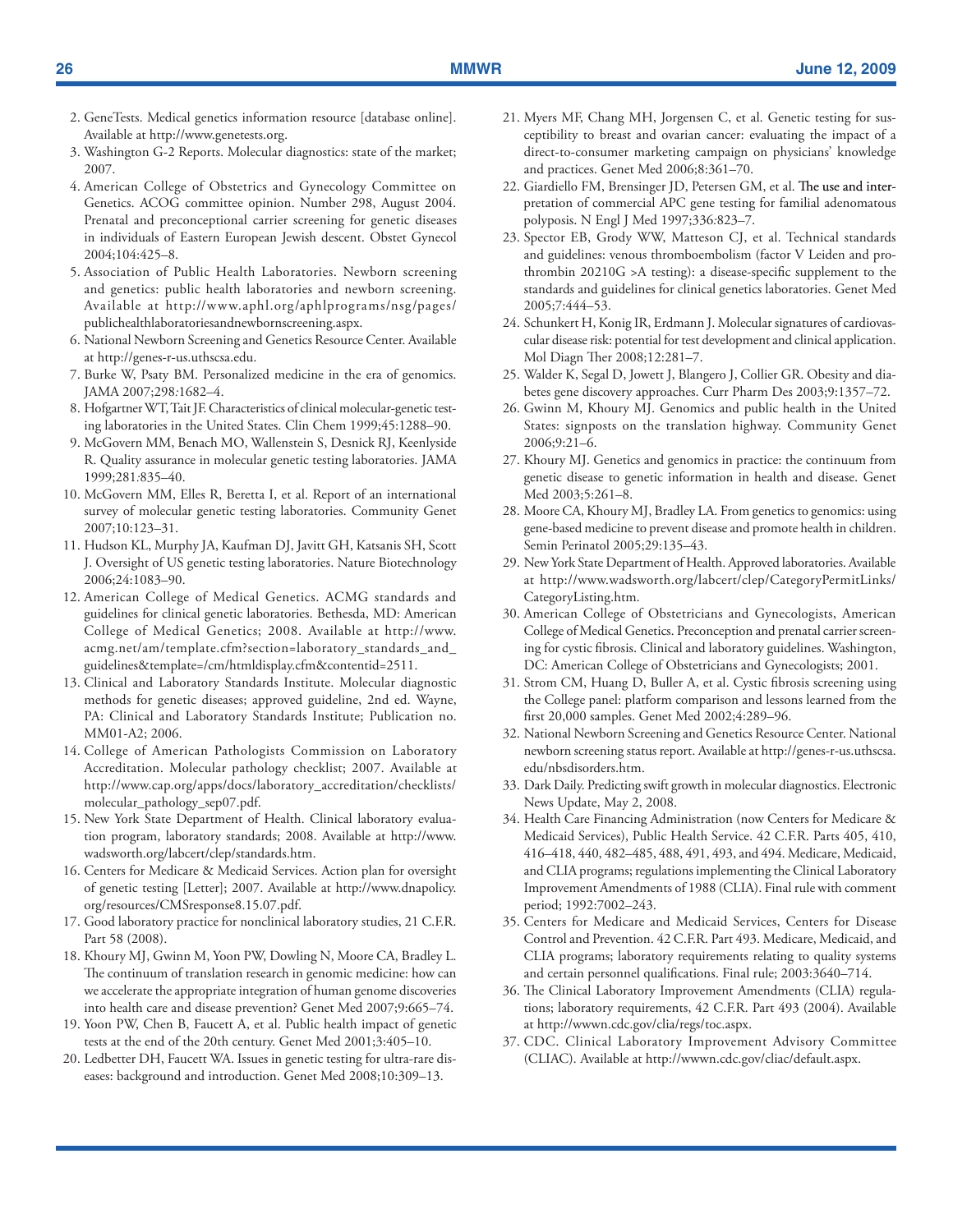- 38. Secretary's Advisory Committee on Genetic Testing. Enhancing the oversight of genetic tests: recommendations of the SACGT. Bethesda, MD: National Institutes of Health; 2000. Available at [http://oba.od.nih.](http://oba.od.nih.gov/oba/sacgt/reports/oversight_report.pdf) [gov/oba/sacgt/reports/oversight\\_report.pdf](http://oba.od.nih.gov/oba/sacgt/reports/oversight_report.pdf).
- 39. Hofgartner WT, Tait JF. Frequency of problems during clinical molecular-genetic testing. Am J Clin Pathol 1999;112:14–21.
- 40. Bonini P, Plebani M, Ceriotti F, Rubboli F. Errors in laboratory medicine. Clin Chem 2002;48:691–8.
- 41. Clinical and Laboratory Standards Institute. Application of a quality management system model for laboratory services; approved guideline, 3rd ed. Wayne, PA: Clinical and Laboratory Standards Institute; Publication no. GP26-A3; 2004.
- 42. Carraro P, Plebani M. Errors in a stat laboratory: types and frequencies 10 years later. Clin Chem 2007;53:1338–42.
- 43. Plebani M. Errors in clinical laboratories or errors in laboratory medicine? Clin Chem Lab Med 2006;44:750–9.
- 44. Plebani M. Errors in laboratory medicine and patient safety: the road ahead. Clin Chem Lab Med 2007;45:700–7.
- 45. Dequeker E, Ramsden S, Grody WW, Stenzel TT, Barton DE. Quality control in molecular genetic testing. Nat Rev Genet 2001;2:717–23.
- 46. Strom CM, Crossley B, Redman JB, et al. Cystic fibrosis screening: lessons learned from the first 320,000 patients. Genet Med 2004;6:136–40.
- 47. Jeffrey GP, Adams PC. Pitfalls in the genetic diagnosis of hereditary hemochromatosis. Genet Test 2000;4:143–6.
- 48. Andersson HC, Krousel-Wood MA, Jackson KE, Rice J, Lubin IM. Medical genetic test reporting for cystic fibrosis (deltaF508) and factor V Leiden in North American laboratories. Genet Med 2002;4:324–7.
- 49. Organisation for Economic Co-operation and Development. OECD guidelines for quality assurance in molecular genetic testing. Paris, France: Organisation for Economic Co-operation and Development; 2007. Available at [http://www.oecd.org/dataoecd/43/6/38839788.](http://www.oecd.org/dataoecd/43/6/38839788.pdf) [pdf.](http://www.oecd.org/dataoecd/43/6/38839788.pdf)
- 50. Jenny RW, Jackson KY. Proficiency test performance as a predictor of accuracy of routine patient testing for theophylline. Clin Chem 1993;39:76–81.
- 51. Cembrowski GS, Carey RN. Adding value to proficiency testing programs. Clin Chem 2000;46:7–8.
- 52. Parsons PJ, Reilly AA, Esernio-Jenssen D, Werk LN, Mofenson HC, Stanton NV, Matte TD. Evaluation of blood lead proficiency testing: comparison of open and blind paradigms. Clin Chem 2001;47:322–30.
- 53. Reilly AA, Salkin IF, McGinnis MR, et al. Evaluation of mycology laboratory proficiency testing. J Clin Microbiol 1999;37:2297–305.
- 54. Keenlyside RA, Collins CL, Hancock JS, et al. Do proficiency test results correlate with the work performance of screeners who screen Papanicolaou smears? Am J Clin Pathol 1999;112:769–76.
- 55. Dequeker E, Cassiman JJ. Evaluation of CFTR gene mutation testing methods in 136 diagnostic laboratories: report of a large European external quality assessment. Eur J Hum Genet 1998;6:165–75.
- 56. Dorn-Beineke A, Ahmad-Nejad P, Pfeiffer U, Ramsden S, Pazzagli M, Neumaier M. Improvement of technical and analytical performance in DNA sequencing by external quality assessment-based molecular training. Clin Chem 2006;52:2072–8.
- 57. Falbo V, Floridia G, Tosto F, et al. The Italian External Quality Assessment scheme for fragile X syndrome: the results of a 5-year survey. Genet Test 2008;12:279–88.
- 58. Mueller CR, Kristoffersson U, Stoppa-Lyonnet D. External quality assessment for mutation detection in the *BRCA1* and *BRCA2* genes: EMQN's experience of 3 years. Ann Oncol 2004;15(Suppl 1):I14–7.
- 59. Dequeker E, Cassiman JJ. Genetic testing and quality control in diagnostic laboratories. Nat Genet 2000;25:259–60.
- 60. College of American Pathologists. 2008 surveys & anatomic pathology education programs. Available at [http://www.cap.org/apps/docs/](http://www.cap.org/apps/docs/proficiency_testing/surveys_catalog/2008_full_catalog.pdf) [proficiency\\_testing/surveys\\_catalog/2008\\_full\\_catalog.pdf.](http://www.cap.org/apps/docs/proficiency_testing/surveys_catalog/2008_full_catalog.pdf)
- 61. Clinical and Laboratory Standards Institute. Assessment of laboratory tests when proficiency testing is not available; approved guideline, 2nd ed. Wayne, PA: Clinical and Laboratory Standards Institute; Publication no. GP29-A2; 2008.
- 62. Vance G. CAP accreditation of genetic testing laboratories. Presentation to Secretary's Advisory Committee on Genetics, Health, and Society; 2007.
- 63. Zimmern RL, Kroese M. The evaluation of genetic tests. J Public Health (Oxf) 2007;29:246–50.
- 64. Burke W, Atkins D, Gwinn M, et al. Genetic test evaluation: information needs of clinicians, policy makers, and the public. Am J Epidemiol 2002;156:311–8.
- 65. Cheng TL, Cohn RD, Dover GJ. The genetics revolution and primary care pediatrics. JAMA 2008;299:451–3.
- 66. Kroese M, Zimmern RL, Farndon P, Stewart F, Whittaker J. How can genetic tests be evaluated for clinical use? Experience of the UK Genetic Testing Network. Eur J Hum Genet 2007;15:917–21.
- 67. Holtzman NA. Promoting safe and effective genetic tests in the United States: work of the task force on genetic testing. Clin Chem 1999;45:732–8.
- 68. Palomaki GE, Bradley LA, McDowell GA. Technical standards and guidelines: prenatal screening for Down syndrome. Genet Med 2005;7:344–54.
- 69. Cox SM, Faucett WA, Chen B, Dequeker E, Boone DJ, McGovern MM, Lubin IM. International genetic testing. Genet Med 2003;5:176–82.
- 70. Holtzman NA, Watson MS. Promoting safe and effective genetic testing in the United States. Final report of the Task Force on Genetic Testing; 1997. Available at [http://www.genome.gov/pfv.](http://www.genome.gov/pfv.cfm?pageID=10001733) [cfm?pageID=10001733](http://www.genome.gov/pfv.cfm?pageID=10001733).
- 71. CDC. Evaluation of genomic applications in practice and prevention (EGAPP); 2007. Available at [http://www.cdc.gov/genomics/gtesting/](http://www.cdc.gov/genomics/gtesting/egapp/about.htm) [egapp/about.htm](http://www.cdc.gov/genomics/gtesting/egapp/about.htm).
- 72. National Institutes of Health. Collaboration, Education, and Test Translation (CETT) program. Available at: [http://www.cettprogram.](http://www.cettprogram.org) [org.](http://www.cettprogram.org)
- 73. U.S. Government Accountability Office. Testimony before the Special Committee on Aging, U.S. Senate. Nutrigenetic testing: tests purchased from four web sites mislead consumers; 2006. Available at [http://www.](http://www.gao.gov/new.items/d06977t.pdf) [gao.gov/new.items/d06977t.pdf.](http://www.gao.gov/new.items/d06977t.pdf)
- 74. Genetics and Public Policy Center. Survey of direct-to-consumer testing statutes and regulations; 2007. Available at [http://www.dnapolicy.org/](http://www.dnapolicy.org/resources/DTCStateLawChart.pdf) [resources/DTCStateLawChart.pdf.](http://www.dnapolicy.org/resources/DTCStateLawChart.pdf)
- 75. CDC. Genetic testing for breast and ovarian cancer susceptibility: evaluating direct-to-consumer marketing—Atlanta, Denver, Raleigh-Durham, and Seattle, 2003. MMWR 2004;53:603–6.
- 76. Mouchawar J, Hensley-Alford S, Laurion S, et al. Impact of direct-toconsumer advertising for hereditary breast cancer testing on genetic services at a managed care organization: a naturally-occurring experiment. Genet Med 2005;7:191–7.
- 77. Gollust SE, Wilfond BS, Hull SC. Direct-to-consumer sales of genetic services on the Internet. Genet Med 2003;5:332–7.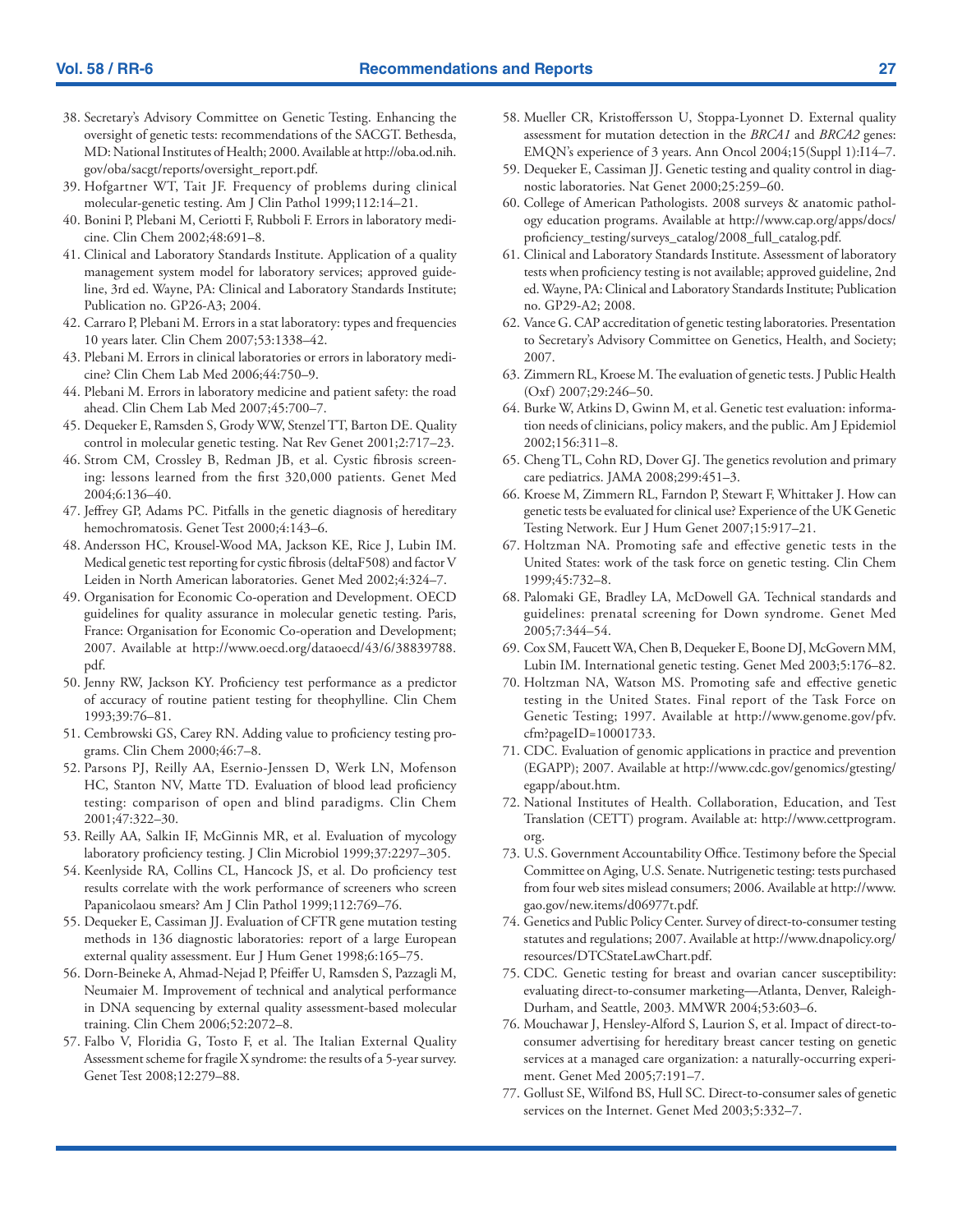- 78. Wasson K, Cook ED, Helzlsouer K. Direct-to-consumer online genetic testing and the four principles: an analysis of the ethical issues. Ethics Med 2006;22:83–91.
- 79. Wolfberg AJ. Genes on the Web—direct-to-consumer marketing of genetic testing. N Engl J Med 2006;355:543–5.
- 80. Federal Trade Commission. FTC facts for consumers—at-home genetic tests: a healthy dose of skepticism may be the best prescription; 2006. Available at [http://www.ftc.gov/bcp/edu/pubs/consumer/health/hea02.](http://www.ftc.gov/bcp/edu/pubs/consumer/health/hea02.pdf) [pdf.](http://www.ftc.gov/bcp/edu/pubs/consumer/health/hea02.pdf)
- 81. Hudson K, Javitt G, Burke W, Byers P. ASHG Statement on directto-consumer genetic testing in the United States. Obstet Gynecol 2007;110:1392–5.
- 82. American College of Medical Genetics. ACMG statement on directto-consumer genetic testing. Genet Med 2004;6:60.
- 83. McGovern MM, Benach M, Wallenstein S, Boone J, Lubin IM. Personnel standards and quality assurance practices of biochemical genetic testing laboratories in the United States. Arch Pathol Lab Med 2003;127:71–6.
- 84. Howanitz PJ, Tetrault GA, Steindel SJ. Clinical laboratory quality control: a costly process now out of control. Clin Chim Acta 1997;260:163–74.
- 85. Centers for Medicare & Medicaid Services. CLIA database; 2007.
- 86. Washington State Department of Health. Office of Laboratory Quality Assurance. Available at [http://www.doh.wa.gov/hsqa/fsl/lqa\\_home.](http://www.doh.wa.gov/hsqa/fsl/lqa_home.htm) [htm](http://www.doh.wa.gov/hsqa/fsl/lqa_home.htm).
- 87. CDC. National Center for Health Statistics. National vital statistics reports. Available at [http://www.cdc.gov/nchs/products/pubs/pubd/](http://www.cdc.gov/nchs/products/pubs/pubd/nvsr/nvsr.htm) [nvsr/nvsr.htm](http://www.cdc.gov/nchs/products/pubs/pubd/nvsr/nvsr.htm).
- 88. Steindel SJ, Rauch WJ, Simon MK, Handsfield J. National Inventory of Clinical Laboratory Testing Services (NICLTS). Development and test distribution for 1996. Arch Pathol Lab Med 2000;124:1201–8.
- 89. The European Molecular Genetics Quality Network. Best practice. Available at<http://www.emqn.org/emqn/BestPractice.html>.
- 90. Washington State Legislature. Washington administrative code (WAC). Available at [http://apps.leg.wa.gov/wac.](http://apps.leg.wa.gov/wac)
- 91. International Organization for Standardization. Medical laboratories particular requirements for quality and competence. Geneva, Switzerland: International Organization for Standardization; Publication no. ISO 15189; 2007.
- 92. Clinical and Laboratory Standards Institute. Proficiency testing (external quality assessment) for molecular methods; approved guideline. Wayne, PA: Clinical and Laboratory Standards Institute; Publication no. MM14-A; 2007.
- 93. Clinical and Laboratory Standards Institute. Verification and validation of multiplex nucleic acid assays; approved guideline. Wayne, PA: Clinical and Laboratory Standards Institute; Publication no. MM17-A; 2008.
- 94. Clinical and Laboratory Standards Institute. Nucleic acid sequencing methods in diagnostic laboratory medicine; approved guideline. Wayne, PA: Clinical and Laboratory Standards Institute; Publication no. MM09-A; 2007.
- 95. Clinical and Laboratory Standards Institute. Collection, transport, preparation, and storage of specimens for molecular methods; approved guideline. Wayne, PA: Clinical and Laboratory Standards Institute; Publication no. MM13-A; 2006.
- 96. Centers for Medicare & Medicaid Services. Appendix C: survey procedures and interpretive guidelines for laboratories and laboratory services. Baltimore, MD: Centers for Medicare & Medicaid Services; 2008. Available at [http://www.cms.hhs.gov/clia/03\\_interpretive\\_guidelines\\_](http://www.cms.hhs.gov/clia/03_interpretive_guidelines_for_laboratories.asp) [for\\_laboratories.asp.](http://www.cms.hhs.gov/clia/03_interpretive_guidelines_for_laboratories.asp)
- 97. New York State. Civil Rights Law. §79-I: confidentiality of records of genetic tests; 2002. Available at [http://www.wadsworth.org/labcert/](http://www.wadsworth.org/labcert/regaffairs/clinical/79-l_1_2002.pdf) [regaffairs/clinical/79-l\\_1\\_2002.pdf.](http://www.wadsworth.org/labcert/regaffairs/clinical/79-l_1_2002.pdf)
- 98. Sequeiros J, Guimarães B. Definitions of genetic testing. Third draft version; 2007. Available at [http://www.eurogentest.org/web/files/](http://www.eurogentest.org/web/files/public/unit3/DefinitionsGeneticTesting-3rdDraf18Jan07.pdf) [public/unit3/DefinitionsGeneticTesting-3rdDraf18Jan07.pdf.](http://www.eurogentest.org/web/files/public/unit3/DefinitionsGeneticTesting-3rdDraf18Jan07.pdf)
- 99. Food and Drug Administration. Guidance for industry and FDA staff—pharmacogenetic tests and genetic tests for heritable markers. Rockville, MD: Food and Drug Administration; 2007. Available at [http://www.fda.gov/cdrh/oivd/guidance/1549.pdf.](http://www.fda.gov/cdrh/oivd/guidance/1549.pdf)
- 100. Gulley ML, Braziel RM, Halling KC, et al. Clinical laboratory reports in molecular pathology. Arch Pathol Lab Med 2007;131:852–63.
- 101. College of American Pathologists Commission on Laboratory Accreditation. Cytogenetics checklist; 2007. Available at [http://www.](http://www.cap.org/apps/docs/laboratory_accreditation/checklists/cytogenetics_sep07.pdf) [cap.org/apps/docs/laboratory\\_accreditation/checklists/cytogenetics\\_](http://www.cap.org/apps/docs/laboratory_accreditation/checklists/cytogenetics_sep07.pdf) [sep07.pdf](http://www.cap.org/apps/docs/laboratory_accreditation/checklists/cytogenetics_sep07.pdf).
- 102. College of American Pathologists Commission on Laboratory Accreditation. Laboratory general checklist; 2007. Available at [http://www.cap.org/apps/docs/laboratory\\_accreditation/checklists/](http://www.cap.org/apps/docs/laboratory_accreditation/checklists/laboratory_general_sep07.pdf) [laboratory\\_general\\_sep07.pdf.](http://www.cap.org/apps/docs/laboratory_accreditation/checklists/laboratory_general_sep07.pdf)
- 103. CDC. Good laboratory practices for waived testing sites: survey findings from testing sites holding a certificate of waiver under the clinical laboratory improvement amendments of 1988 and recommendations for promoting quality testing. MMWR 2005;54(No. RR-13).
- 104. European Medicines Agency. Definitions for genomic biomarkers, pharmacogenomics, pharmacogenetic, genomic data and sample coding categories. London: European Medicines Agency; 2007. Available at [http://www.emea.europa.eu/pdfs/human/ich/43798606en.pdf.](http://www.emea.europa.eu/pdfs/human/ich/43798606en.pdf)
- 105. Food and Drug Administration. Guidance for industry and FDA staff—class II special controls guidance document: factor V Leiden DNA mutation detection systems. Rockville, MD: Food and Drug Administration; 2004. Available at [http://www.fda.gov/cdrh/oivd/](http://www.fda.gov/cdrh/oivd/guidance/1236.pdf) [guidance/1236.pdf](http://www.fda.gov/cdrh/oivd/guidance/1236.pdf).
- 106. Food and Drug Administration. Guidance for industry and FDA staff—Class II special controls guidance document: CFTR gene mutation detection systems. Rockville, MD: Food and Drug Administration; 2005. Available at [http://www.fda.gov/cdrh/oivd/](http://www.fda.gov/cdrh/oivd/guidance/1564.pdf) [guidance/1564.pdf](http://www.fda.gov/cdrh/oivd/guidance/1564.pdf).
- 107. Health Protection Agency. National standard method guidance note commercial and in-house diagnostic tests: evaluations and validations. London, U.K.: Health Protection Agency; Publication no. QSOP 23; 2008. Available at [http://www.hpa-standardmethods.org.uk/](http://www.hpa-standardmethods.org.uk/documents/qsop/pdf/qsop23.pdf) [documents/qsop/pdf/qsop23.pdf.](http://www.hpa-standardmethods.org.uk/documents/qsop/pdf/qsop23.pdf)
- 108. National Institutes of Health. National Cancer Institute best practices for biospecimen resources. Bethesda, MD: National Institutes of Health; 2007. Available at [http://biospecimens.cancer.gov/global/pdfs/](http://biospecimens.cancer.gov/global/pdfs/nci_best_practices_060507.pdf) [nci\\_best\\_practices\\_060507.pdf](http://biospecimens.cancer.gov/global/pdfs/nci_best_practices_060507.pdf).
- 109. Clinical and Laboratory Standards Institute. A quality management system model for health care; approved guideline, 2nd ed. Wayne, PA: Clinical and Laboratory Standards Institute; Publication no. HS01-A2; 2004.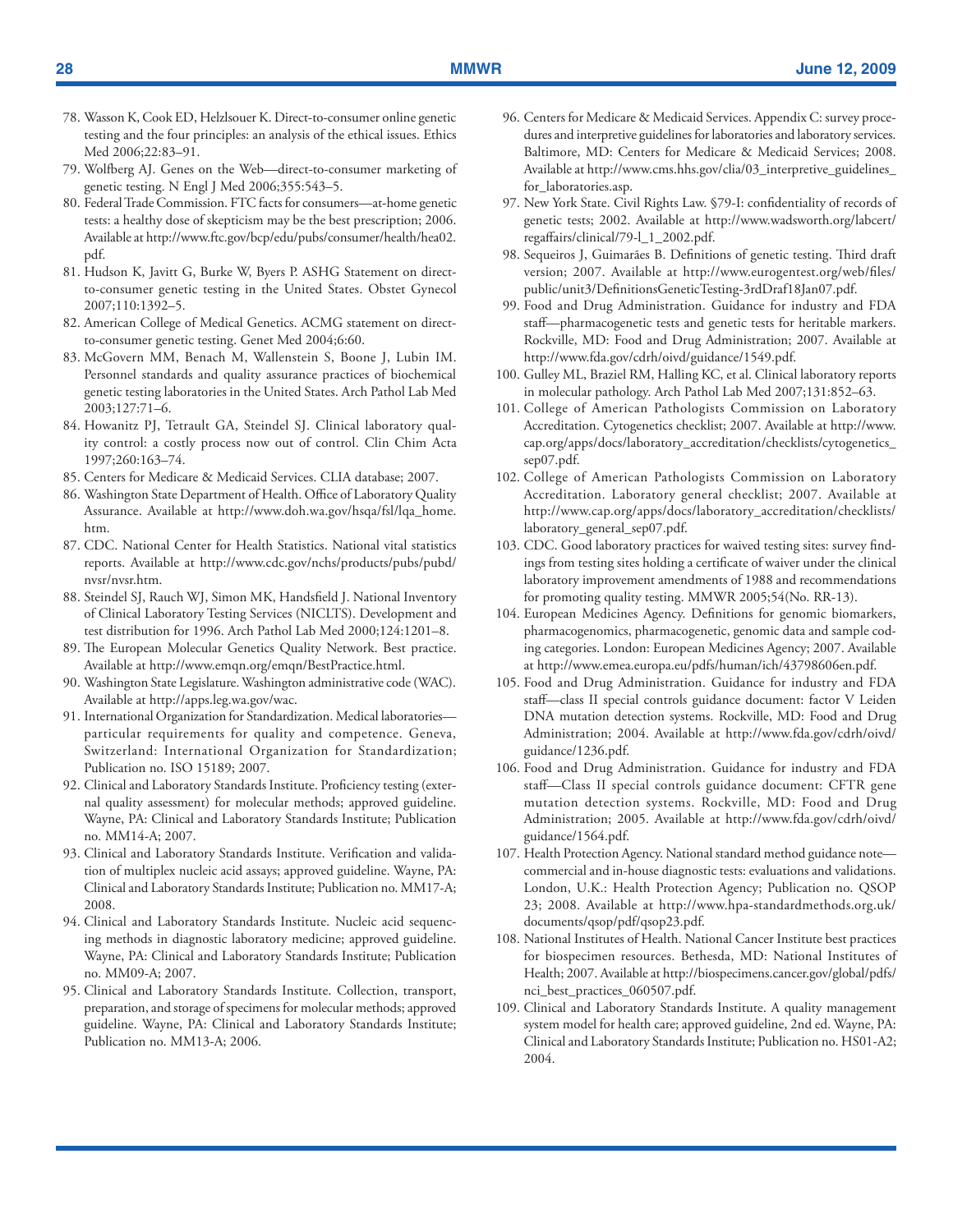- 110. American Society for Microbiology. American Board of Medical Microbiology (ABMB). Available at [http://www.asm.org/academy/](http://www.asm.org/academy/index.asp?bid=2247) [index.asp?bid=2247](http://www.asm.org/academy/index.asp?bid=2247).
- 111. American Board of Clinical Chemistry. Available at [http://www.](http://www.abclinchem.org/pages/default.aspx) [abclinchem.org/pages/default.aspx](http://www.abclinchem.org/pages/default.aspx).
- 112. American Board of Bioanalysis. Available at [http://www.aab.org/](http://www.aab.org/abb%20home%20page.htm) [abb%20home%20page.htm.](http://www.aab.org/abb%20home%20page.htm)
- 113. American Board of Medical Genetics. Available at [http://www.abmg.](http://www.abmg.org) [org](http://www.abmg.org).
- 114. American Board of Histocompatibility and Immunogenetics. Available at <http://www.ashi-hla.org/abhi>.
- 115. American Board of Forensic Toxicology. Available at [http://www.](http://www.abft.org) [abft.org](http://www.abft.org).
- 116. National Registry of Certified Chemists. Available at [http://www.nrcc6.](http://www.nrcc6.org/cc.htm) [org/cc.htm](http://www.nrcc6.org/cc.htm).
- 117. American College of Microbiology. American Board of Medical Laboratory Immunology. Available at [http://www.microbiologycert.](http://www.microbiologycert.org/abmli.asp) [org/abmli.asp](http://www.microbiologycert.org/abmli.asp).
- 118. National Credentialing Agency for Laboratory Personnel. Available at www.nca-info.org.
- 119. National Conference of State Legislatures. State genetic privacy laws. Available at [http://www.ncsl.org/programs/health/genetics/prt.htm.](http://www.ncsl.org/programs/health/genetics/prt.htm)
- 120. State of Massachusetts. Chapter 111: §70G. Genetic information and reports protected as private information; prior written consent for genetic testing. Available at [http://www.mass.gov/legis/laws/](http://www.mass.gov/legis/laws/mgl/111-70g.htm) [mgl/111-70g.htm](http://www.mass.gov/legis/laws/mgl/111-70g.htm).
- 121. State of Michigan. Public Health Code. Act 368 of 1978. §333.17520. Genetic test; informed consent. Available at h[ttp://www.legislature.](ttp://www.legislature.mi.gov/(S(hdvwt555by0t3h55fokrfc55))/mileg.aspx?page=getObject&objectName=mcl-333-17520) [mi.gov/\(S\(hdvwt555by0t3h55fokrfc55\)\)/mileg.aspx?page=getObject](ttp://www.legislature.mi.gov/(S(hdvwt555by0t3h55fokrfc55))/mileg.aspx?page=getObject&objectName=mcl-333-17520) [&objectName=mcl-333-17520.](ttp://www.legislature.mi.gov/(S(hdvwt555by0t3h55fokrfc55))/mileg.aspx?page=getObject&objectName=mcl-333-17520)
- 122. State of Nebraska. Nebraska revised statues. Section 71-551: physician; genetic tests; written informed consent; requirements; Department of Health and Human Services; duty. Available at [http://www.legislature.](hhttp://www.legislature.ne.gov/laws/statutes.php?statute=s7105051000) [ne.gov/laws/statutes.php?statute=s7105051000](hhttp://www.legislature.ne.gov/laws/statutes.php?statute=s7105051000).
- 123. State of South Dakota. South Dakota codified laws. Chapter 34-14-22; SL 2001, chapter 184, §2. Available at [http://legis.state.sd.us/statutes/](http://legis.state.sd.us/statutes/DisplayStatute.aspx?Statute=34-14-22&Type=Statute) [DisplayStatute.aspx?Statute=34-14-22&Type=Statute.](http://legis.state.sd.us/statutes/DisplayStatute.aspx?Statute=34-14-22&Type=Statute)
- 124. Forrow L, Wartman SA, Brock DW. Science, ethics, and the making of clinical decisions: implications for risk factor intervention. JAMA 1988;259:3161–7.
- 125. Grody WW, Griffin JH, Taylor AK, Korf BR, Heit JA. American College of Medical Genetics consensus statement on factor V Leiden mutation testing. Genet Med 2001;3:139–48.
- 126. Office of Management and Budget. Federal Register notice: revisions to the standards for the classification of federal data on race and ethnicity; 1997. Available at [http://www.whitehouse.gov/omb/](http://www.whitehouse.gov/omb/fedreg/1997standards.html) [fedreg/1997standards.html.](http://www.whitehouse.gov/omb/fedreg/1997standards.html)
- 127. American Medical Association. Family medical history in disease prevention. Available at [http://www.ama-assn.org/ama1/pub/upload/](http://www.ama-assn.org/ama1/pub/upload/mm/464/family_history02.pdf) [mm/464/family\\_history02.pdf](http://www.ama-assn.org/ama1/pub/upload/mm/464/family_history02.pdf).
- 128. International Organization for Standardization. International vocabulary of basic and general terms in metrology (VIM). Geneva, Switzerland: International Organization for Standardization; 2007.
- 129. International Organization for Standardization. ISO/IEC guide 2: standardization and related activities—general vocabulary. Geneva, Switzerland: International Organization for Standardization; 2004.
- 130. American College of Medical Genetics. Technical standards and guidelines for fragile X; 2005. In: Standards and guidelines for clinical genetics laboratories; 2006. Available at [http://www.acmg.net/pages/](http://www.acmg.net/pages/acmg_activities/stds-2002/fx.htm) [acmg\\_activities/stds-2002/fx.htm.](http://www.acmg.net/pages/acmg_activities/stds-2002/fx.htm)
- 131. Centers for Medicare & Medicaid Services. Proficiency testing providers. Baltimore, MD: Centers for Medicare & Medicaid Services; 2008. Available at www.cms.hhs.gov/clia/14\_proficiency\_testing\_providers. asp.
- 132. Centers for Medicare & Medicaid Services. Clinical Laboratory Improvement Amendments (CLIA): Proficiency testing; 2008. Available at [http://www.cms.hhs.gov/clia/downloads/clia%20brochure8.pdf.](http://www.cms.hhs.gov/clia/downloads/clia%20brochure8.pdf)
- 133. EuroGentest. Harmonizing genetic testing across Europe; 2008. Available at [http://www.eurogentest.org/news/db/news/416/index.](http://www.eurogentest.org/news/db/news/416/index.xhtml) [xhtml](http://www.eurogentest.org/news/db/news/416/index.xhtml).
- 134. CDC. Newborn Screening Quality Assurance Program; 2007. Available at<http://www.cdc.gov/labstandards/nsqap.htm>.
- 135. College of American Pathologists. Registry service for genetic testing. Available at <http://www.cap.org>.
- 136. Association for Molecular Pathology. CHAMP listserv. Available at [http://www.amp.org/membership/champ.htm.](http://www.amp.org/membership/champ.htm)
- 137. Hirschhorn K, Fleisher LD, Godmilow L, et al. Duty to re-contact. Genet Med 1999;1:171–2.
- 138. Department of Health and Human Services. HIPAA frequent questions. Does the HIPAA Privacy Rule permit doctors, nurses, and other health care providers to share patient health information for treatment purposes without the patient's authorization? Bethesda, MD: Department of Health and Human Services; 2005. Available at [http://www.hhs.gov/](http://www.hhs.gov/hipaafaq/providers/treatment/481.html) [hipaafaq/providers/treatment/481.html](http://www.hhs.gov/hipaafaq/providers/treatment/481.html).
- 139. International Organization for Standardization. ISO/IEC 17025: General requirements for the competence of testing and calibration laboratories. Geneva, Switzerland: International Organization for Standardization; 2005.
- 140. International Organization for Standardization. ISO 9001: Quality management systems—requirements. Geneva, Switzerland: International Organization for Standardization; 2000.
- 141. College of American Pathologists. Available at [http://www.cap.org/](http://www.cap.org/apps/cap.portal) [apps/cap.portal.](http://www.cap.org/apps/cap.portal)
- 142. American Association for Laboratory Accreditation. Available at [http://](http://www.a2la.org) [www.a2la.org.](http://www.a2la.org)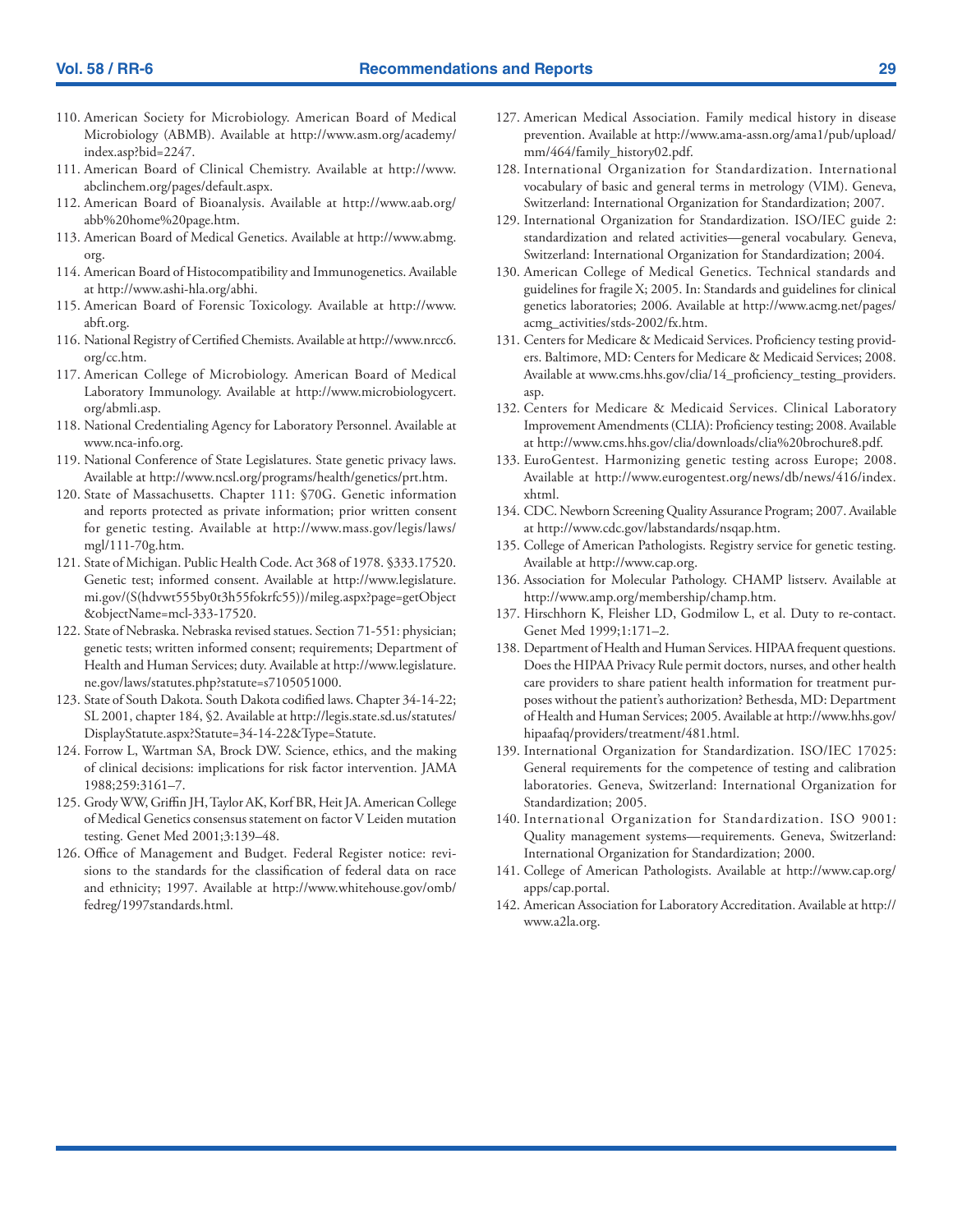# **Appendix A**

# **Terms and Abbreviations Used In This Report**

| <b>ABMG</b>                     | American Board of Medical Genetics                                                                                                                                                                            |
|---------------------------------|---------------------------------------------------------------------------------------------------------------------------------------------------------------------------------------------------------------|
| <b>ABN</b>                      | Advance beneficiary notice                                                                                                                                                                                    |
| Accuracy                        | Closeness of the agreement between the result of a measurement and a true value of the<br>measurand                                                                                                           |
| <b>ACMG</b>                     | American College of Medical Genetics                                                                                                                                                                          |
| Allele                          | One version of a gene at a given location (locus) along a chromosome                                                                                                                                          |
| <b>AMP</b>                      | Association for Molecular Pathology                                                                                                                                                                           |
| Amplicon                        | Piece of nucleic acid formed as the product of molecular amplification                                                                                                                                        |
| Amplification                   | In vitro enzymatic replication of a target nucleic acid (e.g., polymerase chain reaction<br>[PCR]                                                                                                             |
| <b>ASR</b>                      | Analyte-specific reagent                                                                                                                                                                                      |
| <b>Bidirectional sequencing</b> | A method used to determine the positions of a selected nucleotide base in a target region<br>on both strands of a denatured duplex nucleic acid polymer                                                       |
| <b>CAP</b>                      | College of American Pathologists                                                                                                                                                                              |
| <b>CDC</b>                      | Centers for Disease Control and Prevention                                                                                                                                                                    |
| <b>CLIA</b>                     | Clinical Laboratory Improvement Amendments of 1988                                                                                                                                                            |
| <b>CLIAC</b>                    | Clinical Laboratory Improvement Advisory Committee                                                                                                                                                            |
| <b>CLSI</b>                     | Clinical and Laboratory Standards Institute (formerly NCCLS)                                                                                                                                                  |
| <b>CMS</b>                      | Centers for Medicare & Medicaid Services                                                                                                                                                                      |
| <b>Competency assessment</b>    | Evaluation of a person's ability to perform all aspects of testing, from specimen collection                                                                                                                  |
|                                 | to result reporting                                                                                                                                                                                           |
| Control material                | A device, material, solution, or lyophilized preparation intended for use in the quality-<br>control process                                                                                                  |
| <b>CPT</b>                      | <b>Current Procedural Terminology</b>                                                                                                                                                                         |
| <b>CVS</b>                      | Chorionic villus sampling                                                                                                                                                                                     |
| <b>DNA</b>                      | Deoxyribonucleic acid, the molecule that encodes genetic information                                                                                                                                          |
| <b>DTC</b>                      | Direct to consumer                                                                                                                                                                                            |
| <b>Family history</b>           | The genetic relationships and medical history of a family; also referred to as a pedigree when<br>represented in diagram form using standardized symbols and terminology                                      |
| <b>FDA</b>                      | Food and Drug Administration                                                                                                                                                                                  |
| Founder effect                  |                                                                                                                                                                                                               |
|                                 | The presence of gene mutation in high frequency in a specific population that arises because<br>the gene mutation was present in a single ancestor or small number of ancestors in the<br>founding population |
| Genetics                        | The study of inheritance patterns of specific traits                                                                                                                                                          |
| Genome                          | The complete genetic content of an organism                                                                                                                                                                   |
| Genotype                        | The genetic constitution of an organism or cell; also refers to the specific set of alleles<br>inherited at a locus                                                                                           |
| <b>Germline</b> mutation        |                                                                                                                                                                                                               |
|                                 | The presence of an altered gene within the egg or sperm (germ cell), such that the altered                                                                                                                    |
| Heterozygote                    | gene can be passed to subsequent generations<br>A person with two different alleles at a particular locus, one on each chromosome of a pair,                                                                  |
|                                 | typically with one normal and one abnormal allele                                                                                                                                                             |
| <b>HHS</b>                      | Department of Health and Human Services                                                                                                                                                                       |
| <b>HIPAA</b>                    | Health Insurance Portability and Accountability Act of 1996                                                                                                                                                   |
| Homozygote                      | Person with two identical alleles at a particular locus, one on each chromosome of a pair                                                                                                                     |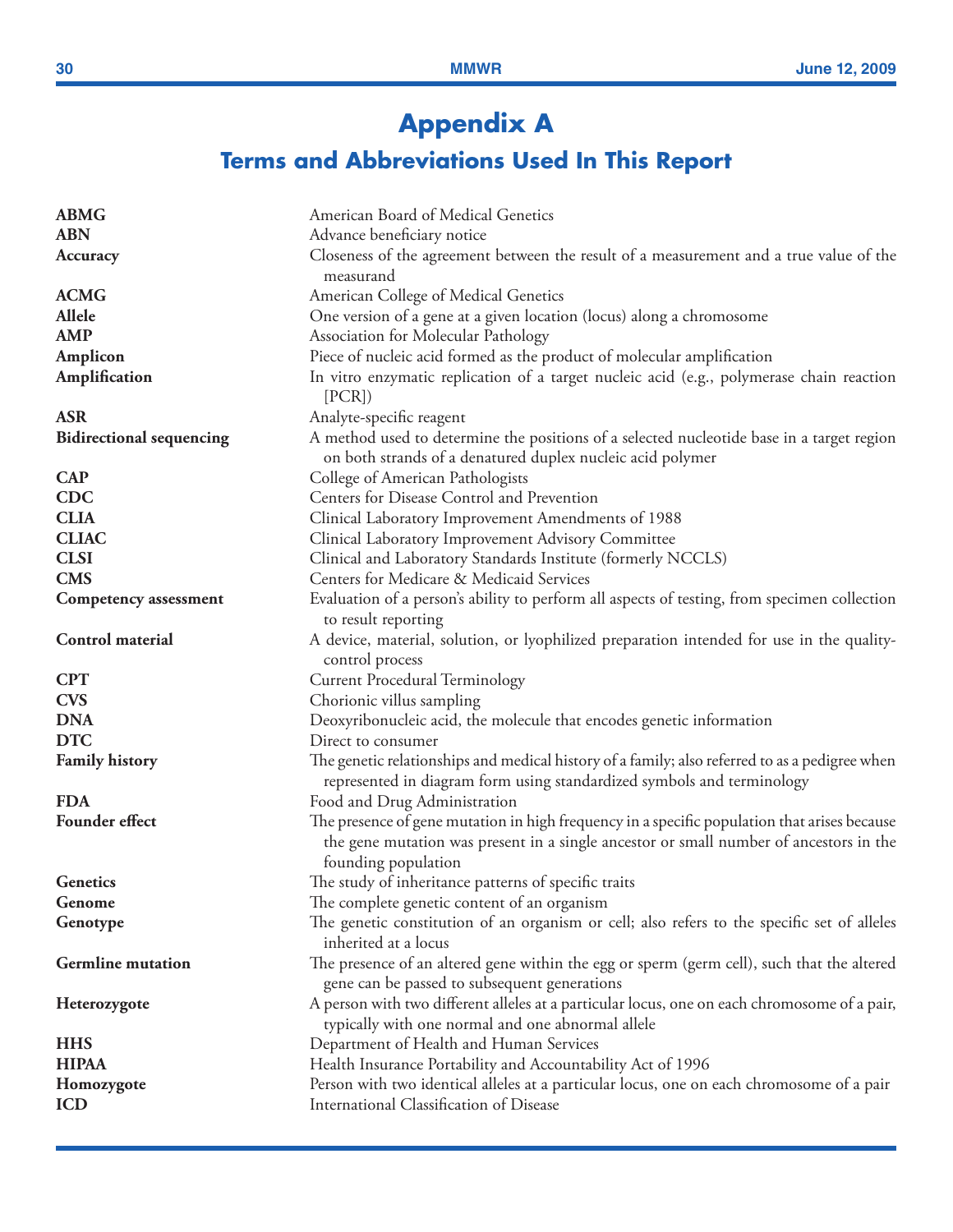| Informed consent process        | For molecular genetic testing, the process by which a person voluntarily confirms the will-<br>ingness to participate in a particular test, after having been informed of all aspects of the                                                                                                                                                                                                                                                           |
|---------------------------------|--------------------------------------------------------------------------------------------------------------------------------------------------------------------------------------------------------------------------------------------------------------------------------------------------------------------------------------------------------------------------------------------------------------------------------------------------------|
| <b>LOD</b>                      | test that are relevant to the decision to participate<br>Lower limit of detection                                                                                                                                                                                                                                                                                                                                                                      |
| <b>Modifiers</b>                | Genetic or environmental factors that might affect the expressivity (the variability of signs<br>or symptoms that occur with a phenotype) of a genetic alteration                                                                                                                                                                                                                                                                                      |
| <b>Mutation</b>                 | An alteration in a gene, which might cause a disease, be a benign alteration, or result in a<br>normal variant                                                                                                                                                                                                                                                                                                                                         |
| Newborn screening               | Testing conducted within days of birth to identify infants at increased risk for specific genetic<br>disorders, allowing education and counseling for parents and treatment for patients to<br>be initiated as soon as possible                                                                                                                                                                                                                        |
| <b>NTC</b>                      | No-template control                                                                                                                                                                                                                                                                                                                                                                                                                                    |
| Pedigree                        | A diagram using standard symbols and terminology to indicate the genetic relationships<br>and medical history of a family                                                                                                                                                                                                                                                                                                                              |
| Penetrance                      | The proportion of persons with a mutation causing a particular disorder who exhibit clinical<br>symptoms of the disorder                                                                                                                                                                                                                                                                                                                               |
| Personalized medicine           | Approach to medicine involving use of genomic and molecular data to better target health<br>care, facilitate discovery and clinical testing of new products, and determine patient risk<br>for a particular disease or condition                                                                                                                                                                                                                       |
| Phenotype                       | The observable physical and biochemical traits resulting from of the expression of a gene;<br>the clinical presentation of a person with a particular genotype                                                                                                                                                                                                                                                                                         |
| Polymerase chain reaction (PCR) | A DNA amplification procedure that produces millions of copies of a short segment of<br>DNA through repeated cycles of 1) denaturation, 2) annealing, and 3) elongation; a very<br>common procedure in molecular genetic testing used to generate a sufficient quantity of<br>DNA to perform a test (e.g., sequence analysis or mutation scanning) or as a test itself<br>(e.g., allele-specific amplification or trinucleotide repeat quantification) |
| Positive predictive value       | The likelihood that a person with a positive test result actually has a particular gene, is<br>affected by the gene, or will develop the disease                                                                                                                                                                                                                                                                                                       |
| Precision                       | Closeness of agreement between independent test results obtained under stipulated<br>conditions                                                                                                                                                                                                                                                                                                                                                        |
| <b>Private mutation</b>         | A rare, disease-causing mutation occurring in a few families                                                                                                                                                                                                                                                                                                                                                                                           |
| Proficiency testing             | An external quality assessment program in which samples are periodically sent to testing<br>sites for analysis                                                                                                                                                                                                                                                                                                                                         |
| <b>Quality assessment</b>       | A group of activities to monitor and evaluate the entire testing process; used to help ensure<br>that test results are reliable, improve the testing process, and promote good quality testing<br>practices                                                                                                                                                                                                                                            |
| <b>Quality control</b>          | Measures taken to detect, reduce, and correct deficiencies in a laboratory's internal analyti-<br>cal process prior to the release of patient results and to improve the quality of the results<br>reported by the laboratory                                                                                                                                                                                                                          |
| Reagent                         | A substance that produces a chemical or biological reaction with a patient specimen, allow-<br>ing detection or measurement of the analyte for which the test is designed                                                                                                                                                                                                                                                                              |
| Reference interval              | Interval between and including the lower reference limit through the upper reference limit<br>of the reference population (e.g., 95% of persons presumed to be healthy [or normal])                                                                                                                                                                                                                                                                    |
| Reportable range                | The range of test values over which the relationship between the instrument, kit, or mea-<br>surement response of the system is shown to be valid                                                                                                                                                                                                                                                                                                      |
| <b>RNA</b>                      | Ribonucleic acid                                                                                                                                                                                                                                                                                                                                                                                                                                       |
| <b>SACGHS</b>                   | Secretary's Advisory Committee on Genetics, Health, and Society                                                                                                                                                                                                                                                                                                                                                                                        |
| Sequencing                      | A procedure used to determine the order of nucleotides (base sequence) in a DNA or RNA<br>molecule or the order of amino acids in a protein                                                                                                                                                                                                                                                                                                            |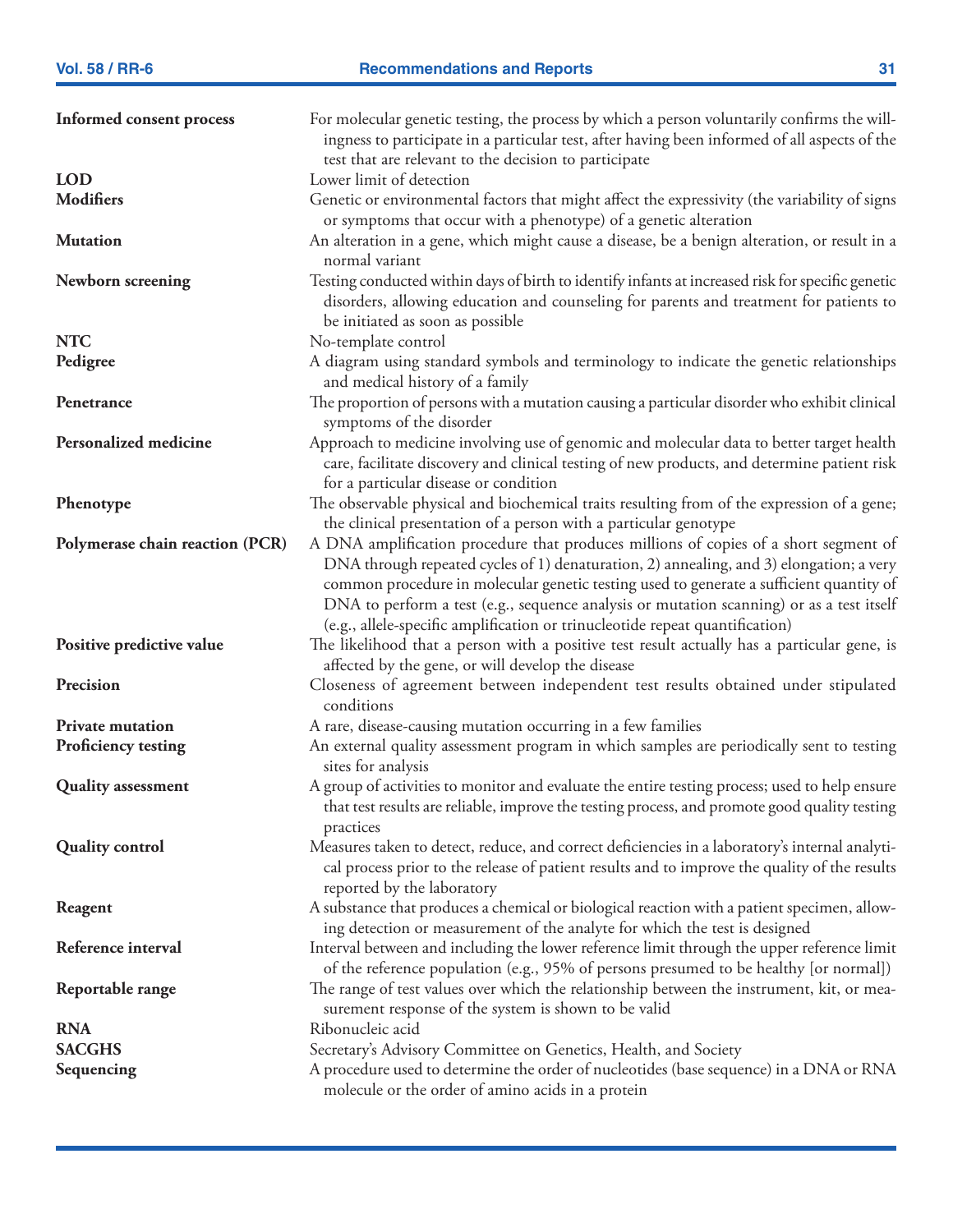| 32                         | <b>MMWR</b>                                                                                                                                            | <b>June 12, 2009</b> |
|----------------------------|--------------------------------------------------------------------------------------------------------------------------------------------------------|----------------------|
| Targeted mutation analysis | Testing for one or more specific mutations                                                                                                             |                      |
| Total testing process      | Series of activities or workflow for performing testing; includes three major phases: pre-<br>analytic, analytic, and postanalytic                     |                      |
| Unidirectional workflow    | The manner in which testing personnel and patient specimens move through the molecular<br>amplification testing process to prevent cross-contamination |                      |
| <b>Variant</b>             | Any heritable change in DNA sequence                                                                                                                   |                      |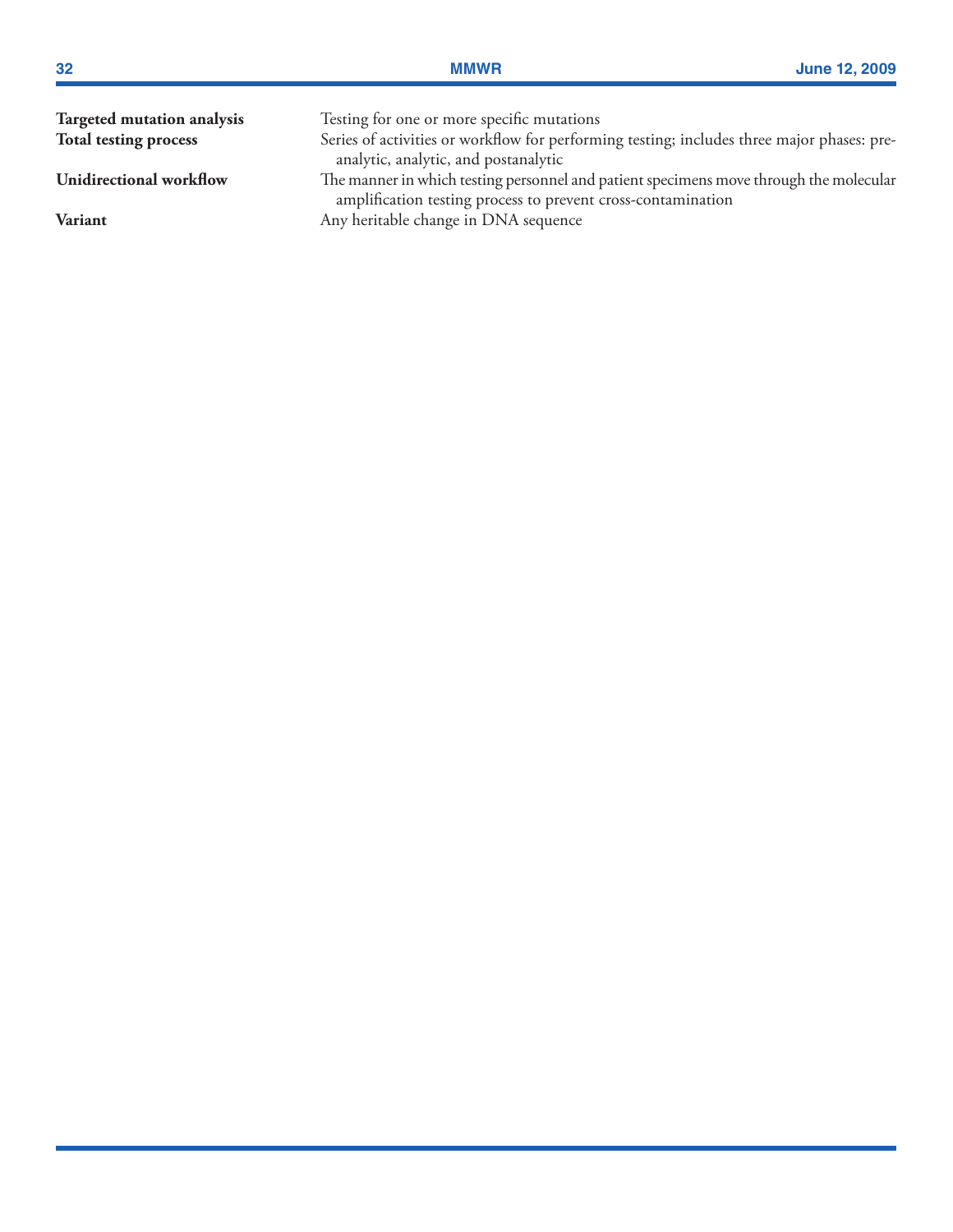# **Appendix B**

# **Examples of State-Required Components of Informed Consent for Genetic Testing — Selected States\***

### **Massachusetts†**

- A statement of the purpose of the test
- A statement that before signing the consent form, the consenting person discussed with the medical practitioner ordering the test the reliability of positive or negative test results and the level of certainty that a positive test result for that disease or condition serves as a predictor of such disease
- A statement that the consenting person was informed about the availability and importance of genetic counseling and provided with written information identifying a genetic counselor or medical geneticist from whom the consenting person might obtain such counseling
- A general description of each specific disease or condition tested for
- The persons to whom the test results may be disclosed

# **Michigan§**

- The nature and purpose of the presymptomatic or predictive genetic test
- The effectiveness and limitations of the presymptomatic or predictive genetic test
- The implications of taking the presymptomatic or predictive genetic test, including, but not limited to, the medical risks and benefits
- The future uses of the sample taken from the test participant to conduct the presymptomatic or predictive genetic test and the information obtained from the presymptomatic or predictive genetic test
- The meaning of the presymptomatic or predictive genetic test results and the procedure for providing notice of the results to the test participant
- Who will have access to the sample taken from the test participant to conduct the presymptomatic or predictive genetic test and the information obtained from the presymptomatic or predictive genetic test, and the test participant's right to confidential treatment of the sample and the information

# **Nebraska¶**

- The nature and purpose of the presymptomatic or predictive genetic test
- The effectiveness and limitations of the presymptomatic or predictive genetic test
- The implications of taking the presymptomatic or predictive genetic test, including the medical risks and benefits
- The future uses of the sample taken to conduct the presymptomatic or predictive genetic test and the genetic information obtained from the presymptomatic or predictive genetic test
- The meaning of the presymptomatic or predictive genetic test results and the procedure for providing notice of the results to the patient
- Who will have access to the sample taken to conduct the presymptomatic or predictive genetic test and the genetic information obtained from the presymptomatic or predictive genetic test and the patient's right to confidential treatment of the sample and the genetic information

# **New York\*\***

- A general description of the test
- A statement of the purpose of the test
- A statement indicating that the person might consider obtaining professional genetic counseling before signing the informed consent

<sup>\*</sup> The National Conference of State Legislatures provides a summary table of each state's genetic testing privacy statutes (available at [http://www.ncsl.org/](http://www.ncsl.org/programs/health/genetics/prt.htm) [programs/health/genetics/prt.htm\)](http://www.ncsl.org/programs/health/genetics/prt.htm). As of June 2008, 12 states required informed consent for a third party to perform or request a genetic test; the five states included in this appendix (Massachusetts, Michigan, Nebraska, New York, and South Dakota) have specific informed consent components in the statutes.

<sup>†</sup> State of Massachusetts. Chapter 111: §70G. Genetic information and reports protected as private information; prior written consent for genetic testing. Available at [http://www.mass.gov/legis/laws/mgl/111-70g.htm.](http://www.mass.gov/legis/laws/mgl/111-70g.htm)

<sup>§</sup> State of Michigan. Public Health Code. Act 368 of 1978. §333.17520. Genetic test; informed consent. Available at [http://www.legislature.mi.gov/](http://www.legislature.mi.gov/(S(n1vwrs55k0f0v2zec544quuk))/mileg.aspx?page=getobject&objectName=mcl-333-17020) [\(S\(n1vwrs55k0f0v2zec544quuk\)\)/mileg.aspx?page=getobject&objectName=](http://www.legislature.mi.gov/(S(n1vwrs55k0f0v2zec544quuk))/mileg.aspx?page=getobject&objectName=mcl-333-17020) [mcl-333-17020.](http://www.legislature.mi.gov/(S(n1vwrs55k0f0v2zec544quuk))/mileg.aspx?page=getobject&objectName=mcl-333-17020)

<sup>¶</sup> State of Nebraska. Nebraska revised statues. §71-551. Physician; genetic tests; written informed consent; requirements; Department of Health and Human Services; duty. Available at [http://uniweb.legislature.ne.gov/laws/statutes.](http://uniweb.legislature.ne.gov/laws/statutes.php?statute=s7105051000) [php?statute=s7105051000.](http://uniweb.legislature.ne.gov/laws/statutes.php?statute=s7105051000)

<sup>\*\*</sup> New York State. Civil Rights Law. §79-I: confidentiality of records of genetic tests; 2002. Available at [http://www.wadsworth.org/labcert/regaffairs/](http://www.wadsworth.org/labcert/regaffairs/clinical/79-l_1_2002.pdf) [clinical/79-l\\_1\\_2002.pdf](http://www.wadsworth.org/labcert/regaffairs/clinical/79-l_1_2002.pdf).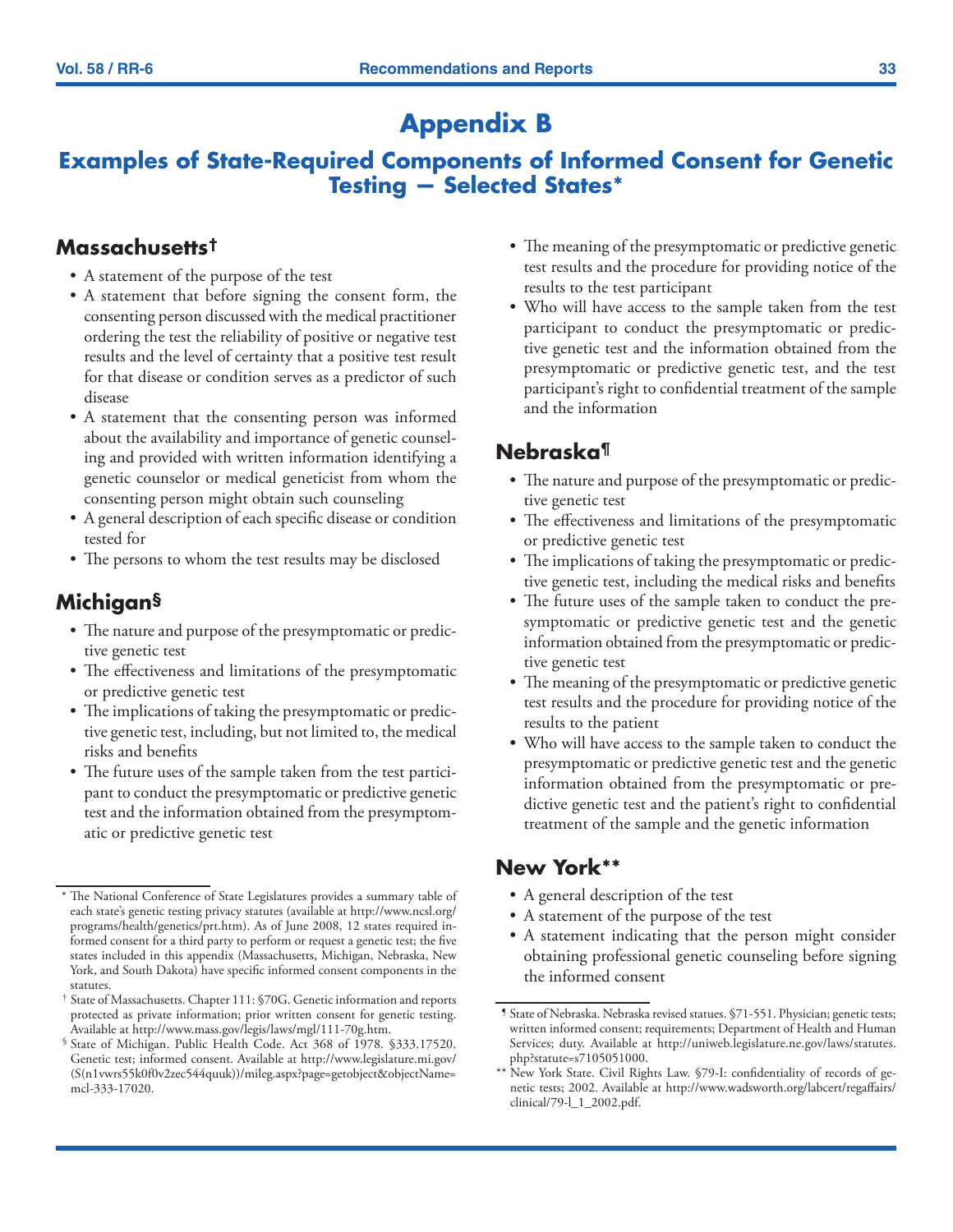- • A statement that a positive test result is an indication that the person might be predisposed to or have the specific disease or condition being tested for and might consider additional independent testing, consult a personal physician, or pursue genetic counseling
- A general description of each specific disease or condition being tested for
- The level of certainty that a positive test result for the disease or condition serves as a predictor of such disease. (If no level of certainty has been established, this may be disregarded.)
- The name of the person or categories of persons or organizations to whom the test results may be disclosed
- A statement that no tests other than those authorized will be performed on the biological sample and that the sample will be destroyed at the end of the testing process or not more than 60 days after the sample was taken, unless a longer period of retention is expressly authorized in the consent
- The signature of the person being tested or, if that person lacks the capacity to consent, the signature of the person authorized to consent for the person being tested

### **South Dakota††**

- The nature and purpose of the test
- The effectiveness and limitations of the test
- The implications of taking the test, including, the medical risks and benefits
- The future uses of the sample taken from the person tested to conduct the test and the information obtained from the test
- The meaning of the test results and the procedure for providing notice of the results to the person tested
- A list of who will have access to the sample taken from the person tested and the information obtained from the test and the person's right to confidential treatment of the sample and the information

<sup>††</sup>State of South Dakota. South Dakota codified laws. Chapter 34-14-22; SL 2001, chapter 184, §2. Available at [http://legis.state.sd.us/statutes/Display-](http://legis.state.sd.us/statutes/DisplayStatute.aspx?Statute=34-14-22&Type=Statute)[Statute.aspx?Statute=34-14-22&Type=Statute.](http://legis.state.sd.us/statutes/DisplayStatute.aspx?Statute=34-14-22&Type=Statute)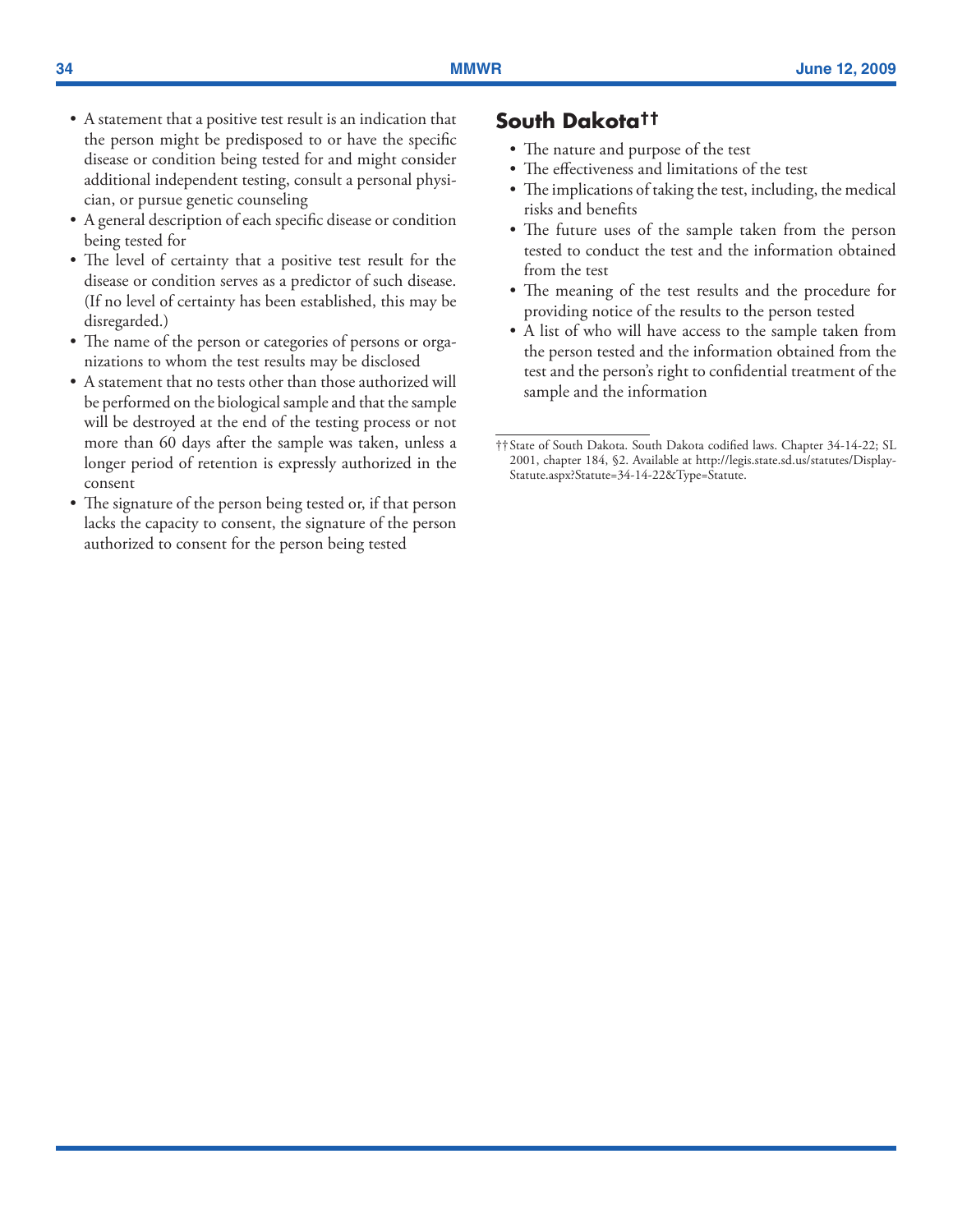# **Appendix C**

# **Selected Proficiency Testing Programs and Interlaboratory Sample Exchange Programs for Molecular Genetic Testing for Heritable Diseases and Conditions**

# **College of American Pathologists (CAP)\***

### **Proficiency Testing**

### **Sample type: purified DNA**

- *• BRCA1* and *BRCA2* genes (familial breast and ovarian cancer)
- Canavan disease
- • Nonsyndromic hearing loss and deafness (*GJB2-* [connexin 26-]related DFNA 3)
- Cystic fibrosis
- • Duchenne muscular dystrophy, Becker muscular dystrophy
- Factor V Leiden thrombophilia
- • Familial dysautonomia
- Fragile X syndrome
- • Friedreich ataxia
- Hereditary hemochromatosis
- Sickle cell disease
- Huntington disease
- *• MTHFR* (*5,10*-methylenetetrahydrofolate reductase gene)
- • Multiple endocrine neoplasia type 2 (*RET* gene)
- Myotonic dystrophy
- • Prader-Willi syndrome, Angelman syndrome
- Prothrombin thrombophilia
- *• RHD* genotyping
- Spinal muscular atrophy
- • Spinocerebellar ataxia
- Tay-Sachs disease

### **Pharmacogenetic Proficiency Testing**

#### **Sample type: purified DNA**

- *• CYP2C9* (cytochrome P450, family 2, subfamily C, polypeptide 9 gene)
- *• CYP2C19* (cytochrome P450, family 2, subfamily C, polypeptide 19 gene)
- *• CYP2D6* (cytochrome P450, family 2, subfamily D, polypeptide 6 gene)
- *UGT1A1* (UDP glucuronosyltransferase 1 family, polypeptide A1 gene) (Gilbert syndrome)
- *• VKORC1* (vitamin K epoxide reductase complex, subunit 1 gene)

# **CDC Newborn Screening Quality Assurance Program†**

### **Proficiency Testing**

#### **Sample type: dried blood spots**

Proficiency testing is available for DNA-based detection of cystic fibrosis mutations

# **EuroGentest§**

### **External Quality Assessment**

### **Sample types: blood spots, purified DNA, lyophilized human blood plasma, and serum**

External quality assessments are similar to proficiency testing in the United States. Assessments are provided by one or more individual programs in Europe and facilitated by EuroGentest.

- *ACE* (angiotensin-converting enzyme gene)
- • Adenomatous polyposis of the colon (*APC* gene)
- Congential adrenal hyperplasia
- Alpha-1 antitrypsin inhibitor
- *• ApoB*-100 (apolipoprotein B-100) genotyping
- *• ApoE* (apolipoprotein E); *ApoE2, ApoE3, ApoE4*
- *• BRCA1* and *BRCA2* genes (familial breast and ovarian cancer)
- *• CETP* (cholesteryl ester transfer protein) genotyping
- • Charcot-Marie-Tooth disease
- Cystic fibrosis

<sup>\*</sup> College of American Pathologists. 2008 surveys & anatomic pathology education programs. Available at [http://www.cap.org/apps/docs/proficiency\\_testing/](http://www.cap.org/apps/docs/proficiency_testing/surveys_catalog/2008_full_catalog.pdf) [surveys\\_catalog/2008\\_full\\_catalog.pdf.](http://www.cap.org/apps/docs/proficiency_testing/surveys_catalog/2008_full_catalog.pdf)

<sup>†</sup> CDC. Newborn Screening Quality Assurance Program; 2007. Available at <http://www.cdc.gov/labstandards/nsqap.htm>.

<sup>§</sup> EuroGentest. Harmonizing genetic testing across Europe; 2008. Available at <http://www.eurogentest.org/news/db/news/416/index.xhtml>.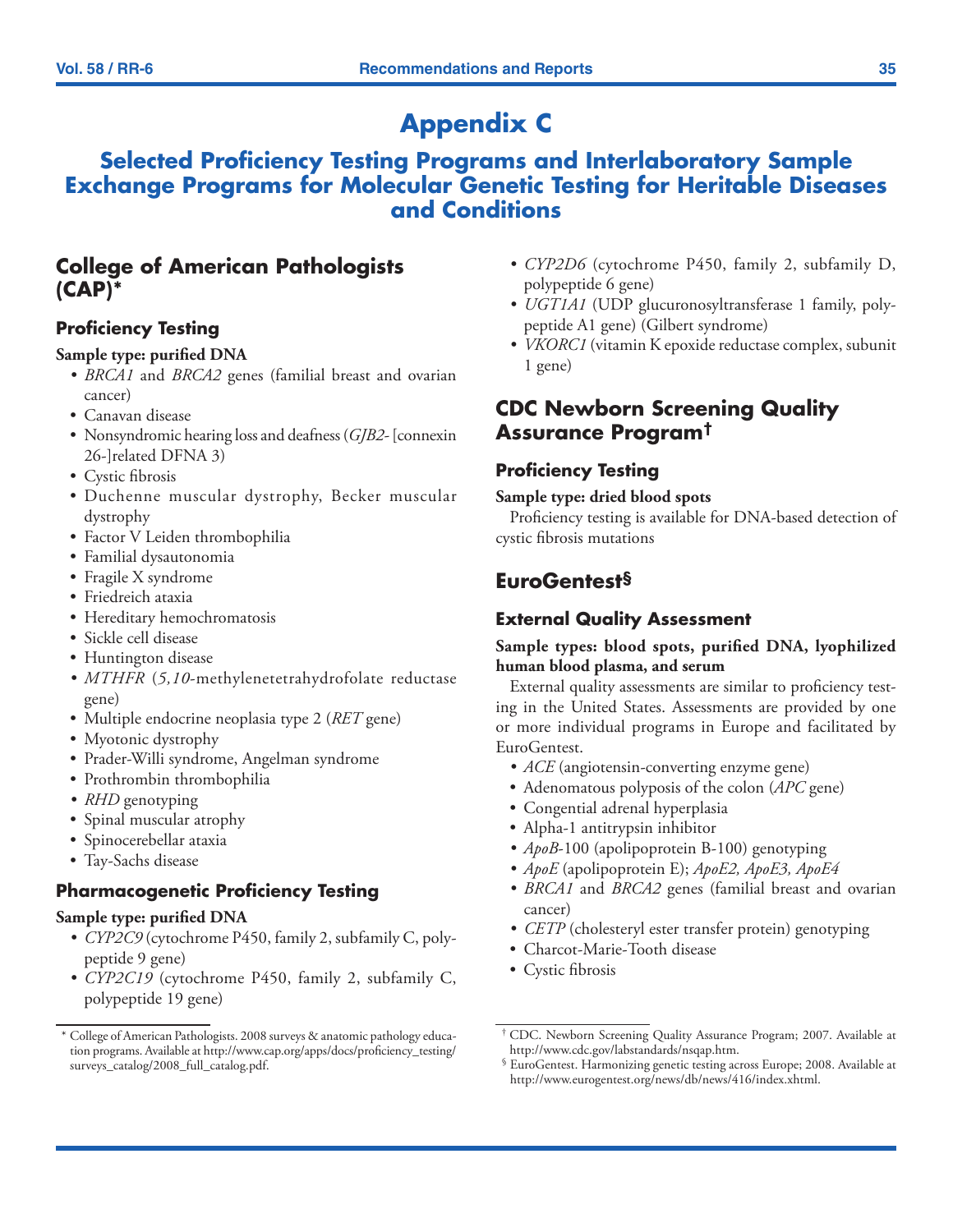- • Duchenne muscular dystrophy, Becker muscular dystrophy
- Factor V Leiden thrombophilia
- Factor XIII deficiency
- Fragile X syndrome
- • Friedreich ataxia
- • GP IIb/IIIa (glycoprotein IIb genotyping)
- Hemophilia A (factor VIII)
- Hemophilia B (factor IX)
- • Hereditary hemochromatosis (*HFE*)
- Hereditary nonpolyposis colon cancer (HNPCC)
- • Huntington disease (*HD* gene*)*
- Lactose intolerance
- Maturity onset diabetes of the young (MODY)
- Mitochondrial disorders
- *• MTHFR* (*5,10*-methylenetetrahydrofolate reductase gene)
- • Multiple endocrine neoplasia type 2 (*MEN 2*)
- Myotonic dystrophy
- Phenylketonuria
- Plasminogen activator inhibitor gene (*PAI-1*)
- Prader-Willi syndrome, Angelman syndrome
- • Prothrombin thrombophilia
- Retinoblastoma
- Spinal muscular atrophy
- • Spinocerebellar ataxia
- Thalassaemia, alpha and beta
- *• TPMT* (thiopurine *S*-methyltransferase gene)
- *UGT1A1* (UDP glucuronosyltransferase 1 family, polypeptide A1 gene)
- Variegate porphyria
- von Hippel-Lindau syndrome
- von Willebrand disease
- Wilson disease
- • Y chromosome microdeletions (*AZF* and *DAZ* genes)

### **Pharmacogenetic External Quality Assessment**

- *BCHE* (butyrylcholinesterase gene)
- *• CYP2D6* (cytochrome P450, family 2, subfamily D, polypeptide 6 gene)
- *GHR* (growth hormone receptor)
- *• UGT1A6* (UDP glucuronosyltransferase 1 family, polypeptide A6 gene)

## **Methodological External Quality Assessment**

- DNA sequencing
- Mutation scanning
- Qualitative polymerase chain reaction

# **CAP Registry Service for Genetic Testing¶**

# **Interlaboratory Exchange**

The CAP registry service is an Internet-based service that facilitates contact among genetic testing laboratories that perform less frequently performed genetic tests. Laboratories enroll online; when CAP identifies three laboratories that are testing for the same genetic disorder, CAP facilitates communication for making exchange arrangements. The CAP/ACMG Biochemical and Molecular Genetics Committee reviews the results and procedures and makes comments in the Molecular Genetics Survey's Participant Summary Report regarding the overall performance.

# **Association for Molecular Pathology (AMP)\*\***

## **Interlaboratory Exchange**

AMP facilitates sample exchanges between laboratories through the AMP listserv (CHAMP). Laboratories seeking others to evaluate performance on specific analytes contact one another via the listserv. Laboratories are responsible for establishing testing parameters and facilitating exchange of specimens and test results.

<sup>¶</sup> College of American Pathologists. Registry service for genetic testing. Available at [http://www.cap.org.](http://www.cap.org)

<sup>\*\*</sup> Association for Molecular Pathology. CHAMP listserv. Available at [http://](http://www.amp.org/membership/champ.htm) [www.amp.org/membership/champ.htm.](http://www.amp.org/membership/champ.htm)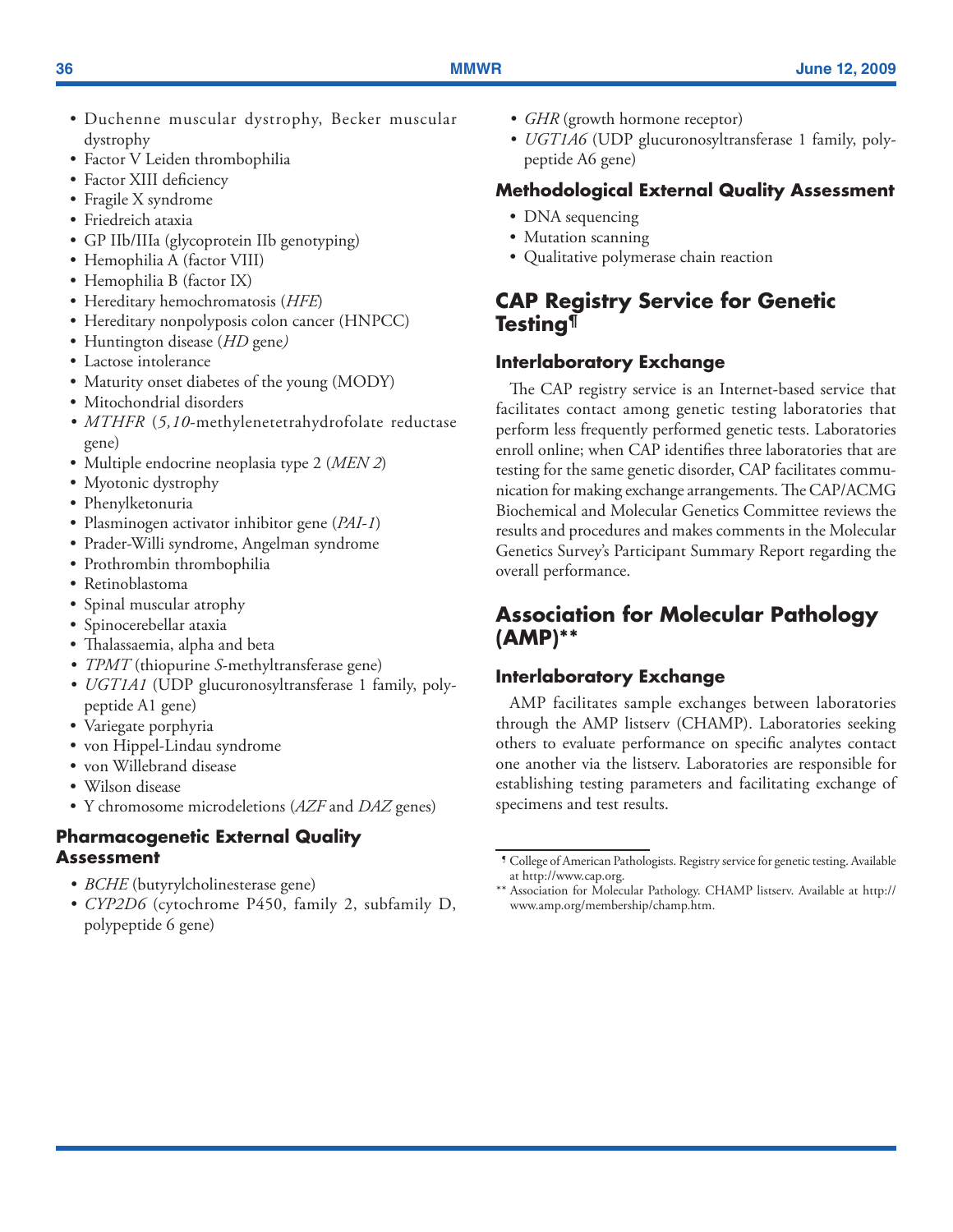#### **Clinical Laboratory Improvement Advisory Committee Genetic Testing Good Laboratory Practices Workgroup**

**Chairperson:** Carol L. Greene, MD, University of Maryland School of Medicine, Baltimore, Maryland.

**Members:** Michele Caggana, ScD, New York State Department of Health, Albany, New York; Tina Cowan, PhD, Stanford University Medical Center, Stanford, California; Andrea Ferreia-Gonzalez, PhD, Virginia Commonwealth University, Richmond, Virginia; Timothy O'Leary, MD, PhD, Department of Veterans Affairs, Silver Spring, MD; Victoria M. Pratt, PhD, Quest Diagnostics Nichols Institute, Chantilly, Virginia; Carolyn Sue Richards, PhD, Oregon Health Sciences University, Portland, Oregon; Lawrence Silverman, PhD, University of Virginia Health Systems, Charlottesville, Virginia; Thomas Williams, MD, Methodist Hospital, Omaha, Nebraska; Jean Amos Wilson, PhD, Laboratory Operations, Berkeley HeartLab, Inc., Alameda, California (formerly Genetics Services Laboratory, Sequenom, Inc); Gail H. Vance, MD, Indiana University School of Medicine, Indianapolis, Indiana; Emily S. Winn-Deen, PhD, Cepheid, Sunnyvale, California.

#### **Clinical Laboratory Improvement Advisory Committee (2007–2008)**

**Chairpersons:** Lou F. Turner, DrPH, North Carolina State Division of Public Health, Raleigh, North Carolina (September 2005–February 2008); Elissa Passiment, EdM, American Society for Clinical Laboratory Science, Bethesda, Maryland (September 2008–Present).

**Members:** Ellen Jo Baron, PhD, Stanford University Medical Center, Palo Alto, California; Christine L. Bean, PhD, New Hampshire Department of Health and Human Services, Concord, New Hampshire; Susan A. Cohen, Bethesda, Maryland; Joeline D. Davidson, MBA, West Georgia Health System (Retired), LaGrange, Georgia; Nancy C. Elder, MD, University of Cincinnati, Cincinnati, Ohio; Merilyn D. Francis, MPP, The MITRE Corporation, McLean, Virginia; Julie A. Gayken, HealthPartners and Regions Hospital, Bloomington, Minnesota; Carol L. Green, MD, University of Maryland School of Medicine, Baltimore, Maryland; Geraldine Susan Hall, PhD, Cleveland Clinic Foundation, Cleveland, Ohio; Norman Ross Harbaugh, MD, Atlanta, Georgia; Lee H. Hilborne, MD, UCLA School of Medicine, Los Angeles, California; Kevin Mills McNeill, MD, PhD, State Epidemiologist, Mississippi Department of Health, Jackson, Mississippi; Dina R. Mody, MD, The Methodist Hospital, Houston, Weill Medical College of Cornell University, Houston, Texas; James Harold Nichols, PhD, Baystate Medical Center, Springfield, Massachusetts; Gary Don Overturf, MD, University of New Mexico School of Medicine, Albuquerque, New Mexico; Stephen Raab, MD, University of Colorado Denver, Aurora, Colorado; Linda M. Sandhaus, MD, University Hospitals of Cleveland, Case Western Reserve University School of Medicine, Cleveland, Ohio; Jared N. Schwartz, MD, PhD, Presbyterian Healthcare, Charlotte, North Carolina; David L. Smalley, PhD, Tennessee Department of Health, Nashville, Tennessee; Thomas Williams, MD, Methodist Hospital, Omaha, Nebraska; Emily S. Winn-Deen, PhD, Cepheid, Sunnyvale, California; Rosemary E. Zuna, MD, University of Oklahoma Health Sciences Center, Oklahoma City, Oklahoma.

**Designated Federal Official:** Thomas L. Hearn, PhD, National Center for Preparedness, Detection, and Control of Infectious Diseases, CDC, Atlanta, Georgia.

**Ex-Officio Members:** Steven L. Gutman, MD, Food and Drug Administration, Rockville, Maryland; Judith Yost, MA, Division Laboratory Services, Centers for Medicare & Medicaid Services, Baltimore, Maryland; Devery Howerton, PhD, National Center for Preparedness, Detection, and Control of Infectious Diseases, CDC, Atlanta, Georgia.

**Liaison Representative:** Luann Ochs, MS, Becton-Dickinson Diagnostics—TriPath, Durham, North Carolina.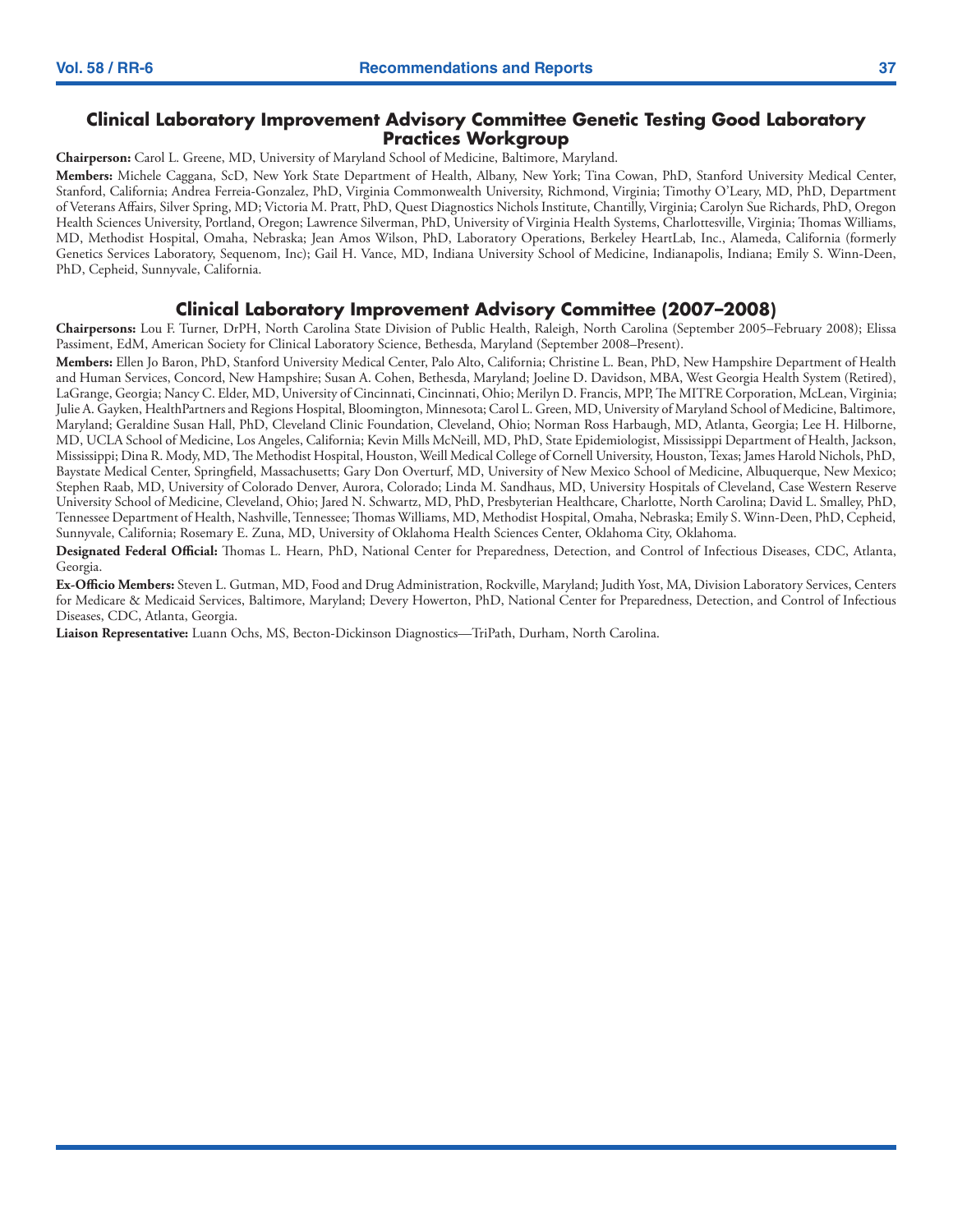



*Recommendations and Reports* June 12, 2009 / Vol. 58 / RR-6

## **Continuing Education Activity Sponsored by CDC Good Laboratory Practices for Molecular Genetic Testing for Heritable Diseases and Conditions**

### **EXPIRATION — June 12, 2011**

You must complete and return the response form electronically or by mail by **June 12, 2011**, to receive continuing education credit. If you answer all of the questions, you will receive an award letter for 2.5 hours Continuing Medical Education (CME) credit; 0.2 Continuing Education Units (CEUs); 2.5 contact hours Continuing Nursing Education (CNE) credit; or 2.5 contact hours Certified Health Education Specialist (CHES) credit. If you return the form electronically, you will receive educational credit immediately. If you mail the form, you will receive educational credit in approximately 30 days. No fees are charged for participating in this continuing education activity.

### **INSTRUCTIONS**

#### **By Internet**

- 1. Read this *MMWR* (Vol. 58, RR-6), which contains the correct answers to the questions beginning on the next page.
- 2. Go to the *MMWR* Continuing Education Internet site at [http://www.](http://www.cdc.gov/mmwr/cme/conted.html) [cdc.gov/mmwr/cme/conted.html](http://www.cdc.gov/mmwr/cme/conted.html).
- 3. Select which exam you want to take and select whether you want to register for CME, CEU, CNE, or CHES credit.
- 4. Fill out and submit the registration form.
- 5. Select exam questions. To receive continuing education credit, you must answer all of the questions. Questions with more than one correct answer will instruct you to "Indicate all that apply."
- 6. Submit your answers no later than **June 12, 2011**.
- 7. Immediately print your Certificate of Completion for your records.

#### **By Mail or Fax**

- 1. Read this *MMWR* (Vol. 58, RR-6), which contains the correct answers to the questions beginning on the next page.
- 2. Complete all registration information on the response form, including your name, mailing address, phone number, and e-mail address.
- 3. Indicate whether you are registering for CME, CEU, CNE, or CHES credit.
- 4. Select your answers to the questions, and mark the corresponding letters on the response form. To receive continuing education credit, you must answer all of the questions. Questions with more than one correct answer will instruct you to "Indicate all that apply."
- 5. Sign and date the response form or a photocopy of the form and send no later than **June 12, 2011**, to
	- Fax: 404-498-2388
	- Mail: MMWR CE Credit

 CCHIS, Centers for Disease Control and Prevention 1600 Clifton Rd, N.E., MS E-90 Atlanta, GA 30333

6. Your Certificate of Completion will be mailed to you within 30 days.

#### **ACCREDITATION**

**Continuing Medical Education (CME).** CDC is accredited by the Accreditation Council for Continuing Medical Education (ACCME) to provide continuing medical education for physicians. CDC designates this educational activity for a maximum of 2.5 AMA PRA category 1 credits. Physicians should only claim credit commensurate with the extent of their participation in the activity.

**Continuing Nursing Education (CNE).** CDC is accredited as a provider of Continuing Nursing Education by the American Nurses Credentialing Center's Commission on Accreditation. This activity provides 2.5 contact hours.

**Certified Health Education Specialist (CHES).** CDC is a designated provider of continuing education contact hours (CECH) in health education by the National Commission for Health Education Credentialing, Inc. This program is a designated event for the CHES to receive 2.5 category I contact hours in health education, CDC provider number GA0082.

**Continuing Education Unit (CEU).** CDC has been approved as an Authorized Provider by the International Association for Continuing Education and Training (IACET), 8405 Greensboro Drive, Suite 800, McLean, VA 22102. CDC is authorized by IACET to offer 0.2 CEU's for this program.

> Department of Health and Human Services Centers for Disease Control and Prevention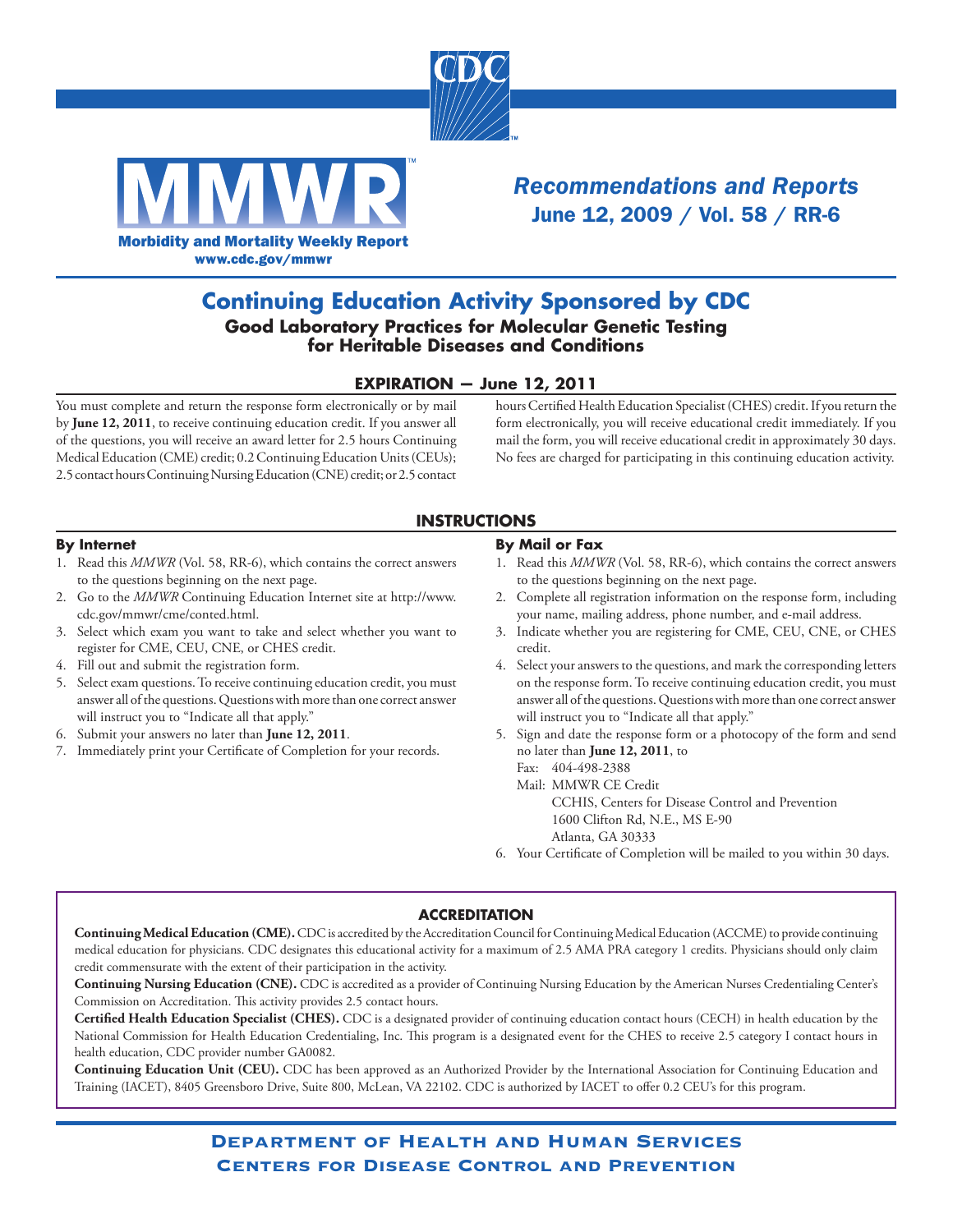#### **Goal and Objectives**

The goal of this report is to improve the quality and usefulness of laboratory services for genetic testing to achieve better health outcomes for the public. Upon completion of this educational activity, the reader should be able to 1) describe the recommended good laboratory practices for each of the three phases of the molecular genetic testing process; 2) describe qualifications, responsibilities, and competency of laboratory personnel; 3) describe planning for introducing molecular genetic testing; and 4) describe how to ensure the confidentiality of patient information in molecular genetic testing for heritable diseases and conditions.

#### **To receive continuing education credit, please answer all of the following questions.**

- **1. Under the Clinical Laboratory Improvement Amendments (CLIA) regulations, laboratories performing molecular genetic testing that they have developed are subject to… (***Indicate all that apply.***)**
	- A. the general quality systems requirements for nonwaived testing.
	- B. personnel requirements for high-complexity testing.
	- C. specialty requirements for molecular genetic testing.
- **2. For each molecular genetic test a laboratory performs, the laboratory should provide the following information to the users of its services before test selection and ordering: (***Indicate all that apply.***)**
	- A. The intended use of the test.
	- B. Information on analytic validity and clinical validity of the test.
	- C. Indications for testing.
	- D. Information on appropriate collection, handling, and submission of specimens.
	- E. The specific types of patient information needed to perform the testing and interpret test results.
	- F. Laboratory contact information for consultation and discussion regarding a test being considered.
- **3. For testing of mutations associated with human genetic diseases such as cystic fibrosis and Tay-Sachs disease, laboratories need to solicit the patient's race/ethnicity and family history information with the test request to determine all of the following** *except***…** 
	- A. the type and amount of specimen needed.
	- B. whether the specimen should be referred to another laboratory.
	- C. the test methods to be used.
	- D. the specific mutations to be tested.
	- E. interpretation of test results.
- **4. CLIA regulations require laboratories to refer a specimen for patient testing only to a CLIA-certified laboratory or a laboratory meeting equivalent requirements as determined by Centers for Medicare & Medicaid Services (CMS). Which of the following does not meet this CLIA requirement?**
	- A. Laboratories of the Department of Veterans Affairs.
	- B. Laboratory facilities of the Department of Defense.
	- C. Laboratories approved by the New York State Clinical Laboratory Evaluation Program.
	- D. Laboratories approved by the Washington State Laboratory Quality Assurance Program.
	- E. Research laboratories that do not have a CLIA certificate.
- **5. For molecular amplification procedures, which of the following is considered an effective mechanism for monitoring and detecting cross-contamination of patient specimens?**
	- A. Inclusion of a positive control that represent the genotype to be detected with each run of patient specimens.
	- B. Inclusion of a normal sample as the negative control with each run of patient specimens.
	- C. Inclusion of a no-template control sample that contains all components of the amplification reaction except nucleic acid templates with each run of patient specimens.
	- D. Inclusion of a spiked-in internal control in each amplification sample.
- **6. Test reports of molecular genetic testing for heritable diseases or conditions should be retained for the longest possible time frame for all the following reasons** *except…*
	- A. Test results have long-term implications for the patients.
	- B. Test results have implications for patients' families and future generations.
	- C. Advances in knowledge and understanding of disease processes might lead to improved interpretation of test results.
	- D. Laboratories need to access previous test reports to conduct quality assessment activities.
	- E. Laboratories must protect the confidentiality of patient information.

#### **7. A molecular genetic test report should …**

- A. be understood by geneticists only.
- B. be understandable by nongeneticist health professionals and other authorized users of the test results.
- C. always be written in English.
- D. indicate "test result is negative" if no mutation is detected so that the test result can be easily understood.
- **8. The director of a laboratory performing molecular genetic testing should… (***Indicate all that apply***.)**
	- A. ensure effective policies and procedures are in place for monitoring and maintaining the competency of the laboratory personnel.
	- B. be able to perform a molecular genetic test better than anyone else in the laboratory.
	- C. ensure available information needed to interpret test results for a patient is documented for each molecular genetic test the laboratory performs.
- **9. When considering whether a new molecular genetic test should be introduced to the patient testing offered by a laboratory, the laboratory should consider… (***Indicate all that apply.***)**
	- A. evidence in published literature on the intended use of the new test.
	- B. test methodology needed to perform the new test.
	- C. whether laboratory personnel are capable of performing the test and communicating test results to the laboratory's clients.
	- D. the needs and demands of the new test based on a market analysis.

#### **10. Information on the clinical validity of a test to diagnose or predict risk for a health condition is often affected by… (***Indicate all that apply.***)**

- A. clinical sensitivity.
- B. prevalence of the disease or health condition.
- C. clinical specificity.
- D. penetrance.
- E. current knowledge and testing technology.
- **11. How often should control procedures be performed for molecular genetic testing for heritable diseases or conditions?** 
	- A. Each time patient testing is performed.
	- B. Once each day patient specimens are assayed.
	- C. Once each week patient testing is performed.
	- D. Once each month patient testing is performed.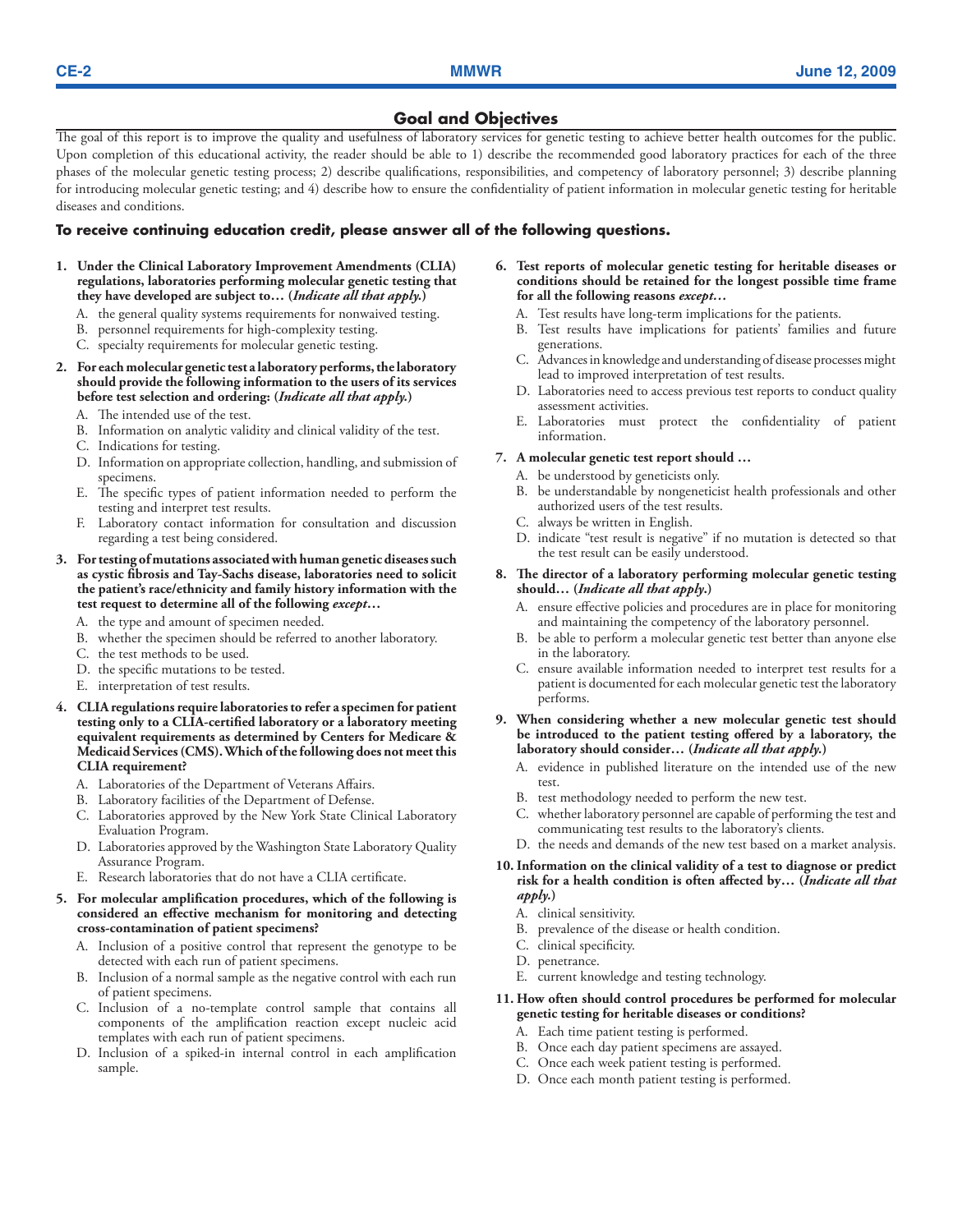- **12. When a laboratory uses a purified DNA sample extracted from a cell line containing a rare mutation as a positive control in patient testing, which of the following is considered appropriate for monitoring the DNA extraction step of the testing process? (***Indicate all that apply***.)**
	- A. Testing patient samples for a housekeeping gene to determine specimen quality and integrity each time patient testing is performed.
	- B. Testing patient samples for a spiked-in control sequence to assess the presence of inhibitors each time patient testing is performed.
	- C. Testing patient samples for a housekeeping gene to determine specimen quality and integrity once each day patient testing is performed.
	- D. Testing patient samples for a spiked-in control sequence to assess the presence of inhibitors once each day patient testing is performed.

#### **13. Which best describes your professional activities?**

- A. Physician.
- B. Nurse.
- F. Public health professional
- C. Health educator. D. Office staff.
- G. Payer of laboratory services

D. a little too short. E. much too short.

E. Laboratory professional.

- H. Other.
- **14. I plan to use these recommendations as the basis for…(***Indicate all that apply.***)**
	- A. health education materials.
	- B. insurance reimbursement policies.
	- C. local practice guidelines.
	- D. public policy.
	- E. other.

#### **15. Overall, the length of the journal report was…**

- A. much too long.
- B. a little too long. C. just right.
- 
- **16. After reading this report, I am confident I can describe the recommended good laboratory practices for each of the three phases of the molecular genetic testing process.**
	- A. Strongly agree D. Disagree
	- B. Agree E. Strongly disagree
	- C. Undecided.
- **17. After reading this report, I am confident I can describe the qualifications, responsibilities, and competency of laboratory personnel.**
	- A. Strongly agree. D. Disagree.
	- B. Agree. E. Strongly disagree.
	- C. Undecided.
- **18. After reading this report, I am confident I can describe planning for introducing molecular genetic testing.**
	- A. Strongly agree. D. Disagree.
	- B. Agree. E. Strongly disagree.
	- C. Undecided.
- **19. After reading this report, I am confident I can describe how to ensure the confidentiality of patient information in molecular genetic testing for heritable diseases and conditions.**
	- A. Strongly agree. D. Disagree.
		- E. Strongly disagree.
	- B. Agree. C. Undecided.
- **20. The learning outcomes (objectives) were relevant to the goals of this report.**
	- A. Strongly agree.
		- D. Disagree. E. Strongly disagree.
	- B. Agree. C. Undecided.

*(Continued on pg CE-4)*

| <b>MMWR Response Form for Continuing Education Credit</b>                                                                                                                                                                                                                                                                                                                                                                                                                                                                                                                                                                                                                                                                                                                                                                                                |                                                                                            | June 12, 2009/Vol. 58/No. RR-6                                                                                                                                                                              |                                                                                                             |
|----------------------------------------------------------------------------------------------------------------------------------------------------------------------------------------------------------------------------------------------------------------------------------------------------------------------------------------------------------------------------------------------------------------------------------------------------------------------------------------------------------------------------------------------------------------------------------------------------------------------------------------------------------------------------------------------------------------------------------------------------------------------------------------------------------------------------------------------------------|--------------------------------------------------------------------------------------------|-------------------------------------------------------------------------------------------------------------------------------------------------------------------------------------------------------------|-------------------------------------------------------------------------------------------------------------|
| Good Laboratory Practices for Molecular Genetic Testing                                                                                                                                                                                                                                                                                                                                                                                                                                                                                                                                                                                                                                                                                                                                                                                                  |                                                                                            | for Heritable Diseases and Conditions                                                                                                                                                                       |                                                                                                             |
| 2. indicate your choice of CME, CME for nonphysicians, CEU, CNE, or CHES credit;<br>To receive continuing education credit, you must<br>1. provide your contact information (please print or type);<br>3. answer all of the test questions;                                                                                                                                                                                                                                                                                                                                                                                                                                                                                                                                                                                                              |                                                                                            |                                                                                                                                                                                                             |                                                                                                             |
| Failure to complete these items can result in a delay or rejection of your<br>application for continuing education credit.<br>submit your answer form by June 12, 2011.<br>sign and date this form or a photocopy;<br>$\vec{r}$<br>.<br>ຜ                                                                                                                                                                                                                                                                                                                                                                                                                                                                                                                                                                                                                |                                                                                            |                                                                                                                                                                                                             |                                                                                                             |
| Last Name (print or type)                                                                                                                                                                                                                                                                                                                                                                                                                                                                                                                                                                                                                                                                                                                                                                                                                                | First Name                                                                                 |                                                                                                                                                                                                             | <b>OCME</b> Credit<br><b>Check One</b>                                                                      |
| Street Address or P.O. Box                                                                                                                                                                                                                                                                                                                                                                                                                                                                                                                                                                                                                                                                                                                                                                                                                               |                                                                                            |                                                                                                                                                                                                             | Nonphysicians<br><b>OCME</b> for<br>Credit                                                                  |
| Apartment or Suite                                                                                                                                                                                                                                                                                                                                                                                                                                                                                                                                                                                                                                                                                                                                                                                                                                       |                                                                                            |                                                                                                                                                                                                             | ONE Credit<br><b>OCEU Credit</b>                                                                            |
| City                                                                                                                                                                                                                                                                                                                                                                                                                                                                                                                                                                                                                                                                                                                                                                                                                                                     | State                                                                                      | ZIP Code                                                                                                                                                                                                    | <b>OCHES</b> Credit                                                                                         |
| Phone Number                                                                                                                                                                                                                                                                                                                                                                                                                                                                                                                                                                                                                                                                                                                                                                                                                                             | Fax Number                                                                                 |                                                                                                                                                                                                             |                                                                                                             |
| E-Mail Address                                                                                                                                                                                                                                                                                                                                                                                                                                                                                                                                                                                                                                                                                                                                                                                                                                           |                                                                                            |                                                                                                                                                                                                             |                                                                                                             |
| Fill in the appropriate blocks to indicate your answers. Remember, you must answer all of the<br>questions to receive continuing education credit!                                                                                                                                                                                                                                                                                                                                                                                                                                                                                                                                                                                                                                                                                                       |                                                                                            |                                                                                                                                                                                                             |                                                                                                             |
| $\frac{\mathsf{I}}{\mathsf{I}}\mathsf{I}\mathsf{I}\mathsf{I}\mathsf{I}\mathsf{I}\mathsf{I}$<br>$\equiv$<br>$\Box$<br><b>QQQQQ</b><br>$\begin{array}{cccccccccccccc} \multicolumn{4}{c}{\textbf{O}} & \multicolumn{4}{c}{\textbf{O}} & \multicolumn{4}{c}{\textbf{O}} & \multicolumn{4}{c}{\textbf{O}} & \multicolumn{4}{c}{\textbf{O}} & \multicolumn{4}{c}{\textbf{O}} & \multicolumn{4}{c}{\textbf{O}} & \multicolumn{4}{c}{\textbf{O}} & \multicolumn{4}{c}{\textbf{O}} & \multicolumn{4}{c}{\textbf{O}} & \multicolumn{4}{c}{\textbf{O}} & \multicolumn{4}{c}{\textbf{O}} & \multicolumn{4}{c}{\textbf{O}} & \mult$<br>$0 0 0 0 0 0 0 0 0 0 0 0 0 0$<br>ပ<br>m<br>$\mathbf m$<br>$\overline{e}$<br>$\frac{1}{11}$<br>$\frac{1}{2}$<br>$\frac{1}{2}$ $\frac{1}{4}$<br>$- \alpha \dot{\sigma} + \dot{\sigma} \dot{\sigma} + \dot{\sigma} \dot{\sigma}$ | 프<br>$\frac{0}{1}$<br>$\overline{\phantom{0}}$<br>$\frac{\mu}{\Box}$<br>$\frac{\mu}{\Box}$ | 000000000000<br><br>$\omega$<br>≃<br><b>aaaaaaaaaaaaa</b><br>-------------<br>$\frac{1}{2}$<br>17.<br>$\frac{1}{2}$<br>$\overline{20}$ .<br>21.<br>22.<br>23,4<br>$\frac{6}{1}$<br>25.<br>26.<br>27.<br>28. | <b>wwwwwwwww</b><br><b>AAAAAAAAAAAA</b><br>کی کی کی کی کی کی کی کی کی کی کی کی                              |
| $\circ$<br>$\frac{15}{1}$                                                                                                                                                                                                                                                                                                                                                                                                                                                                                                                                                                                                                                                                                                                                                                                                                                |                                                                                            | $\circ$<br>$\overline{\phantom{0}}$<br>29                                                                                                                                                                   | $\frac{\mu}{\Box}$<br>L,<br>Ш<br>$\overline{\phantom{0}}$<br>Ē.<br>$\Box$<br>$\overline{\phantom{0}}$<br>Ē, |
| Signature                                                                                                                                                                                                                                                                                                                                                                                                                                                                                                                                                                                                                                                                                                                                                                                                                                                |                                                                                            |                                                                                                                                                                                                             | Date I Completed Exam                                                                                       |

*Signature Date I Completed Exam* Signature